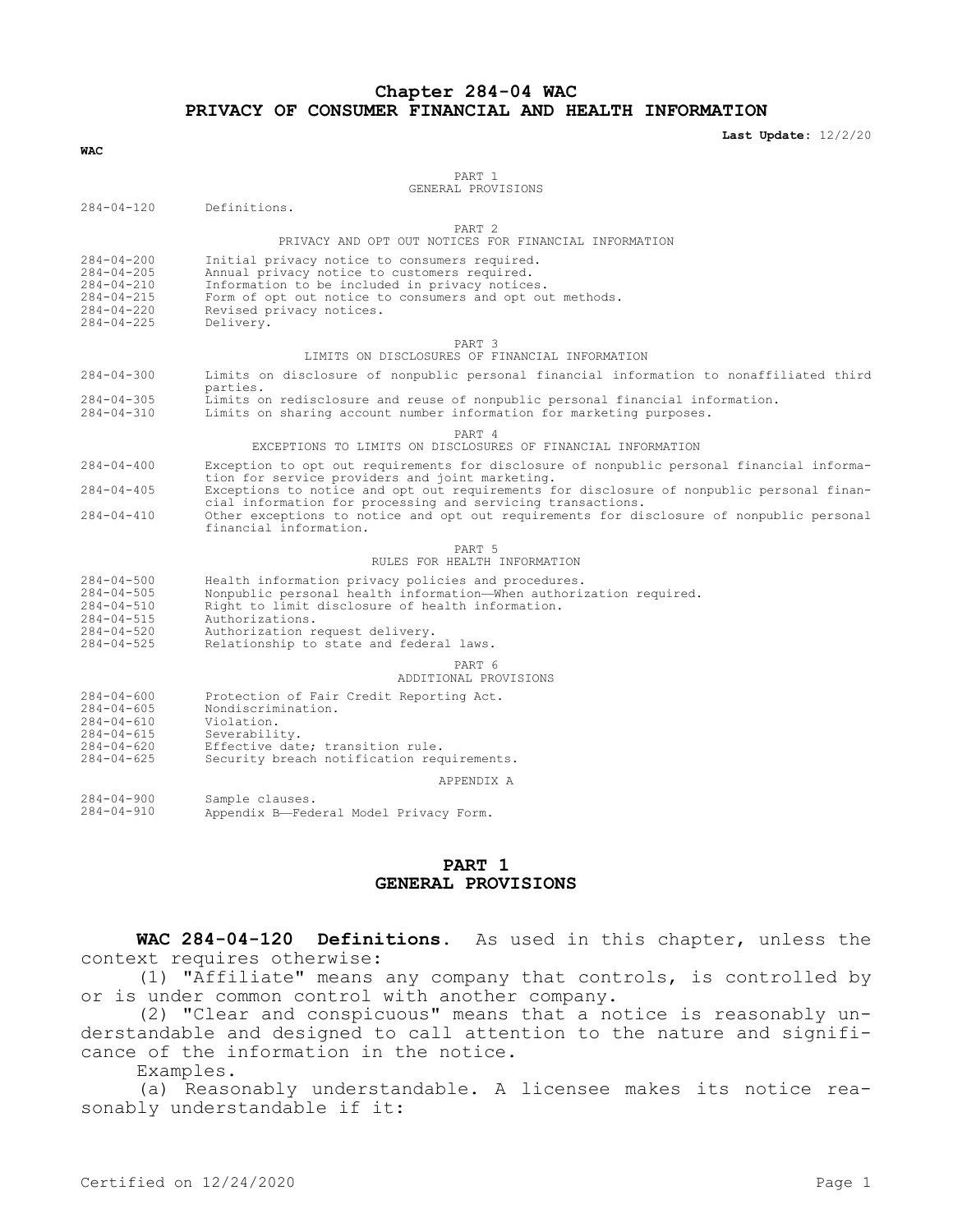(i) Presents the information in the notice in clear, concise sentences, paragraphs, and sections;

(ii) Uses short explanatory sentences or bullet lists whenever possible;

(iii) Uses definite, concrete, everyday words and active voice whenever possible;

(iv) Avoids multiple negatives;

(v) Avoids legal and highly technical business terminology whenever possible; and

(vi) Avoids explanations that are imprecise and readily subject to different interpretations.

(b) Designed to call attention. A licensee designs its notice to call attention to the nature and significance of the information in it if the licensee:

(i) Uses a plain-language heading to call attention to the notice;

(ii) Uses a typeface and type size that are easy to read;

(iii) Provides wide margins and ample line spacing;

(iv) Uses boldface or italics for key words; and

(v) In a form that combines the licensee's notice with other information, uses distinctive type size, style, and graphic devices, such as shading or sidebars.

(c) Notices on websites. If a licensee provides a notice on a web page, the licensee designs its notice to call attention to the nature and significance of the information in it if the licensee uses text or visual cues to encourage scrolling down the page if necessary to view the entire notice and ensure that other elements on the website (such as text, graphics, hyperlinks or sound) do not distract attention from the notice, and the licensee either:

(i) Places the notice on a screen that consumers frequently access, such as a page on which transactions are conducted; or

(ii) Places a link on a screen that consumers frequently access, such as a page on which transactions are conducted, that connects directly to the notice and is labeled appropriately to convey the importance, nature, and relevance of the notice.

(3) "Collect" means to obtain information that the licensee organizes or can retrieve by the name of an individual or by identifying number, symbol or other identifying particular assigned to the individual, irrespective of the source of the underlying information.

(4) "Commissioner" means the insurance commissioner of the state.

(5) "Company" means a corporation, limited liability company, business trust, general or limited partnership, association, sole proprietorship or similar organization.

(6) "Consumer" means an individual who seeks to obtain, obtains or has obtained an insurance product or service from a licensee that is to be used primarily for personal, family or household purposes and about whom the licensee has nonpublic personal information, or that individual's legal representative.

Examples.

(a) An individual who provides nonpublic personal information to a licensee in connection with obtaining or seeking to obtain financial, investment or economic advisory services relating to an insurance product or service is a consumer regardless of whether the licensee establishes an ongoing advisory relationship.

(b) An applicant for insurance prior to the inception of insurance coverage is a licensee's consumer.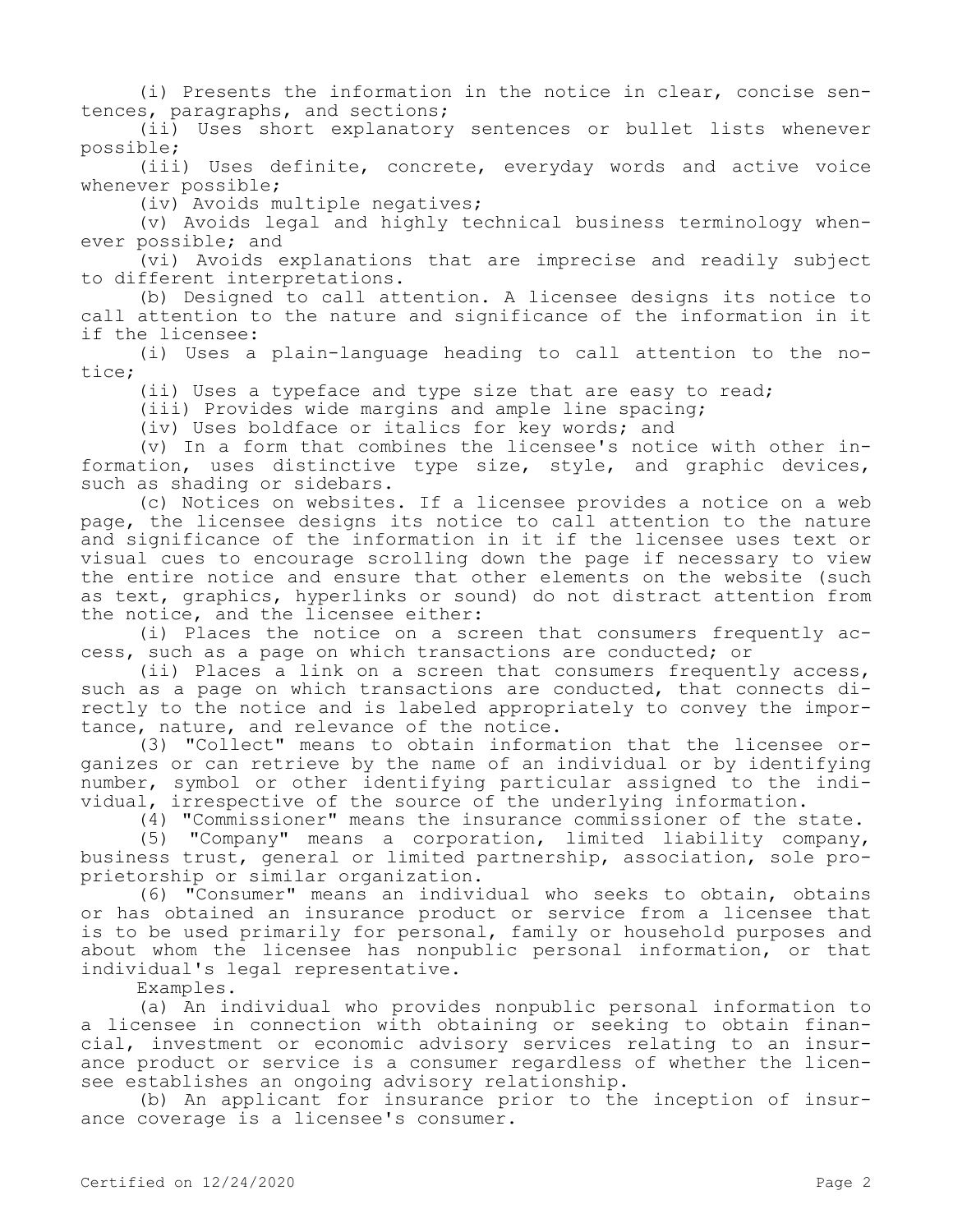(c) An individual who is a consumer of another financial institution is not a licensee's consumer solely because the licensee is acting as agent for, or provides processing or other services to, that financial institution.

(d) An individual is a licensee's consumer if:

(i) The individual is a beneficiary of a life insurance policy underwritten by the licensee;

(ii) The individual is a claimant under an insurance policy issued by the licensee;

(iii) The individual is an insured or an annuitant under an insurance policy or an annuity, respectively, issued by the licensee; or

(iv) The individual is a mortgagor of a mortgage covered under a mortgage insurance policy; and

(v) The licensee discloses nonpublic personal financial information about the individual to a nonaffiliated third party other than as permitted under WAC 284-04-400, 284-04-405, and 284-04-410.

(e) Provided that the licensee provides the initial, annual and revised notices under WAC 284-04-200, 284-04-205, and 284-04-220 to the plan sponsor, group or blanket insurance policy holder or group annuity contract holder, workers' compensation plan participant and further provided that the licensee does not disclose to a nonaffiliated third party nonpublic personal financial information about such an individual other than as permitted under WAC 284-04-400, 284-04-405, and 284-04-410, an individual is not the consumer of such licensee solely because he or she is:

(i) A participant or a beneficiary of an employee benefit plan that the licensee administers or sponsors or for which the licensee acts as a trustee, insurer or fiduciary;

(ii) Covered under a group or blanket insurance policy or annuity contract issued by the licensee; or

(iii) A beneficiary in a workers' compensation plan.

(f) The individuals described in (e)(i) through (iii) of this subsection are consumers of a licensee if the licensee does not meet all the conditions of (e) of this subsection.

(g) In no event shall such individuals, solely by virtue of the status described in (e)(i) through (iii) of this subsection, be deemed to be customers for purposes of this chapter.

(i) An individual is not a licensee's consumer solely because he or she is a beneficiary of a trust for which the licensee is a trustee.

(ii) An individual is not a licensee's consumer solely because he or she has designated the licensee as trustee for a trust.

(7) "Consumer reporting agency" has the same meaning as in section 603(f) of the Federal Fair Credit Reporting Act (15 U.S.C. 1681a(f)).

(8) "Control" means:

(a) Ownership, control or power to vote twenty-five percent or more of the outstanding shares of any class of voting security of the company, directly or indirectly, or acting through one or more other persons;

(b) Control in any manner over the election of a majority of the directors, trustees or general partners (or individuals exercising similar functions) of the company; or

(c) The power to exercise, directly or indirectly, a controlling influence over the management or policies of the company, as the commissioner determines.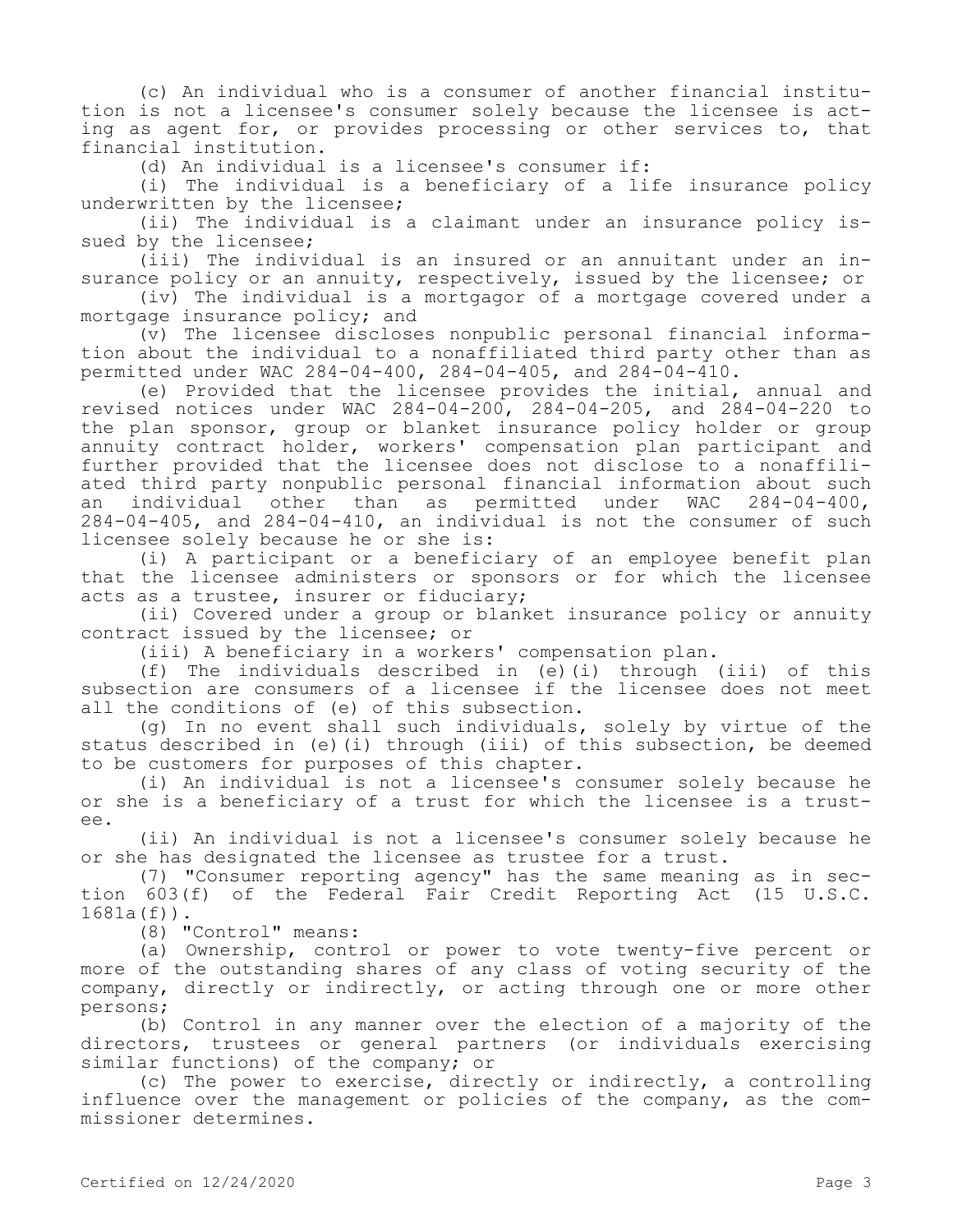(9) "Customer" means a consumer who has a customer relationship with a licensee.

(10) "Customer relationship" means continuing relationship between a consumer and a licensee under which the licensee provides one or more insurance products or services to the consumer that are to be used primarily for personal, family or household purposes.

Examples.

(a) A consumer has a continuing relationship with a licensee if:

(i) The consumer is a current policyholder of an insurance product issued by or through the licensee; or

(ii) The consumer obtains financial, investment or economic advisory services relating to an insurance product or service from the licensee for a fee.

(b) A consumer does not have a continuing relationship with a licensee if:

(i) The consumer applies for insurance but does not purchase the insurance;

(ii) The licensee sells the consumer airline travel insurance in an isolated transaction;

(iii) The individual no longer is a current policyholder of an insurance product or no longer obtains insurance services with or through the licensee;

(iv) The consumer is a beneficiary or claimant under a policy and has submitted a claim under a policy choosing a settlement option involving an ongoing relationship with the licensee;

(v) The consumer is a beneficiary or a claimant under a policy and has submitted a claim under that policy choosing a lump sum settlement option;

(vi) The customer's policy is lapsed, expired, paid up or otherwise inactive or dormant under the licensee's business practices, and the licensee has not communicated with the customer about the relationship for a period of twelve consecutive months, other than annual privacy notices, material required by law or regulation, communication at the direction of state or federal authority or promotional materials;

(vii) The individual is an insured or an annuitant under an insurance policy or annuity, respectively, but is not the policyholder or owner of the insurance policy or annuity; or

(viii) For the purposes of this chapter, if the individual's last known address according to the licensee's records is deemed invalid. An address of record is deemed invalid if mail sent to that address by the licensee has been returned by the postal authorities as undeliverable and if subsequent attempts by the licensee to obtain a current valid address for the individual have been unsuccessful.

(11) "Financial institution" means any institution the business of which is engaging in activities that are financial in nature or incidental to such financial activities as described in section 4(k) of the Bank Holding Company Act of 1956 (12 U.S.C. 1843(k)).

Financial institution does not include:

(a) Any person or entity with respect to any financial activity that is subject to the jurisdiction of the Commodity Futures Trading Commission under the Commodity Exchange Act (7 U.S.C. 1 et seq.);

(b) The Federal Agricultural Mortgage Corporation or any entity charged and operating under the Farm Credit Act of 1971 (12 U.S.C. 2001 et seq.); or

(c) Institutions chartered by Congress specifically to engage in securitizations, secondary market sales (including sales of servicing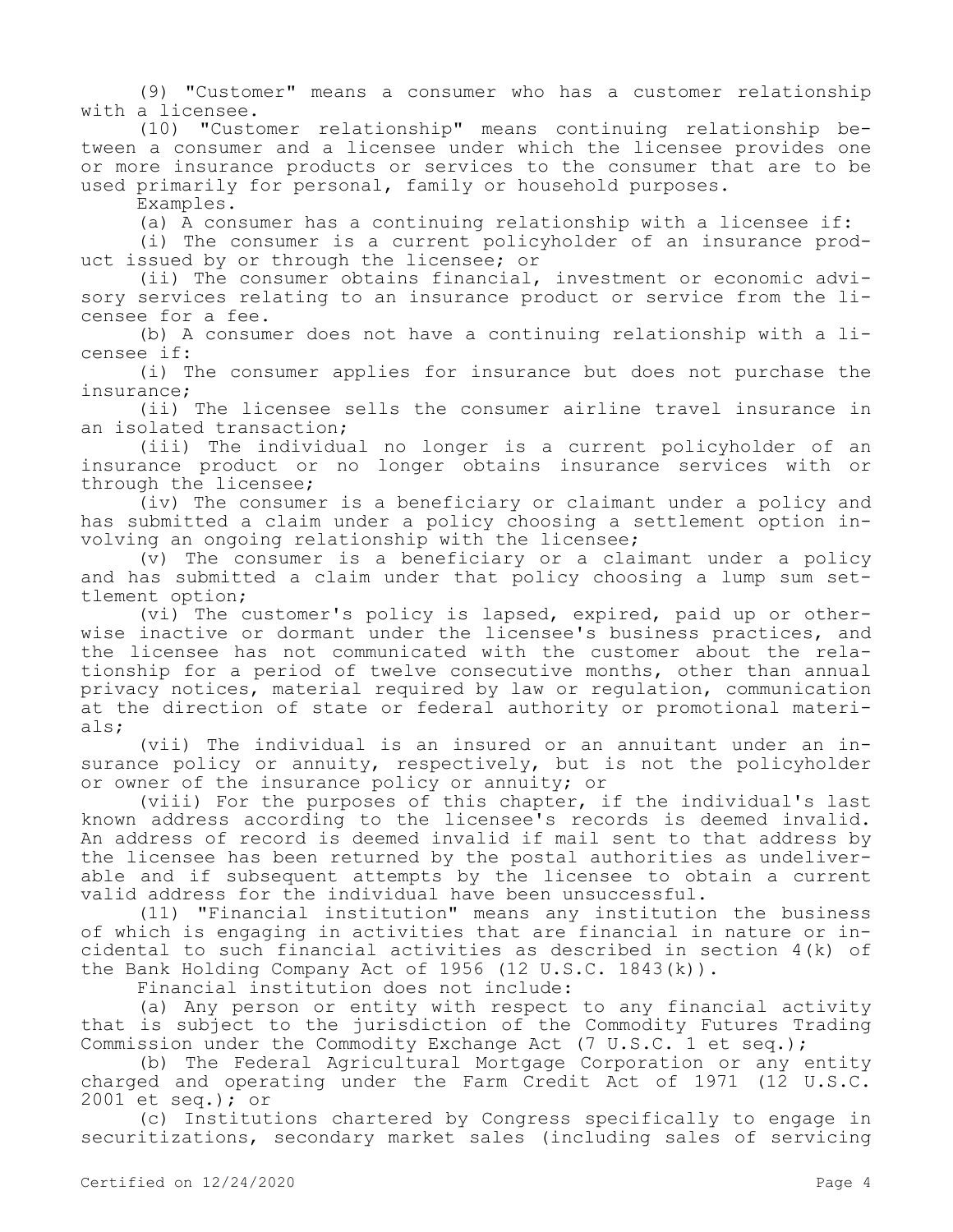rights) or similar transactions related to a transaction of a consumer, as long as such institutions do not sell or transfer nonpublic personal information to a nonaffiliated third party.

(12) "Financial product or service" means any product or service that a financial holding company could offer by engaging in an activity that is financial in nature or incidental to such a financial activity under section 4(k) of the Bank Holding Company Act of 1956 (12  $U.S.C. 1843(k)$ .

Financial service includes a financial institution's evaluation or brokerage of information that the financial institution collects in connection with a request or an application from a consumer for a financial product or service.

(13) "Health care" means: Preventive, diagnostic, therapeutic, rehabilitative, maintenance or palliative care, services, procedures, tests or counseling that:

(a) Relates to the physical, mental or behavioral condition of an individual; or

(b) Affects the structure or function of the human body or any part of the human body, including the banking of blood, sperm, organs or any other tissue; or

(c) Prescribing, dispensing or furnishing to an individual drugs or biologicals, or medical devices or health care equipment and supplies.

(14) "Health care provider" means a physician or other health care practitioner licensed, accredited or certified to perform specified health services consistent with state law or a health care facility.

(15) "Health information" means any information or data, except age or gender, whether oral or recorded in any form or medium, created by or derived from a health care provider or the consumer that relates to:

(a) The past, present or future physical, mental or behavioral health or condition of an individual;

(b) The provision of health care to an individual; or

(c) Payment for the provision of health care to an individual.

(16) "Insurer" includes health care service contractor, HMO, and fraternal benefit society.

(17) "Insurance product or service" means any product or service that is offered by a licensee pursuant to the insurance laws of this state.

Insurance service includes a licensee's evaluation, brokerage or distribution of information that the licensee collects in connection with a request or an application from a consumer for an insurance product or service.

(18) "Licensee" means all licensed insurers, health care service contractors, HMO's, and fraternal benefit societies, producers and other persons licensed or required to be licensed, or authorized or required to be authorized, or registered or required to be registered pursuant to the insurance law of this state.

(a) A licensee is not subject to the notice and opt out requirements for nonpublic personal financial information set forth in WAC 284-04-100 through 284-04-400 or the notice and policy development and implementation procedures of WAC 284-04-500 if the licensee is an employee, agent or other representative of another licensee ("the principal") and:

(i) The principal otherwise complies with, and provides the notices required by, the provisions of this regulation; and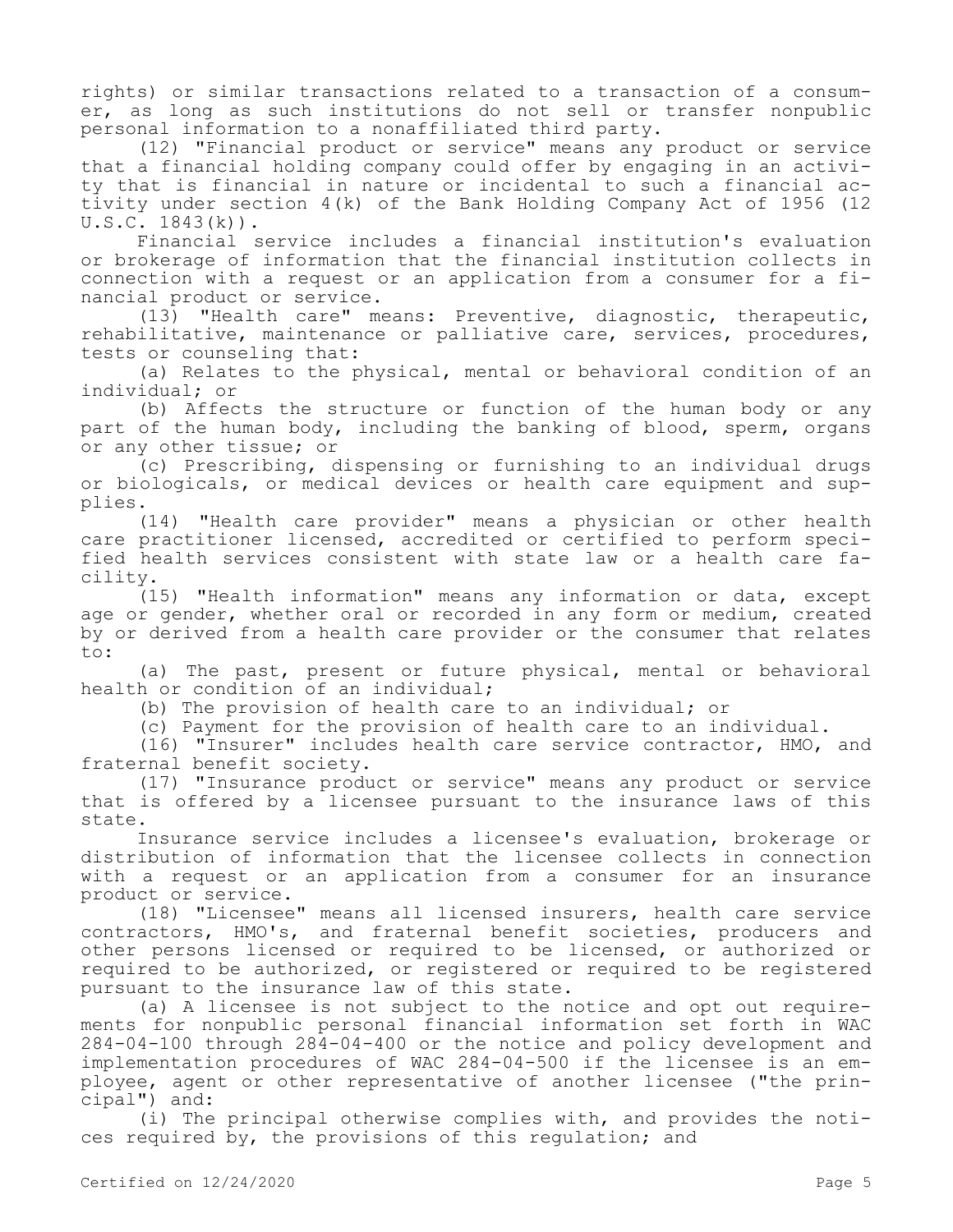(ii) The licensee complies with the principal's privacy policies and does not disclose any nonpublic personal information to any person other than the principal or its affiliates in a manner permitted by this regulation.

(b)(i) Subject to (b)(ii) of this subsection, "licensee" shall also include an unauthorized insurer that accepts business placed through a licensed excess lines broker in this state, but only in regard to the excess lines placements placed pursuant to chapters 48.15 RCW and 284-15 WAC.

(ii) An excess lines broker or excess lines insurer shall be deemed to be in compliance with the notice and opt out requirements for nonpublic personal financial information set forth in WAC 284-04-100 through 284-04-400 provided:

(A) The broker or insurer does not disclose nonpublic personal information of a consumer or a customer to nonaffiliated third parties for any purpose, including joint servicing or marketing under WAC 284-04-405, except as permitted by WAC 284-04-410 and 284-04-415; and

(B) The broker or insurer delivers a notice to the consumer at the time a customer relationship is established on which the following is printed in 16-point type:

#### PRIVACY NOTICE

"NEITHER THE U.S. BROKERS THAT HANDLED THIS INSURANCE NOR THE INSURERS THAT HAVE UNDERWRITTEN THIS INSURANCE WILL DISCLOSE NONPUBLIC PERSONAL INFORMATION CONCERNING THE BUYER TO NONAFFILIATES OF THE BROKERS OR INSURERS EXCEPT AS PERMITTED BY LAW"

(19) "Licensee" shall also include an unauthorized insurer that places business through a licensed excess line broker in this state, but only in regard to the excess line placements placed pursuant to of this state's laws.

(20) "Nonaffiliated third party" means any person except:

(a) A licensee's affiliate; or

(b) A person employed jointly by a licensee and any company that is not the licensee's affiliate (but nonaffiliated third party includes the other company that jointly employs the person).

Nonaffiliated third party includes any company that is an affiliate solely by virtue of the direct or indirect ownership or control of the company by the licensee or its affiliate in conducting merchant banking or investment banking activities of the type described in section 4 (k)(4)(H) or insurance company investment activities of the type described in section 4 (k)(4)(I) of the Federal Bank Holding Company Act (12 U.S.C. 1843 (k)(4)(H) and (I).)

(21) "Nonpublic personal information" means nonpublic personal financial information and nonpublic personal health information.

(22)(a) "Nonpublic personal financial information" means:

(i) Personally identifiable financial information; and

(ii) Any list, description or other grouping of consumers (and publicly available information pertaining to them) that is derived using any personally identifiable financial information that is not publicly available.

(b) Nonpublic personal financial information does not include:

(i) Health information;

(ii) Publicly available information, except as included on a list described in (a)(i) of this subsection; or

(iii) Any list, description or other grouping of consumers (and publicly available information pertaining to them) that is derived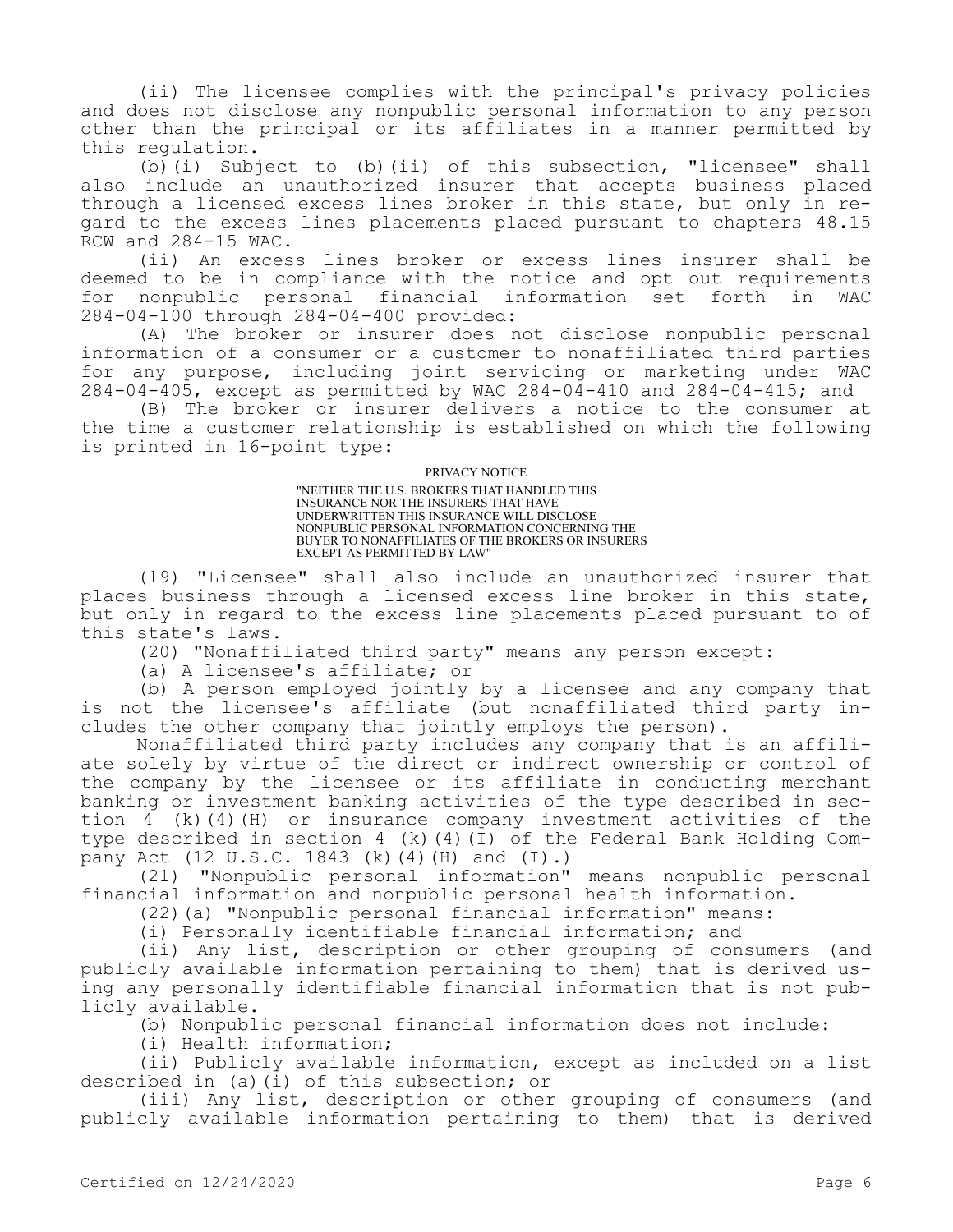without using any personally identifiable financial information that is not publicly available.

Examples of lists.

Nonpublic personal financial information includes any list of individuals' names and street addresses that is derived in whole or in part using personally identifiable financial information that is not publicly available, such as account numbers.

Nonpublic personal financial information does not include any list of individuals' names and addresses that contains only publicly available information, is not derived in whole or in part using personally identifiable financial information that is not publicly available, and is not disclosed in a manner that indicates that any of the individuals on the list is a consumer of a financial institution.

(23) "Nonpublic personal health information" means health information:

(a) That identifies an individual who is the subject of the information; or

(b) With respect to which there is a reasonable basis to believe that the information could be used to identify an individual.

(24) "Personally identifiable financial information" means any information:

(a) A consumer provides to a licensee to obtain an insurance product or service from the licensee;

(b) About a consumer resulting from any transaction involving an insurance product or service between a licensee and a consumer; or

(c) The licensee otherwise obtains about a consumer in connection with providing an insurance product or service to that consumer.

Examples.

(i) Information included. Personally identifiable financial information includes:

(A) Information a consumer provides to a licensee on an application to obtain an insurance product or service;

(B) Account balance information and payment history;

(C) The fact that an individual is or has been one of the licensee's customers or has obtained an insurance product or service from the licensee;

(D) Any information about the licensee's consumer if it is disclosed in a manner that indicates that the individual is or has been the licensee's consumer;

(E) Any information that a consumer provides to a licensee or that the licensee or its agent otherwise obtains in connection with collecting on a loan or servicing a loan;

(F) Any information the licensee collects through an internet "cookie" (an information collecting device from a web server); and

(G) Information from a consumer report.

(ii) Information not included. Personally identifiable financial information does not include:

(A) Health information;

(B) A list of names and addresses of customers of an entity that is not a financial institution; and

(C) Information that does not identify a consumer, such as aggregate information or blind data that does not contain personal identifiers such as account numbers, names or addresses.

(25)(a) "Publicly available information" means any information that a licensee has a reasonable basis to believe is lawfully made available to the general public from:

(i) Federal, state or local government records;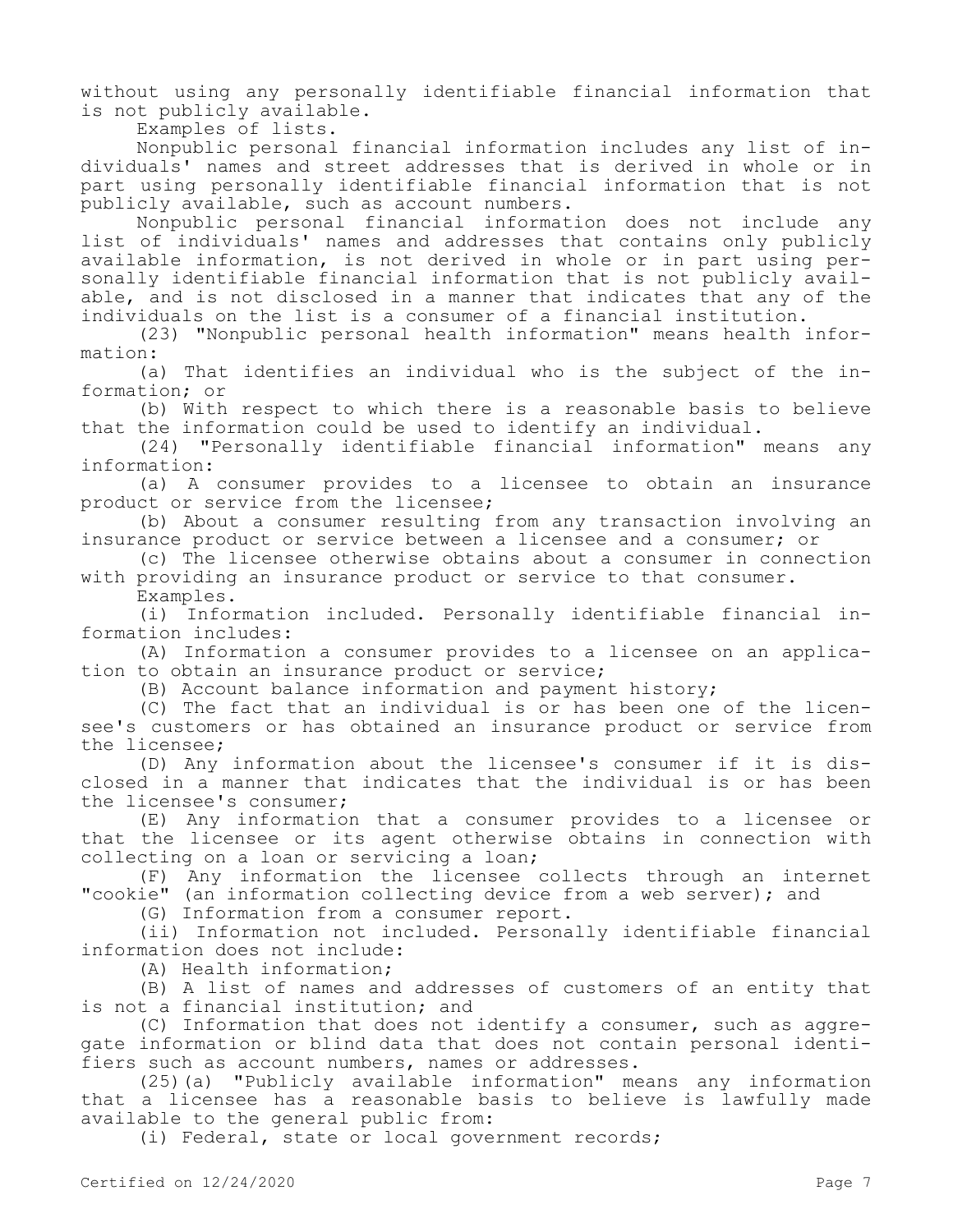(ii) Widely distributed media; or

(iii) Disclosures to the general public that are required to be made by federal, state or local law.

(b) Reasonable basis. A licensee has a reasonable basis to believe that information is lawfully made available to the general public if the licensee has taken steps to determine:

(i) That the information is of the type that is available to the general public; and

(ii) Whether an individual can direct that the information not be made available to the general public and, if so, that the licensee's consumer has not done so.

(c) Examples.

(i) Government records. Publicly available information in government records includes information in government real estate records and security interest filings.

(ii) Widely distributed media. Publicly available information from widely distributed media includes information from a telephone book, a television or radio program, a newspaper or a website that is available to the general public on an unrestricted basis. A website is not restricted merely because an internet service provider or a site operator requires a fee or a password, so long as access is available to the general public.

(iii) Reasonable basis.

(A) A licensee has a reasonable basis to believe that mortgage information is lawfully made available to the general public if the licensee has determined that the information is of the type included on the public record in the jurisdiction where the mortgage would be recorded.

(B) A licensee has a reasonable basis to believe that an individual's telephone number is lawfully made available to the general public if the licensee has located the telephone number in the telephone book or the consumer has informed you that the telephone number is not unlisted.

[Statutory Authority: RCW 48.02.060, 48.43.505, P.L. 102-106 [106-102], Section 501(b), Section 505 (b)(2), and P.L. 114-94, Section 75001. WSR 16-24-003 (Matter No. R 2016-20), § 284-04-120, filed 11/23/16, effective 12/24/16. Statutory Authority: RCW 48.02.060, 48.18.120, 48.20.450, 48.20.460, 48.30.010, 48.44.050, 48.46.100, 48.46.200, 48.43.505, Gramm-Leach-Bliley Act (Public Law 102-106) sections 501(b) and 505 (b)(2). WSR 02-08-019 (Matter No. R 2001-12), § 284-04-120, filed 3/25/02, effective 4/25/02. Statutory Authority: RCW 48.43.505 and Gramm-Leach-Bliley Act, Public Law 102-106, sec. 501(b), sec. 505 (b)(2). WSR 01-03-034 (Matter No. R 2000-08), § 284-04-120, filed 1/9/01, effective 2/9/01.]

# **PART 2 PRIVACY AND OPT OUT NOTICES FOR FINANCIAL INFORMATION**

**WAC 284-04-200 Initial privacy notice to consumers required.**  (1) Initial notice requirement. A licensee shall provide a clear and conspicuous notice that accurately reflects its privacy policies and practices to: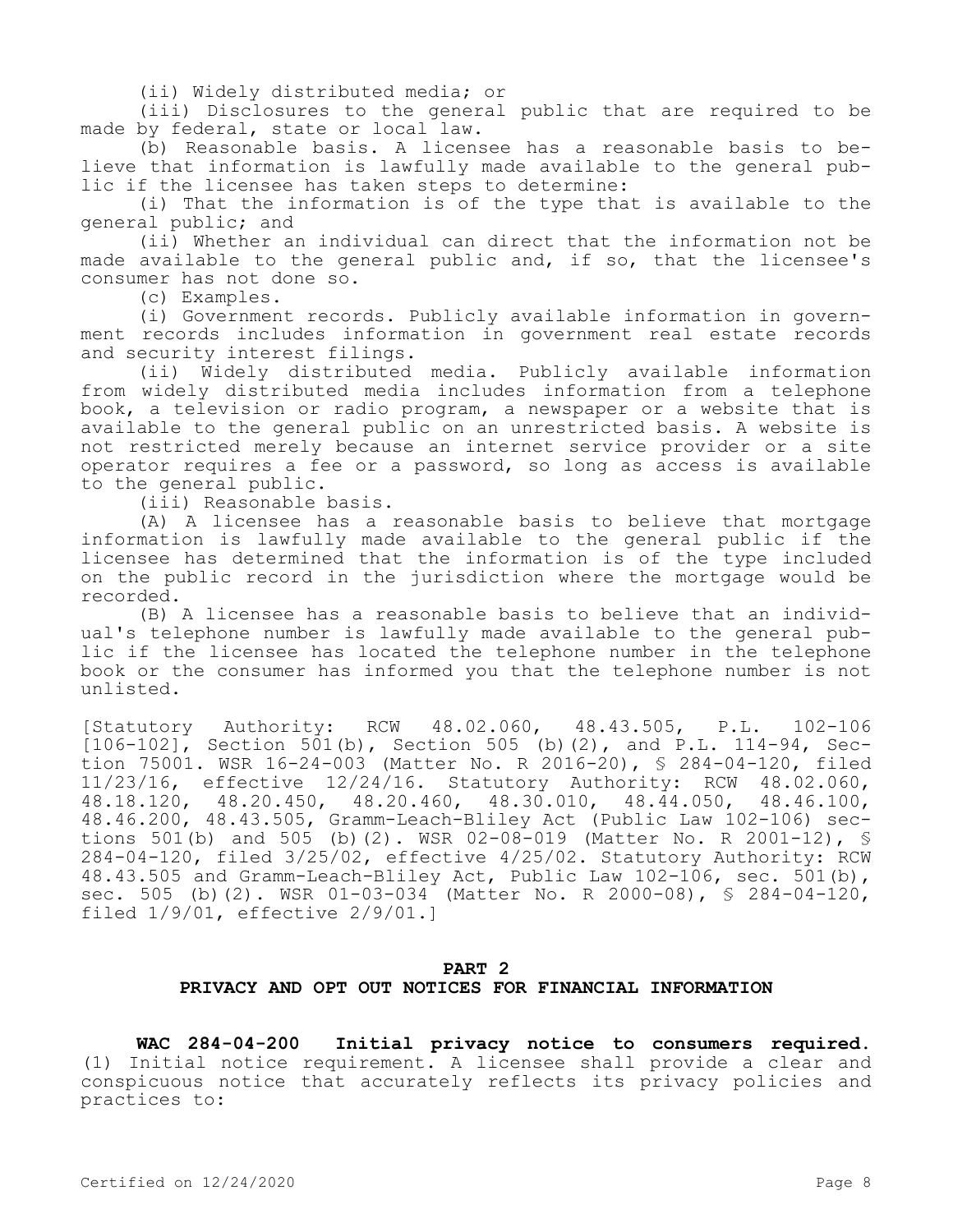(a) Customer. An individual who becomes the licensee's customer, not later than when the licensee establishes a customer relationship, except as provided in subsection (5) of this section; and

(b) Consumer. A consumer, before the licensee discloses any nonpublic personal financial information about the consumer to any nonaffiliated third party, if the licensee makes a disclosure other than as authorized by WAC 284-04-405 and 284-04-410;

(2) When initial notice to a consumer is not required. A licensee is not required to provide an initial notice to a consumer under subsection (1)(b) of this section if:

(a) The licensee does not disclose any nonpublic personal financial information about the consumer to any nonaffiliated third party, other than as authorized by WAC 284-04-405 and 284-04-410; and

The licensee does not have a customer relationship with the consumer; or

(b) A notice has been provided by an affiliated licensee, as long as the notice clearly identifies all licensees to whom the notice applies and is accurate with respect to the licensee and the other institutions.

(3) When the licensee establishes a customer relationship.

(a) General rule. A licensee establishes a customer relationship at the time the licensee and the consumer enter into a continuing relationship.

(b) Examples of establishing customer relationship. A licensee establishes a customer relationship when the consumer:

(i) Becomes a policyholder of a licensee that is an insurer when the insurer delivers an insurance policy or contract to the consumer, or in the case of a licensee that is an insurance producer or insurance broker, obtains insurance through that licensee; or

(ii) Agrees to obtain financial, economic or investment advisory services relating to insurance products or services for a fee from the licensee.

(4) Existing customers. When an existing customer obtains a new insurance product or service from a licensee that is to be used primarily for personal, family or household purposes, the licensee satisfies the initial notice requirements of subsection (1) of this section as follows:

(a) The licensee may provide a revised policy notice, under WAC 284-04-220, that covers the customer's new insurance product or service; or

(b) If the initial, revised or annual notice that the licensee most recently provided to that customer was accurate with respect to the new insurance product or service, the licensee does not need to provide a new privacy notice under subsection (1) of this section.

(5) Exceptions to allow subsequent delivery of notice.

(a) A licensee may provide the initial notice required by subsection (1)(a) of this section within a reasonable time after the licensee establishes a customer relationship if:

(i) Establishing the customer relationship is not at the customer's election; or

(ii) Providing notice not later than when the licensee establishes a customer relationship would substantially delay the customer's transaction and the customer agrees to receive the notice at a later time.

(b) Examples of exceptions.

(i) Not at customer's election. Establishing a customer relationship is not at the customer's election if a licensee acquires or is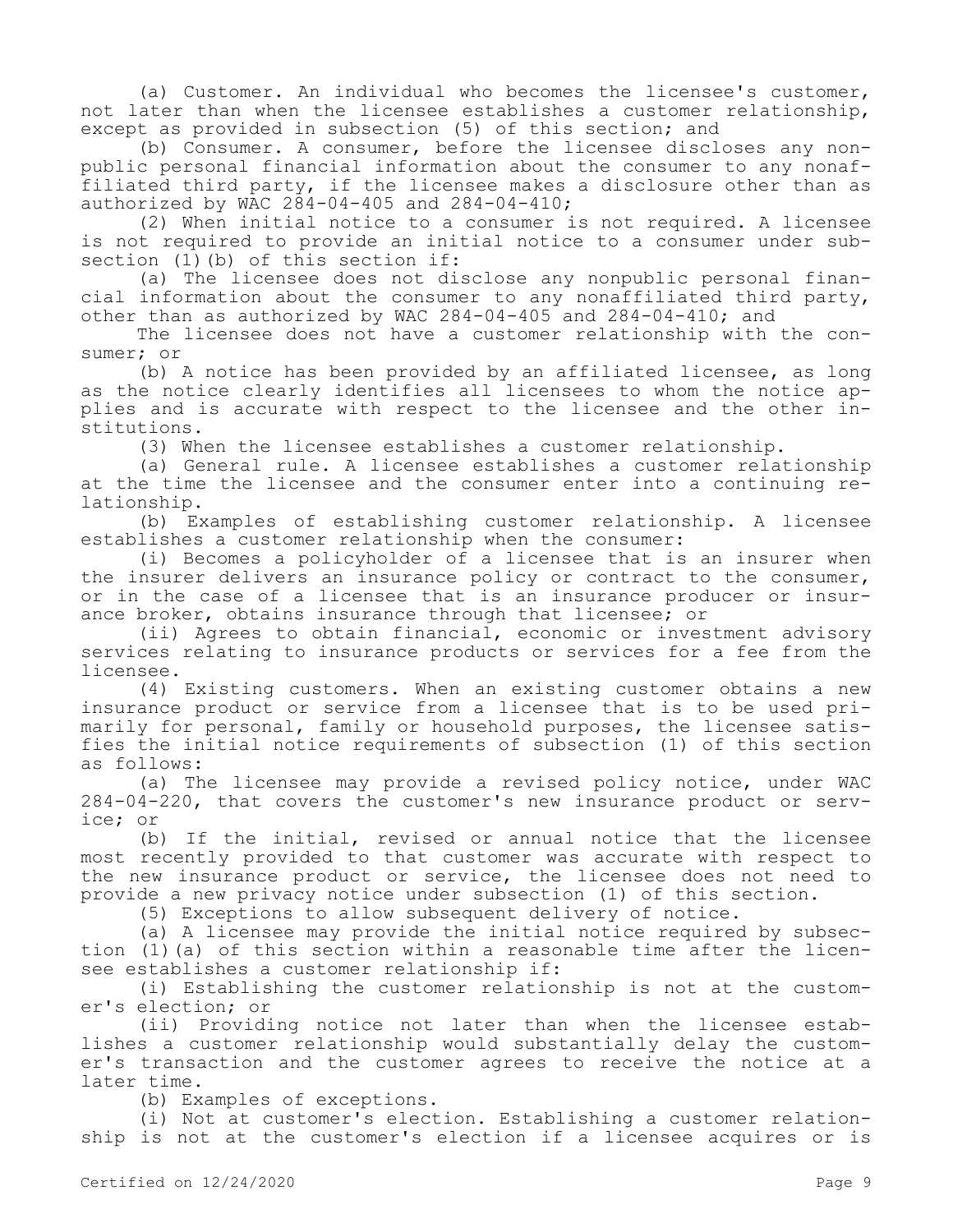assigned a customer's policy from another financial institution or residual market mechanism and the customer does not have a choice about the licensee's acquisition or assignment.

(ii) Substantial delay of customer's transaction. Providing notice not later than when a licensee establishes a customer relationship would substantially delay the customer's transaction when the licensee and the individual agree over the telephone to enter into a customer relationship involving prompt delivery of the insurance product or service.

(iii) No substantial delay of customer's transaction. Providing notice not later than when a licensee establishes a customer relationship would not substantially delay the customer's transaction when the relationship is initiated in person at the licensee's office or through other means by which the customer may view the notice, such as on a website.

(6) Delivery. When a licensee is required to deliver an initial privacy notice by this section, the licensee shall deliver it according to WAC 284-04-225. If the licensee uses a short-form initial notice for noncustomers according to WAC 284-04-210(4), the licensee may deliver its privacy notice according to WAC 284-04-210 (4)(c).

[Statutory Authority: RCW 48.43.505 and Gramm-Leach-Bliley Act, Public Law 102-106, sec. 501(b), sec. 505 (b)(2). WSR 01-03-034 (Matter No. R 2000-08), § 284-04-200, filed 1/9/01, effective 2/9/01.]

**WAC 284-04-205 Annual privacy notice to customers required.**  (1)(a) General rule. A licensee shall provide a clear and conspicuous notice to customers that accurately reflects its privacy policies and practices not less than annually during the continuation of the customer relationship. Annually means at least once in any period of twelve consecutive months during which that relationship exists. A licensee may define the twelve-consecutive-month period, but the licensee shall apply it to the customer on a consistent basis.

(b) Example. A licensee provides a notice annually if it defines the twelve-consecutive-month period as a calendar year and provides the annual notice to the customer once in each calendar year following the calendar year in which the licensee provided the initial notice. For example, if a customer opens an account on any day of year one, the licensee shall provide an annual notice to that customer by December 31 of year two.

(2) A licensee that provides nonpublic information to nonaffiliated third parties only in accordance with WAC 284-04-400, 284-04-405, or 284-04-410 and has not changed its policies and practices with regard to disclosing nonpublic information from the policies and practices that were disclosed in the most recent disclosure sent to consumers in accordance with this section or WAC 284-04-200 is not required to provide an annual disclosure under this section until the time the licensee fails to comply with any criteria described in this subsection.

(3)(a) Termination of customer relationship. A licensee is not required to provide an annual notice to a former customer. A former customer is an individual with whom a licensee no longer has a continuing relationship.

(b) Examples.

(i) A licensee no longer has a continuing relationship with an individual if the individual no longer is a current policyholder of an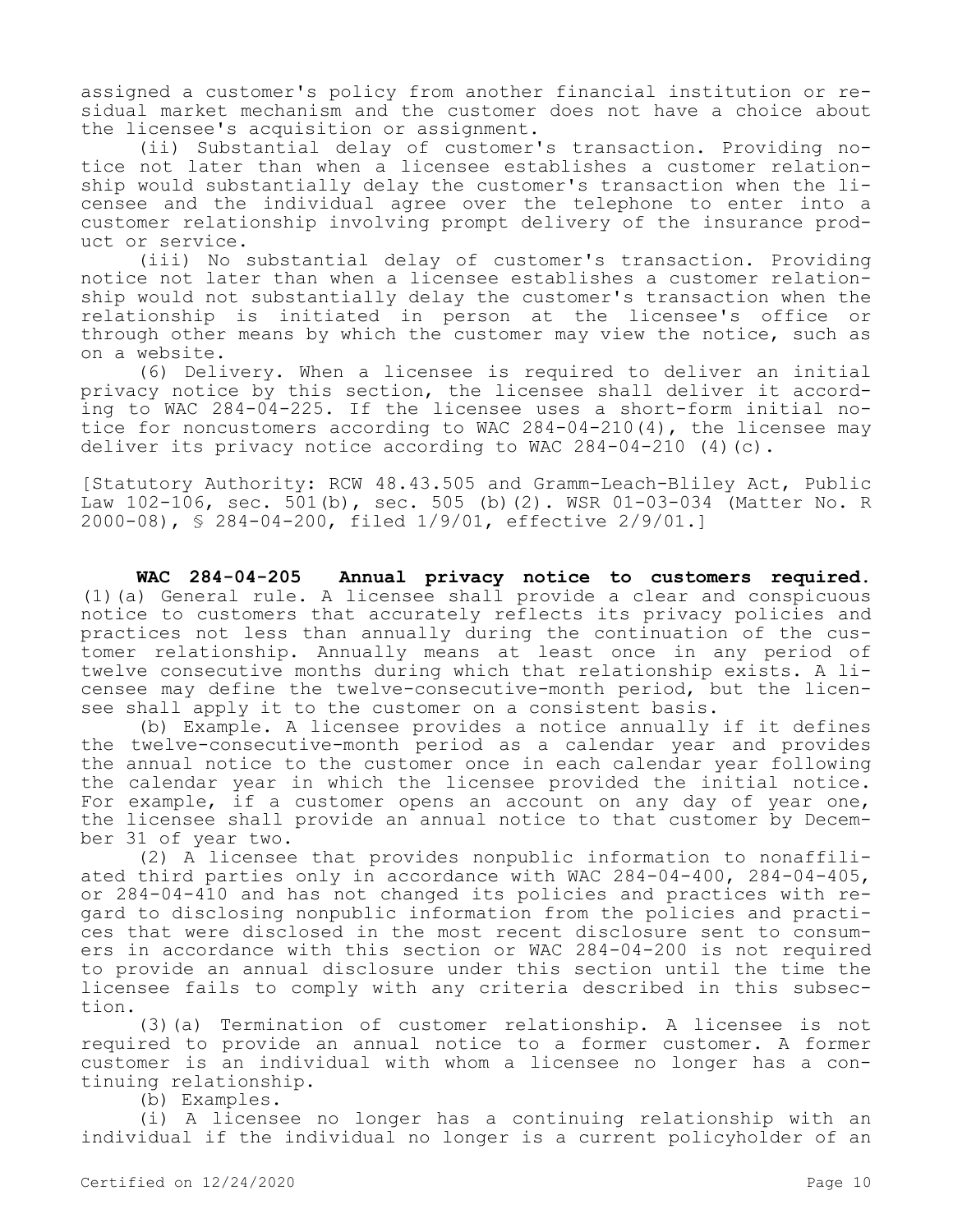insurance product or obtains insurance services with or through the licensee.

(ii) A licensee no longer has a continuing relationship with an individual if the individual's policy is lapsed, expired, paid up or otherwise inactive or dormant under the licensee's business practices, and the licensee has not communicated with the customer about the relationship for a period of twelve consecutive months, other than to provide annual privacy notices, material required by law or regulation, or promotional materials.

(iii) For the purposes of this regulation, a licensee no longer has a continuing relationship with an individual if the individual's last known address according to the licensee's records is deemed invalid. An address of record is deemed invalid if mail sent to that address by the licensee has been returned by the postal authorities as undeliverable and if subsequent attempts by the licensee to obtain a current valid address for the individual have been unsuccessful.

(iv) A licensee no longer has a continuing relationship with a customer in the case of providing real estate settlement services, at the time the customer completes execution of all documents related to the real estate closing, payment for those services has been received, or the licensee has completed all of its responsibilities with respect to the settlement, including filing documents on the public record, whichever is later.

(4) Delivery. When a licensee is required by this section to deliver an annual privacy notice, the licensee shall deliver it according to WAC 284-04-225.

[Statutory Authority: RCW 48.02.060, 48.43.505, P.L. 102-106 [106-102], Section 501(b), Section 505 (b)(2), and P.L. 114-94, Section 75001. WSR 16-24-003 (Matter No. R 2016-20), § 284-04-205, filed 11/23/16, effective 12/24/16. Statutory Authority: RCW 48.43.505 and Gramm-Leach-Bliley Act, Public Law 102-106, sec. 501(b), sec. 505 (b)(2). WSR 01-03-034 (Matter No. R 2000-08), § 284-04-205, filed 1/9/01, effective 2/9/01.]

**WAC 284-04-210 Information to be included in privacy notices.**  (1) General rule. The initial, annual and revised privacy notices that a licensee provides under WAC 284-04-200, 284-04-205, and 284-04-220 shall include each of the following items of information, in addition to any other information the licensee wishes to provide, that applies to the licensee and to the consumers to whom the licensee sends its privacy notice:

(a) The categories of nonpublic personal financial information that the licensee collects;

(b) The categories of nonpublic personal financial information that the licensee discloses;

(c) The categories of affiliates and nonaffiliated third parties to whom the licensee discloses nonpublic personal financial information, other than those parties to whom the licensee discloses information under WAC 284-04-405 and 284-04-410;

(d) The categories of nonpublic personal financial information about the licensee's former customers that the licensee discloses and the categories of affiliates and nonaffiliated third parties to whom the licensee discloses nonpublic personal financial information about the licensee's former customers, other than those parties to whom the licensee discloses information under WAC 284-04-405 and 284-04-410;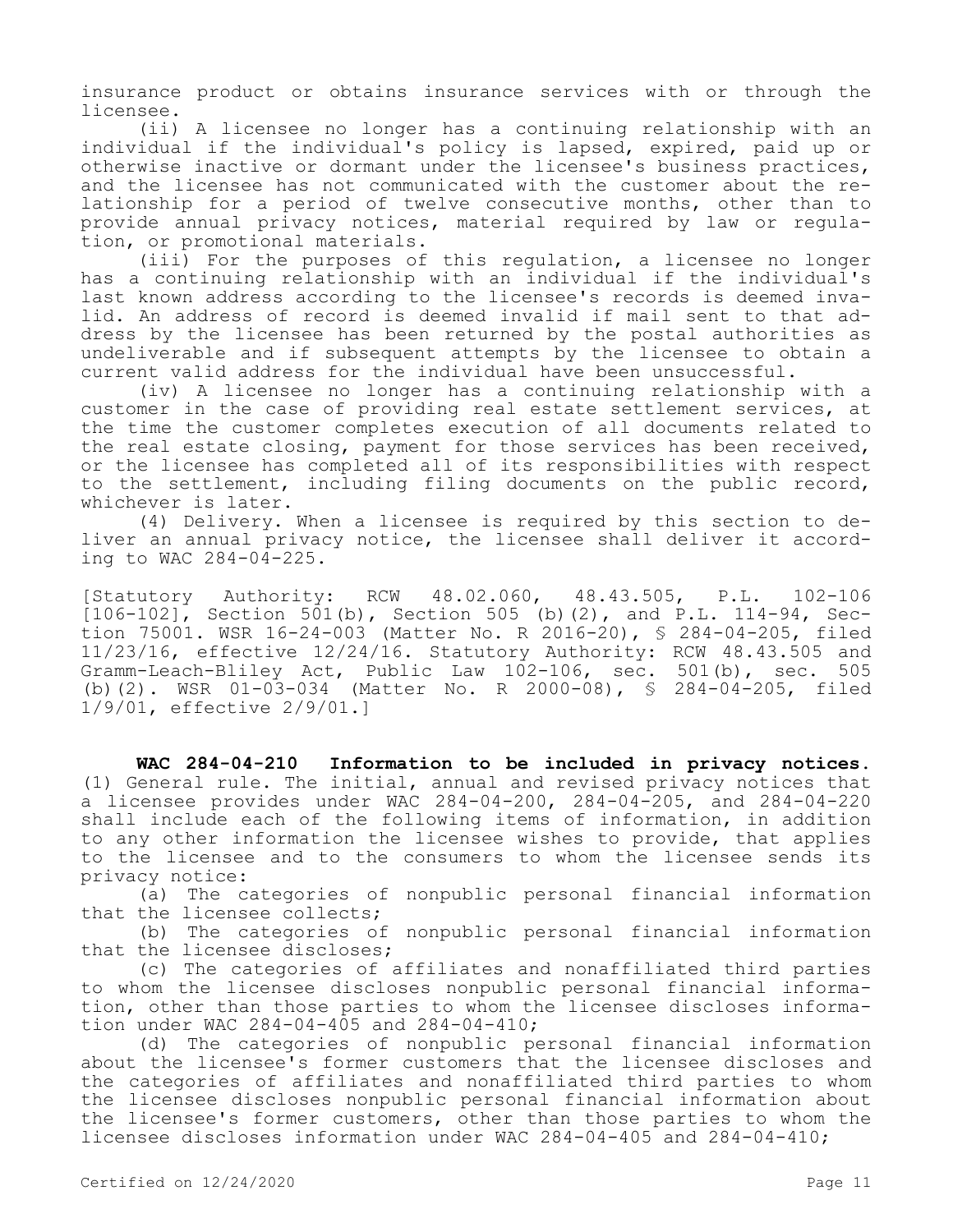(e) If a licensee discloses nonpublic personal financial information to a nonaffiliated third party under WAC 284-04-400 (and no other exception in WAC 284-04-405 and 284-04-410 applies to that disclosure), a separate description of the categories of information the licensee discloses and the categories of third parties with whom the li-

censee has contracted;<br>(f) An explanation (f) An explanation of the consumer's right under WAC 284-04-300(1) to opt out of the disclosure of nonpublic personal financial information to nonaffiliated third parties, including the methods by which the consumer may exercise that right at that time;

(g) Any disclosures that the licensee makes under section 603 (d)(2)(A)(iii) of the Federal Fair Credit Reporting Act (15 U.S.C. 1681a (d)(2)(A)(iii)) (that is, notices regarding the ability to opt out of disclosures of information among affiliates);

(h) The licensee's policies and practices with respect to protecting the confidentiality and security of nonpublic personal information; and

(i) Any disclosure that the licensee makes under subsection (2) of this section.

(2) Description of parties subject to exceptions. If a licensee discloses nonpublic personal financial information as authorized under WAC 284-04-405 and 284-04-410, the licensee is not required to list those exceptions in the initial or annual privacy notices required by WAC 284-04-200 and 284-04-205. When describing the categories of parties to whom disclosure is made, the licensee is required to state only that it makes disclosures to other affiliated or nonaffiliated third parties, as applicable, as permitted by law.

(3) Examples.

(a) Categories of nonpublic personal financial information that the licensee collects. A licensee satisfies the requirement to categorize the nonpublic personal financial information it collects if the licensee categorizes it according to the source of the information, as applicable:

(i) Information from the consumer;

(ii) Information about the consumer's transactions with the licensee or its affiliates;

(iii) Information about the consumer's transactions with nonaffiliated third parties; and

(iv) Information from a consumer reporting agency.

(b) Categories of nonpublic personal financial information a licensee discloses.

(i) A licensee satisfies the requirement to categorize nonpublic personal financial information it discloses if the licensee categorizes the information according to source, as described in (a) of this subsection, as applicable, and provides a few examples to illustrate the types of information in each category. These might include:

(A) Information from the consumer, including application information, such as assets and income and identifying information, such as name, address, and Social Security number;

(B) Transaction information, such as information about balances, payment history, and parties to the transaction; and

(C) Information from consumer reports, such as a consumer's creditworthiness and credit history.

(ii) A licensee does not adequately categorize the information that it discloses if the licensee uses only general terms, such as transaction information about the consumer.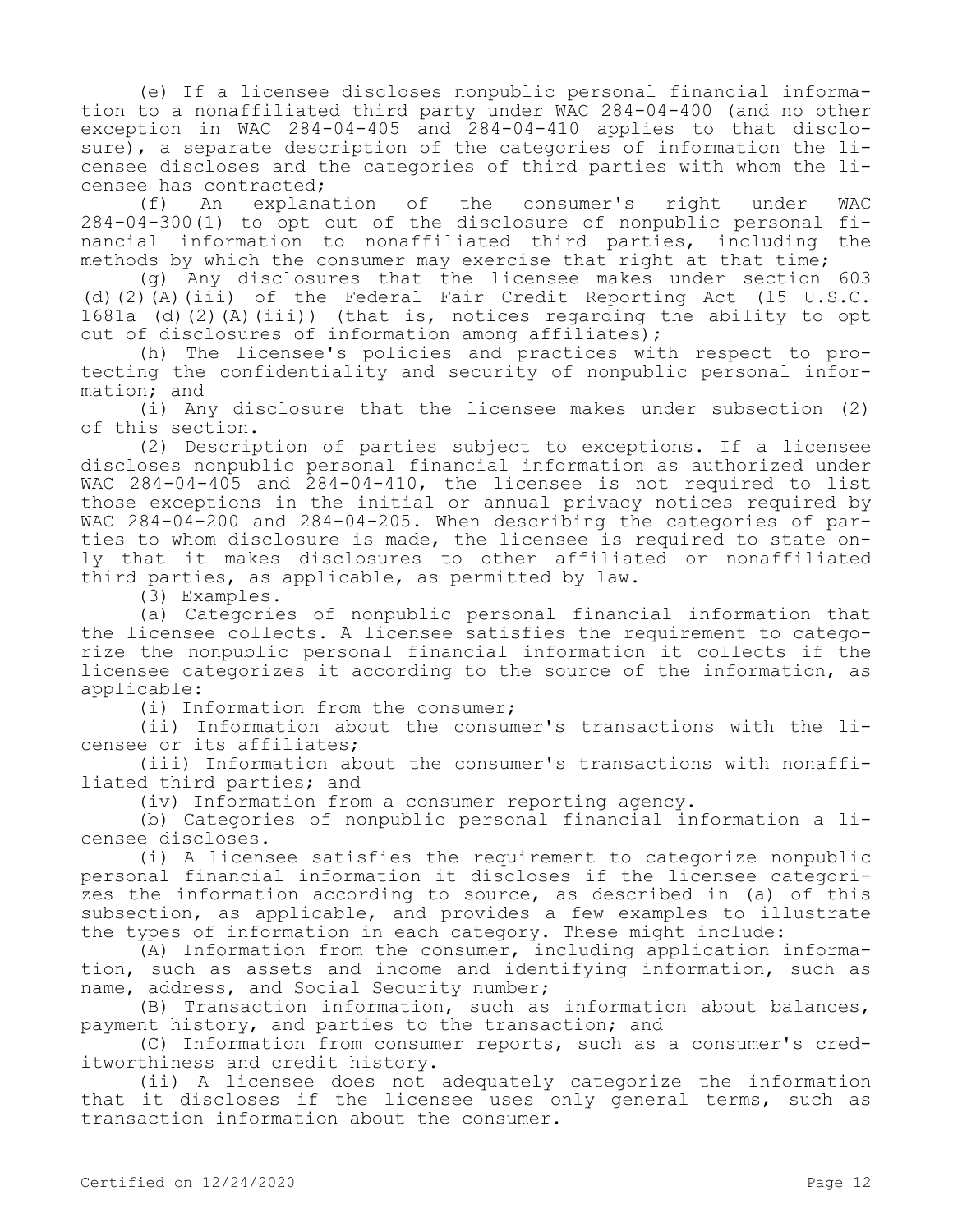(iii) If a licensee reserves the right to disclose all of the nonpublic personal financial information about consumers that it collects, the licensee may simply state that fact without describing the categories or examples of nonpublic personal information that the licensee discloses.

(c) Categories of affiliates and nonaffiliated third parties to whom the licensee discloses.

(i) A licensee satisfies the requirement to categorize the affiliates and nonaffiliated third parties to whom the licensee discloses nonpublic personal financial information about consumers if the licensee identifies the types of businesses in which they engage.

(ii) Types of businesses may be described by general terms only if the licensee uses a few illustrative examples of significant lines of business. For example, a licensee may use the term financial products or services if it includes appropriate examples of significant lines of businesses, such as life insurer, automobile insurer, consumer banking or securities brokerage.

(iii) A licensee also may categorize the affiliates and nonaffiliated third parties to whom it discloses nonpublic personal financial information about consumers using more detailed categories.

(d) Disclosures under exception for service providers and joint marketers. If a licensee discloses nonpublic personal financial information under the exception in WAC 284-04-400 to a nonaffiliated third party to market products or services that it offers alone or jointly with another financial institution, the licensee satisfies the disclosure requirement of subsection (1) (e) of this section if it:

(i) Lists the categories of nonpublic personal financial information it discloses, using the same categories and examples the licensee used to meet the requirements of subsection (1)(b) of this section, as applicable; and

(ii) States whether the third party is:

(A) A service provider that performs marketing services on the licensee's behalf or on behalf of the licensee and another financial institution; or

(B) A financial institution with whom the licensee has a joint marketing agreement.

(e) Simplified notices. If a licensee does not disclose, and does not wish to reserve the right to disclose, nonpublic personal financial information about customers or former customers to affiliates or nonaffiliated third parties except as authorized under WAC 284-04-405 and 284-04-410, the licensee may simply state that fact, in addition to the information it shall provide under subsections (1)(h), (i) and (2) of this section.

(f) Confidentiality and security. A licensee describes its policies and practices with respect to protecting the confidentiality and security of nonpublic personal financial information if it does both of the following:

(i) Describes in general terms who is authorized to have access to the information; and

(ii) States whether the licensee has security practices and procedures in place to ensure the confidentiality of the information in accordance with the licensee's policy. The licensee is not required to describe technical information about the safeguards it uses.

(4) Short-form initial notice with opt out notice for noncustomers.

(a) A licensee may satisfy the initial notice requirements in WAC 284-04-200 (1)(b) for a consumer who is not a customer by providing a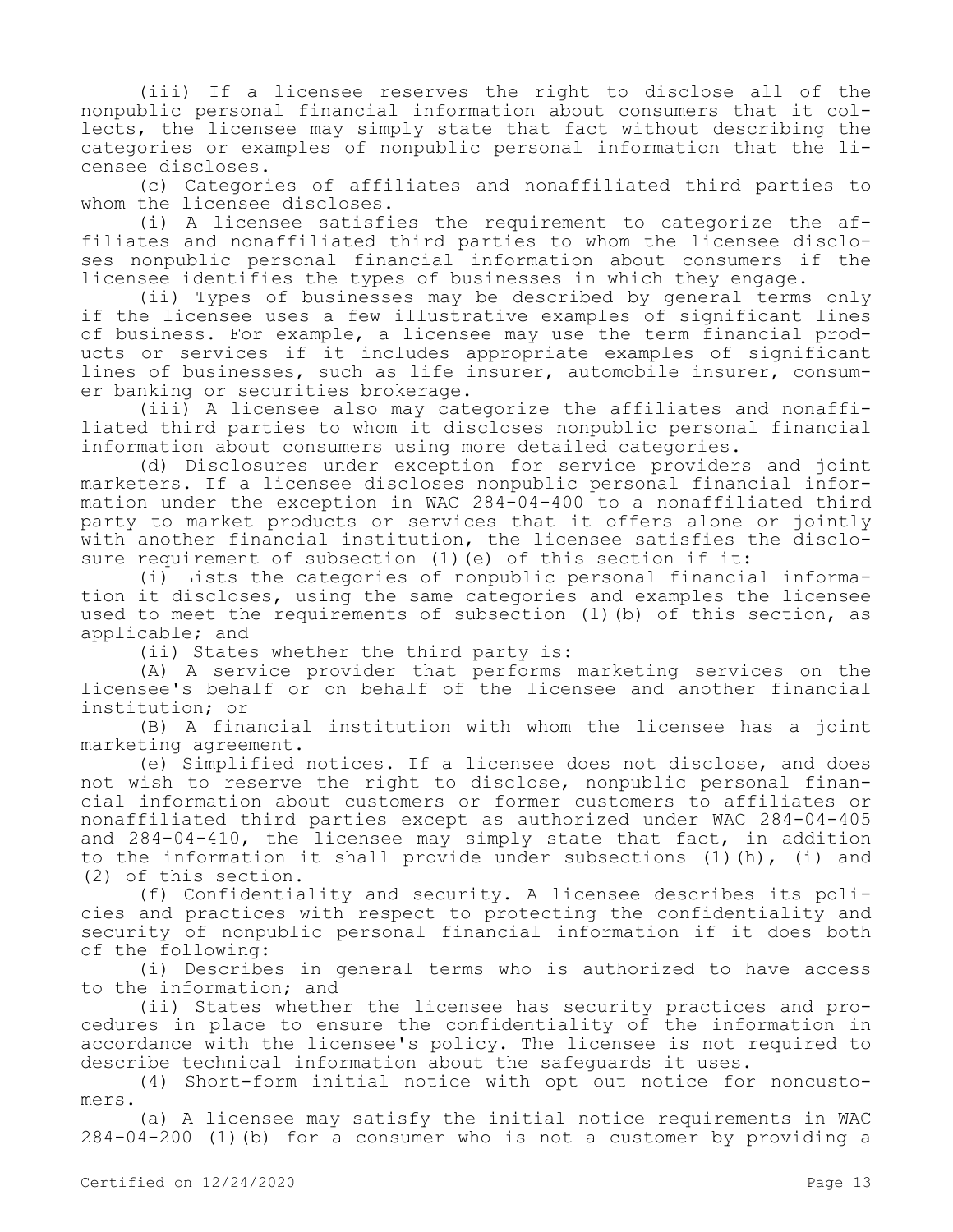short-form initial notice at the same time as the licensee delivers an opt out notice as required in WAC 284-04-215.

(b) A short-form initial notice shall:

(i) Be clear and conspicuous;

(ii) State that the licensee's privacy notice is available upon request; and

(iii) Explain a reasonable means by which the consumer may obtain that notice.

(c) The licensee shall deliver its short-form initial notice according to WAC 284-04-225. The licensee is not required to deliver its privacy notice with its short-form initial notice. The licensee instead may simply provide the consumer a reasonable means to obtain its privacy notice. If a consumer who receives the licensee's short-form notice requests the licensee's privacy notice, the licensee shall deliver its privacy notice according to WAC 284-04-225.

(d) Examples of obtaining privacy notice. The licensee provides a reasonable means by which a consumer may obtain a copy of its privacy notice if the licensee:

(i) Provides a toll-free telephone number that the consumer may call to request the notice; or

(ii) For a consumer who conducts business in person at the licensee's office, maintain copies of the notice on hand that the licensee provides to the consumer immediately upon request.

(5) Future disclosures. The licensee's notice may include:

(a) Categories of nonpublic personal financial information that the licensee reserves the right to disclose in the future, but do not currently disclose; and

(b) Categories of affiliates or nonaffiliated third parties to whom the licensee reserves the right in the future to disclose, but to whom the licensee does not currently disclose, nonpublic personal financial information.

(6) Sample Clauses and Federal Model Privacy Form. Sample clauses illustrating some of the notice content required by this section and the Federal Model Privacy Form are included in Appendix A and Appendix B of this regulation.

[Statutory Authority: RCW 48.02.060, 48.43.505, Gramm-Leach-Bliley Act, Public Law  $102-106$ , sec.  $501(b)$ , sec.  $505(b)(2)$ , and Financial Services Regulatory Relief Act of 2006, Public Law 109-351, sec. 728. WSR 17-20-113, § 284-04-210, filed 10/4/17, effective 11/4/17. Statutory Authority: RCW 48.43.505 and Gramm-Leach-Bliley Act, Public Law 102-106, sec. 501(b), sec. 505 (b)(2). WSR 01-03-034 (Matter No. R 2000-08), § 284-04-210, filed 1/9/01, effective 2/9/01.]

**WAC 284-04-215 Form of opt out notice to consumers and opt out methods.** (1)(a) Form of opt out notice. If a licensee is required to provide an opt out notice under WAC 284-04-300(1), it shall provide a clear and conspicuous notice to each of its consumers that accurately explains the right to opt out under that section. The notice shall state:

(i) That the licensee discloses or reserves the right to disclose nonpublic personal financial information about its consumer to a nonaffiliated third party;

(ii) That the consumer has the right to opt out of that disclosure; and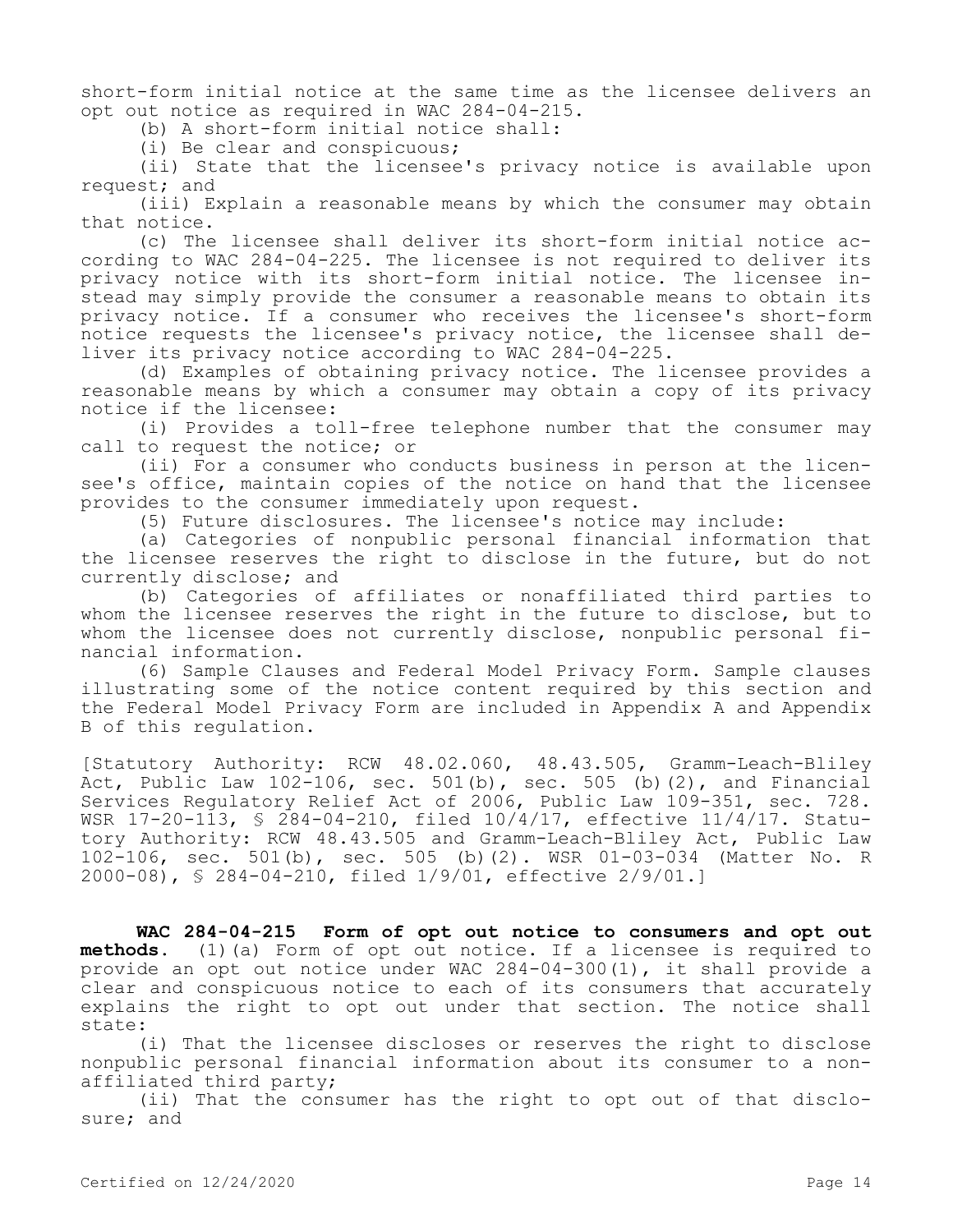(iii) A reasonable means by which the consumer may exercise the opt out right.

(b) Examples.

(i) Adequate opt out notice. A licensee provides adequate notice that the consumer can opt out of the disclosure of nonpublic personal financial information to a nonaffiliated third party if the licensee:

(A) Identifies all of the categories of nonpublic personal financial information that it discloses or reserves the right to disclose, and all of the categories of nonaffiliated third parties to which the licensee discloses the information, as described in WAC 284-04-210 (1)(b) and (c), and states that the consumer can opt out of the disclosure of that information; and

(B) Identifies the insurance products or services that the consumer obtains from the licensee, either singly or jointly, to which the opt out direction would apply.

(ii) Reasonable opt out means. A licensee provides a reasonable means to exercise an opt out right if it:

(A) Designates check-off boxes in a prominent position on the relevant forms with the opt out notice;

(B) Includes a reply form together with the opt out notice;

(C) Provides an electronic means to opt out, such as a form that can be sent via electronic mail or a process at the licensee's website, if the consumer agrees to the electronic delivery of information; or

(D) Provides a toll-free telephone number that consumers may call to opt out.

(iii) Unreasonable opt out means. A licensee does not provide a reasonable means of opting out if:

(A) The only means of opting out is for the consumer to write his or her own letter to exercise that opt out right; or

(B) The only means of opting out as described in any notice subsequent to the initial notice is to use a check-off box that the licensee provided with the initial notice but did not include with the subsequent notice.

(iv) Specific opt out means. A licensee may require each consumer to opt out through a specific means, as long as that means is reasonable for that consumer.

(2) Same form as initial notice permitted. A licensee may provide the opt out notice together with or on the same written or electronic form as the initial notice the licensee provides in accordance with WAC 284-04-200.

(3) Initial notice required when opt out notice delivered subsequent to initial notice. If a licensee provides the opt out notice later than required for the initial notice in accordance with WAC 284-04-200, the licensee shall also include a copy of the initial notice with the opt out notice in writing or, if the consumer agrees, electronically.

(4) Joint relationships.

(a) If two or more consumers jointly obtain an insurance product or service from a licensee, the licensee may provide a single opt out notice. The licensee's opt out notice shall explain how the licensee will treat an opt out direction by a joint consumer (as explained in (e) of this subsection).

(b) Any of the joint consumers may exercise the right to opt out. The licensee may either:

(i) Treat an opt out direction by a joint consumer as applying to all of the associated joint consumers; or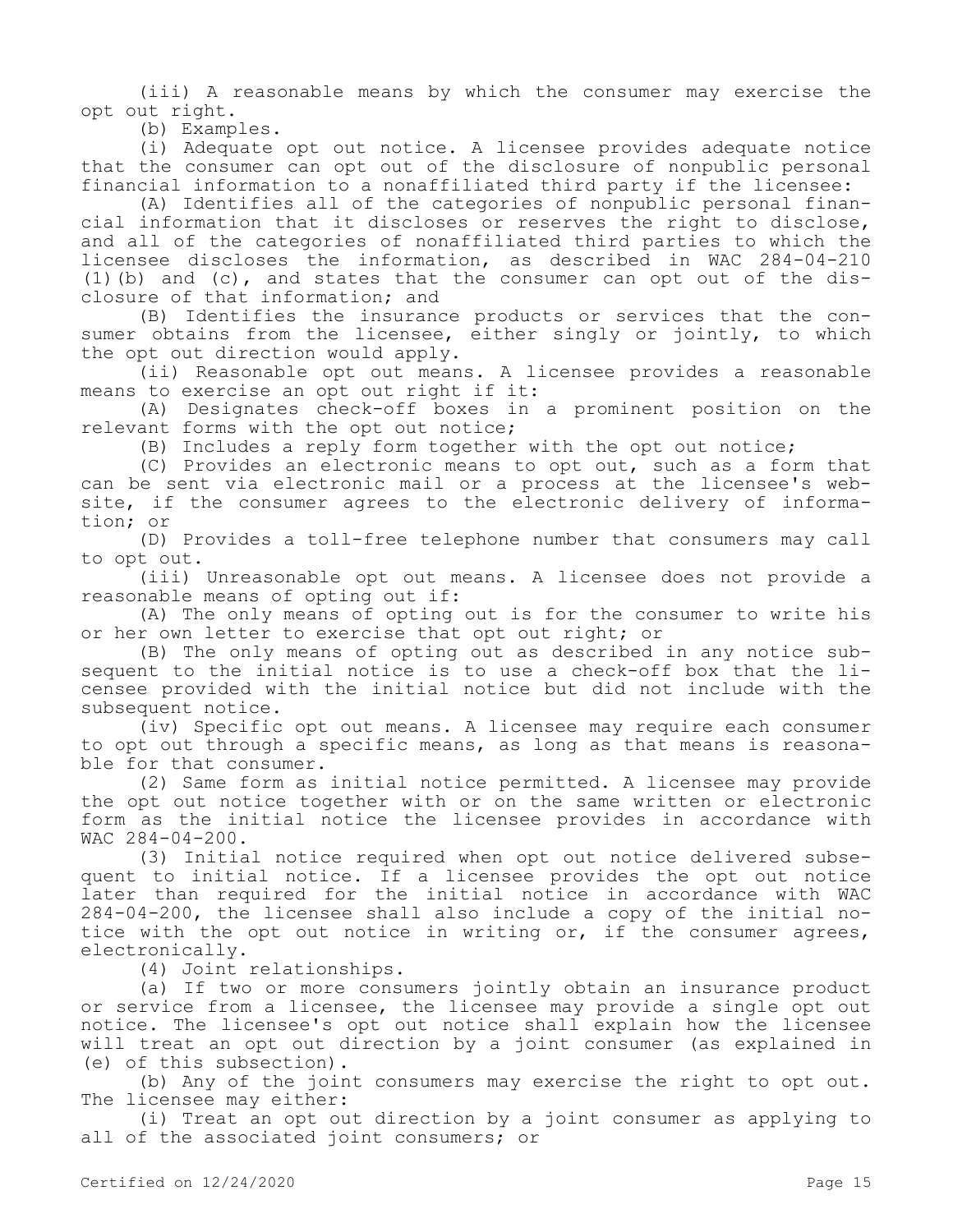(ii) Permit each joint consumer to opt out separately.

(c) If a licensee permits each joint consumer to opt out separately, the licensee shall permit one of the joint consumers to opt out on behalf of all of the joint consumers.

(d) A licensee may not require all joint consumers to opt out before it implements any opt out direction.

(e) Example. If John and Mary are both named policyholders on a homeowner's insurance policy issued by a licensee and the licensee sends policy statements to John's address, the licensee may do any of the following, but it shall explain in its opt out notice which opt out policy the licensee will follow:

(i) Send a single opt out notice to John's address, but the licensee shall accept an opt out direction from either John or Mary.

(ii) Treat an opt out direction by either John or Mary as applying to the entire policy. If the licensee does so and John opts out, the licensee may not require Mary to opt out as well before implementing John's opt out direction.

(iii) Permit John and Mary to make different opt out directions. If the licensee does so:

(A) It shall permit John and Mary to opt out for each other;

(B) If both opt out, the licensee shall permit both of them to notify it in a single response (such as on a form or through a telephone call); and

(C) If John opts out and Mary does not, the licensee may only disclose nonpublic personal financial information about Mary, but not about John and not about John and Mary jointly.

(5) Time to comply with opt out. A licensee shall comply with a consumer's opt out direction as soon as reasonably practicable after the licensee receives it.

(6) Continuing right to opt out. A consumer may exercise the right to opt out at any time.

(7) Duration of consumer's opt out direction.

(a) A consumer's direction to opt out under this section is effective until the consumer revokes it in writing or, if the consumer agrees, electronically.

(b) When a customer relationship terminates, the customer's opt out direction continues to apply to the nonpublic personal financial information that the licensee collected during or related to that relationship. If the individual subsequently establishes a new customer relationship with the licensee, the opt out direction that applied to the former relationship does not apply to the new relationship.

(8) Delivery. When a licensee is required to deliver an opt out notice by this section, the licensee shall deliver it according to WAC  $284 - 04 - 225$ .

[Statutory Authority: RCW 48.43.505 and Gramm-Leach-Bliley Act, Public Law 102-106, sec. 501(b), sec. 505 (b)(2). WSR 01-03-034 (Matter No. R 2000-08), § 284-04-215, filed 1/9/01, effective 2/9/01.]

**WAC 284-04-220 Revised privacy notices.** (1) General rule. Except as otherwise authorized in this regulation, a licensee shall not, directly or through an affiliate, disclose any nonpublic personal financial information about a consumer to a nonaffiliated third party other than as described in the initial notice that the licensee provided to that consumer under WAC 284-04-200, unless: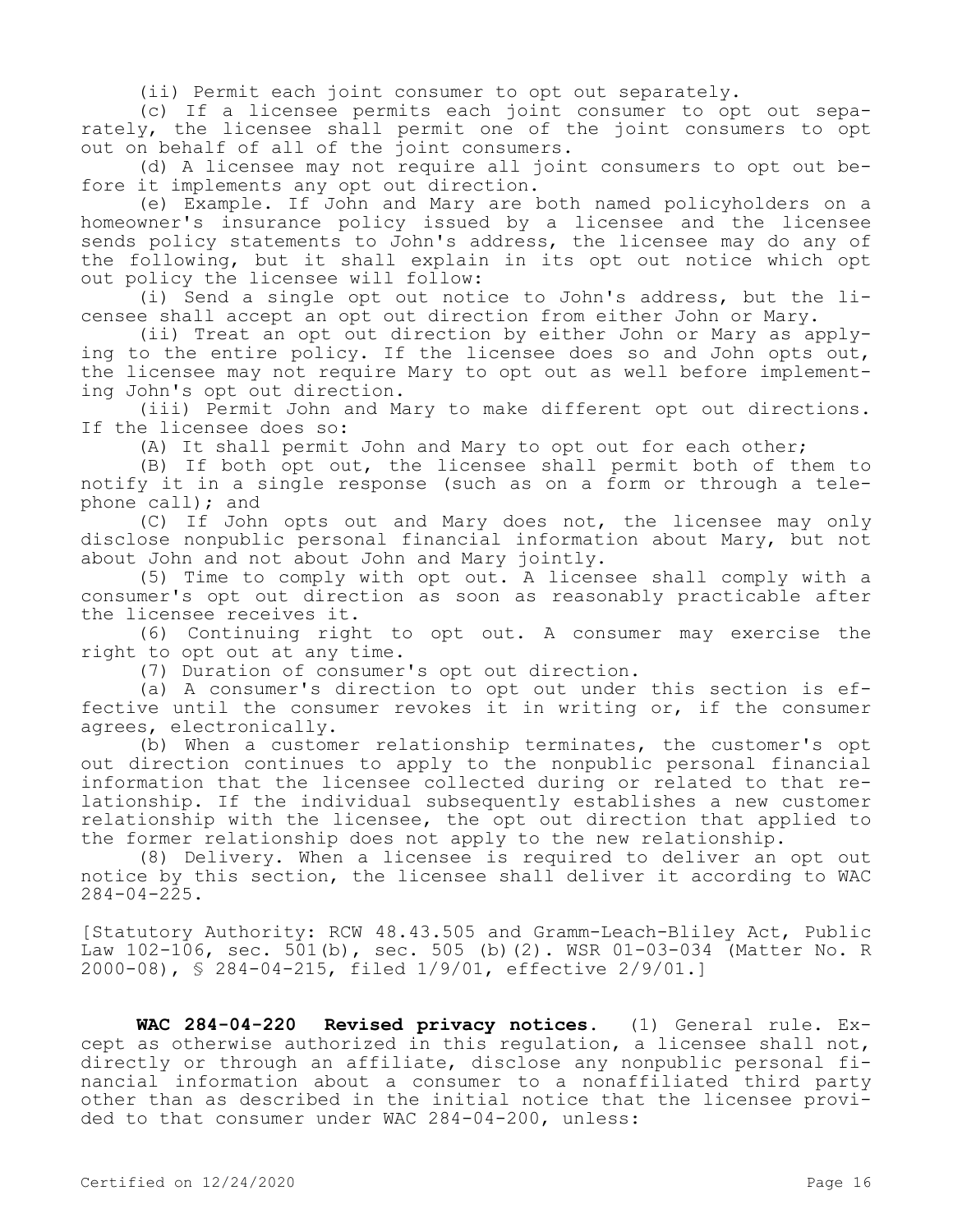(a) The licensee has provided to the consumer a clear and conspicuous revised notice that accurately describes its policies and practices;

(b) The licensee has provided to the consumer a new opt out notice;

(c) The licensee has given the consumer a reasonable opportunity, before the licensee discloses the information to the nonaffiliated third party, to opt out of the disclosure; and

(d) The consumer does not opt out.

(2) Examples.

(a) Except as otherwise permitted by WAC 284-04-400, 284-04-405, and 284-04-410, a licensee shall provide a revised notice before it:

(i) Discloses a new category of nonpublic personal financial information to any nonaffiliated third party;

(ii) Discloses nonpublic personal financial information to a new category of nonaffiliated third party; or

(iii) Discloses nonpublic personal financial information about a former customer to a nonaffiliated third party, if that former customer has not had the opportunity to exercise an opt out right regarding that disclosure.

(b) A revised notice is not required if the licensee discloses nonpublic personal financial information to a new nonaffiliated third party that the licensee adequately described in its prior notice.

(3) Delivery. When a licensee is required to deliver a revised privacy notice by this section, the licensee shall deliver it according to WAC 284-04-225.

[Statutory Authority: RCW 48.43.505 and Gramm-Leach-Bliley Act, Public Law 102-106, sec. 501(b), sec. 505 (b)(2). WSR 01-03-034 (Matter No. R 2000-08), § 284-04-220, filed 1/9/01, effective 2/9/01.]

**WAC 284-04-225 Delivery.** (1) How to provide notices. A licensee shall provide any notices that this regulation requires so that each consumer can reasonably be expected to receive actual notice in writing or, if the consumer agrees, electronically.

(2)(a) Examples of reasonable expectation of actual notice. A licensee may reasonably expect that a consumer will receive actual notice if the licensee:

(i) Hand-delivers a printed copy of the notice to the consumer;

(ii) Mails a printed copy of the notice to the last known address of the consumer separately, or in a policy, billing or other written communication;

(iii) For a consumer who conducts transactions electronically, posts the notice on the electronic site and requires the consumer to acknowledge receipt of the notice as a necessary step to obtaining a particular insurance product or service;

(iv) For an isolated transaction with a consumer, such as the licensee providing an insurance quote or selling the consumer travel insurance, posts the notice and requires the consumer to acknowledge receipt of the notice as a necessary step to obtaining the particular insurance product or service.

(b) Examples of unreasonable expectation of actual notice. A licensee may not, however, reasonably expect that a consumer will receive actual notice of its privacy policies and practices if it:

(i) Only posts a sign in its office or generally publish advertisements of its privacy policies and practices; or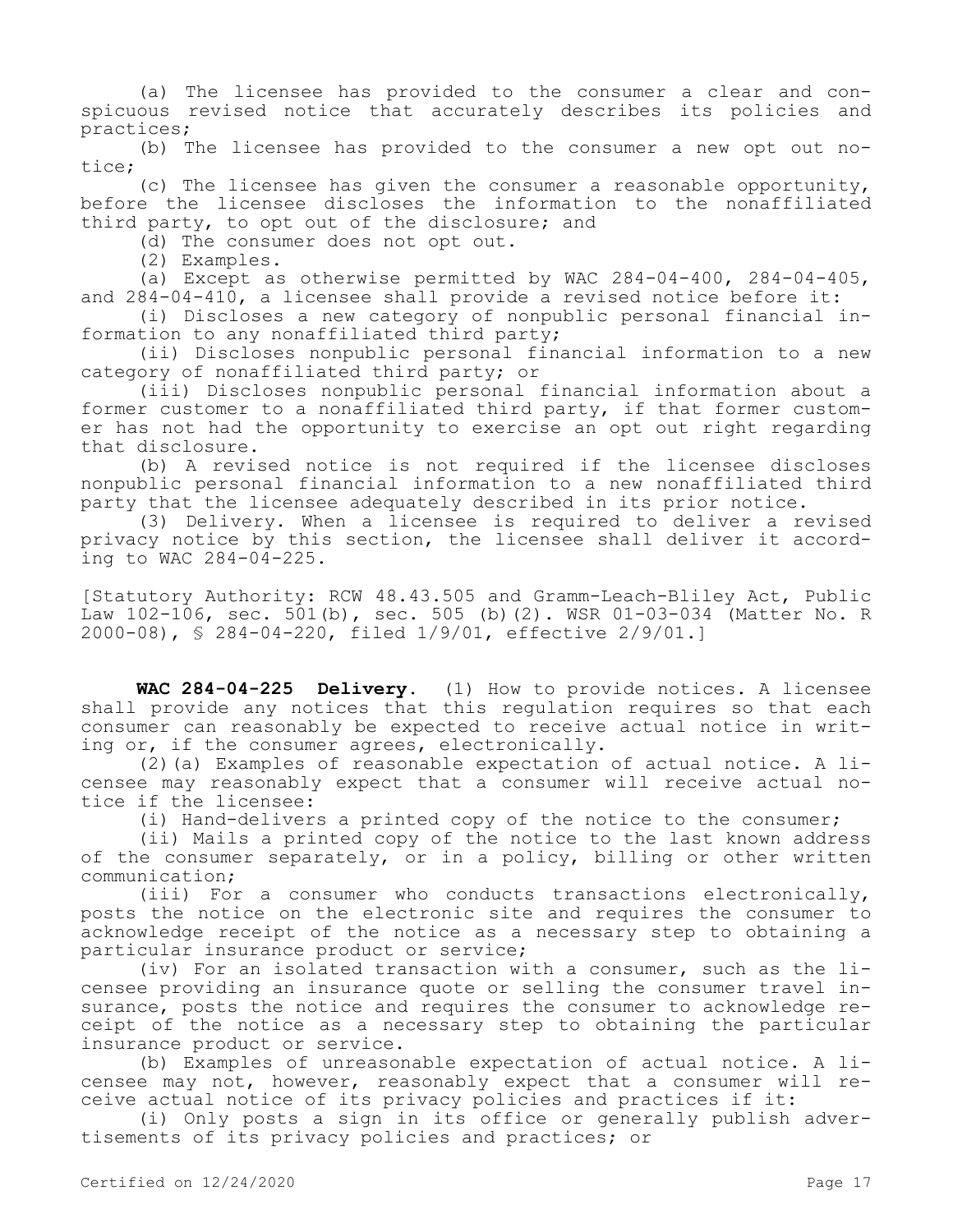(ii) Sends the notice via electronic mail to a consumer who does not obtain an insurance product or service from the licensee electronically.

(3) Annual notices only. A licensee may reasonably expect that a customer will receive actual notice of the licensee's annual privacy notice if:

(a) The customer uses the licensee's website to access insurance products and services electronically and agrees to receive notices at the website and the licensee posts its current privacy notice continuously in a clear and conspicuous manner on the website; or

(b) The customer has requested that the licensee refrain from sending any information regarding the customer relationship, and the licensee's current privacy notice remains available to the customer upon request.

(4) Oral description of notice insufficient. A licensee may not provide any notice required by this regulation solely by orally explaining the notice, either in person or over the telephone.

(5) Retention or accessibility of notices for customers.

(a) For customers only, a licensee shall provide the initial notice required by WAC  $284-04-200$  (1)(a), the annual notice required by WAC 284-04-205(1), and the revised notice required by WAC 284-04-220 so that the customer can retain them or obtain them later in writing or, if the customer agrees, electronically.

(b) Examples of retention or accessibility. A licensee provides a privacy notice to the customer so that the customer can retain it or obtain it later if the licensee:

(i) Hand-delivers a printed copy of the notice to the customer;

(ii) Mails a printed copy of the notice to the last known address of the customer; or

(iii) Makes its current privacy notice available on a website (or a link to another website) for the customer who obtains an insurance product or service electronically and agrees to receive the notice at the website.

(6) Joint notice with other financial institutions. A licensee may provide a joint notice from the licensee and one or more of its affiliates or other financial institutions, as identified in the notice, as long as the notice is accurate with respect to the licensee and the other institutions. A licensee also may provide a notice on behalf of another financial institution.

(7) Joint relationships. If two or more consumers jointly obtain an insurance product or service from a licensee, the licensee may satisfy the initial, annual and revised notice requirements of WAC, respectively, by providing one notice to those consumers jointly.

[Statutory Authority: RCW 48.43.505 and Gramm-Leach-Bliley Act, Public Law 102-106, sec. 501(b), sec. 505 (b)(2). WSR 01-03-034 (Matter No. R 2000-08), § 284-04-225, filed 1/9/01, effective 2/9/01.]

# **PART 3 LIMITS ON DISCLOSURES OF FINANCIAL INFORMATION**

**WAC 284-04-300 Limits on disclosure of nonpublic personal financial information to nonaffiliated third parties.** (1)(a) Conditions for disclosure. Except as otherwise authorized in this regulation, a licensee may not, directly or through any affiliate, disclose any non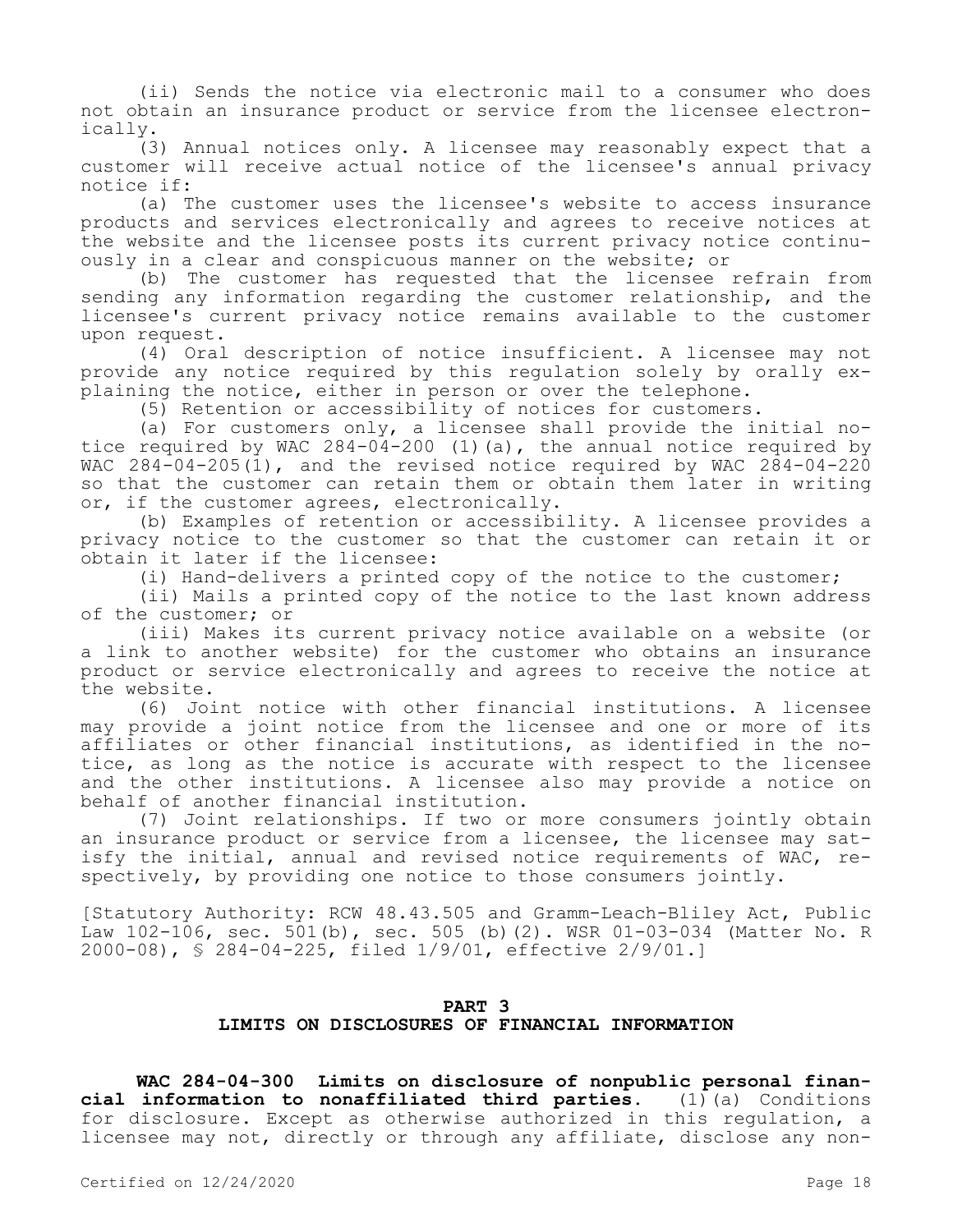public personal financial information about a consumer to a nonaffiliated third party unless:

(i) The licensee has provided to the consumer an initial notice as required under WAC 284-04-200;

(ii) The licensee has provided to the consumer an opt out notice as required in WAC 284-04-215;

(iii) The licensee has given the consumer a reasonable opportunity, before it discloses the information to the nonaffiliated third party, to opt out of the disclosure; and

(iv) The consumer does not opt out.

(b) Opt out definition. Opt out means a direction by the consumer that the licensee not disclose nonpublic personal financial information about that consumer to a nonaffiliated third party, other than as permitted by WAC 284-04-400, 284-04-405, and 284-04-410.

(c) Examples of reasonable opportunity to opt out. A licensee provides a consumer with a reasonable opportunity to opt out if:

(i) By mail. The licensee mails the notices required in (a) of this subsection to the consumer and allows the consumer to opt out by mailing a form, calling a toll-free telephone number or any other reasonable means within thirty days from the date the licensee mailed the notices.

(ii) By electronic means. A customer opens an online account with a licensee and agrees to receive the notices required in (a) of this subsection electronically, and the licensee allows the customer to opt out by any reasonable means within thirty days after the date that the customer acknowledges receipt of the notices in conjunction with opening the account.

(iii) Isolated transaction with consumer. For an isolated transaction such as providing the consumer with an insurance quote, a licensee provides the consumer with a reasonable opportunity to opt out if the licensee provides the notices required in (a) of this subsection at the time of the transaction and requests that the consumer decide, as a necessary part of the transaction, whether to opt out before completing the transaction.

(2) Application of opt out to all consumers and all nonpublic personal financial information.

(a) A licensee shall comply with this section, regardless of whether the licensee and the consumer have established a customer relationship.

(b) Unless a licensee complies with this section, the licensee may not, directly or through any affiliate, disclose any nonpublic personal financial information about a consumer that the licensee has collected, regardless of whether the licensee collected it before or after receiving the direction to opt out from the consumer.

(3) Partial opt out. A licensee may allow a consumer to select certain nonpublic personal financial information or certain nonaffiliated third parties with respect to which the consumer wishes to opt out.

[Statutory Authority: RCW 48.43.505 and Gramm-Leach-Bliley Act, Public Law 102-106, sec. 501(b), sec. 505 (b)(2). WSR 01-03-034 (Matter No. R 2000-08), § 284-04-300, filed 1/9/01, effective 2/9/01.]

**WAC 284-04-305 Limits on redisclosure and reuse of nonpublic personal financial information.** (1)(a) Information the licensee receives under an exception. If a licensee receives nonpublic personal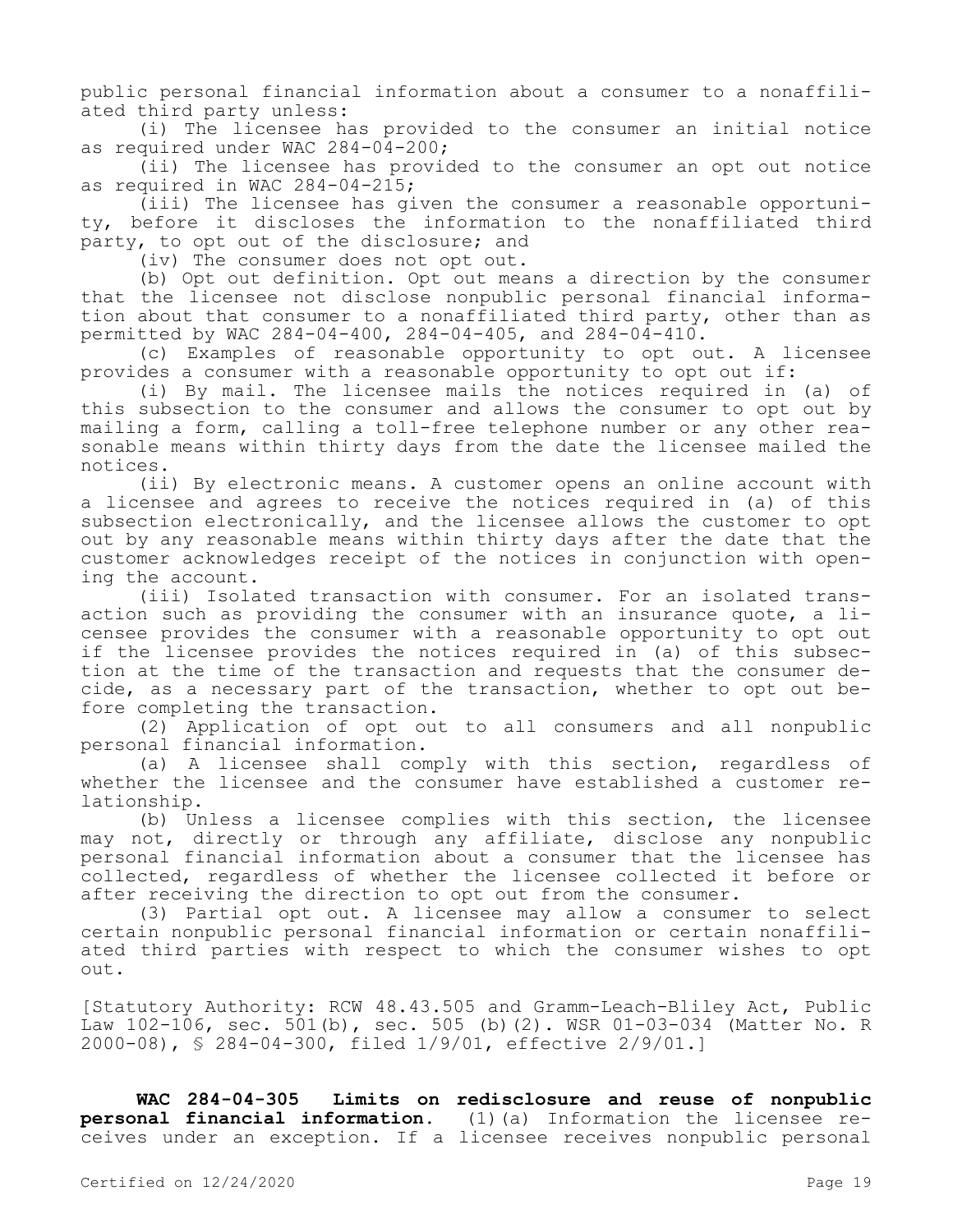financial information from a nonaffiliated financial institution under an exception in WAC 284-04-405 or 284-04-410, the licensee's disclosure and use of that information is limited as follows:

(i) The licensee may disclose the information to the affiliates of the financial institution from which the licensee received the information;

(ii) The licensee may disclose the information to its affiliates, but the licensee's affiliates may, in turn, disclose and use the information only to the extent that the licensee may disclose and use the information; and

(iii) The licensee may disclose and use the information pursuant to an exception in WAC 284-04-405 or 284-04-410, in the ordinary course of business to carry out the activity covered by the exception under which the licensee received the information.

(b) Example. If a licensee receives information from a nonaffiliated financial institution for claims settlement purposes, the licensee may disclose the information for fraud prevention, or in response to a properly authorized subpoena. The licensee may not disclose that information to a third party for marketing purposes or use that information for its own marketing purposes.

(2)(a) Information a licensee receives outside of an exception. If a licensee receives nonpublic personal financial information from a nonaffiliated financial institution other than under an exception in WAC 284-04-405 or 284-04-410, the licensee may disclose the information only:

(i) To the affiliates of the financial institution from which the licensee received the information;

(ii) To its affiliates, but its affiliates may, in turn, disclose the information only to the extent that the licensee may disclose the information; and

(iii) To any other person, if the disclosure would be lawful if made directly to that person by the financial institution from which the licensee received the information.

(b) Example. If a licensee obtains a customer list from a nonaffiliated financial institution outside of the exceptions in WAC 284-04-405 or 284-04-410:

(i) The licensee may use that list for its own purposes; and

(ii) The licensee may disclose that list to another nonaffiliated third party only if the financial institution from which the licensee purchased the list could have lawfully disclosed the list to that third party. That is, the licensee may disclose the list in accordance with the privacy policy of the financial institution from which the licensee received the list, as limited by the opt out direction of each consumer whose nonpublic personal financial information the licensee intends to disclose, and the licensee may disclose the list in accordance with an exception in WAC 284-04-405 or 284-04-410, such as to the licensee's attorneys or accountants.

(3) Information a licensee discloses under an exception. If a licensee discloses nonpublic personal financial information to a nonaffiliated third party under an exception in WAC 284-04-405 or 284-04-410 of this regulation, the third party may disclose and use that information only as follows:

(a) The third party may disclose the information to the licensee's affiliates;

(b) The third party may disclose the information to its affiliates, but its affiliates may, in turn, disclose and use the informa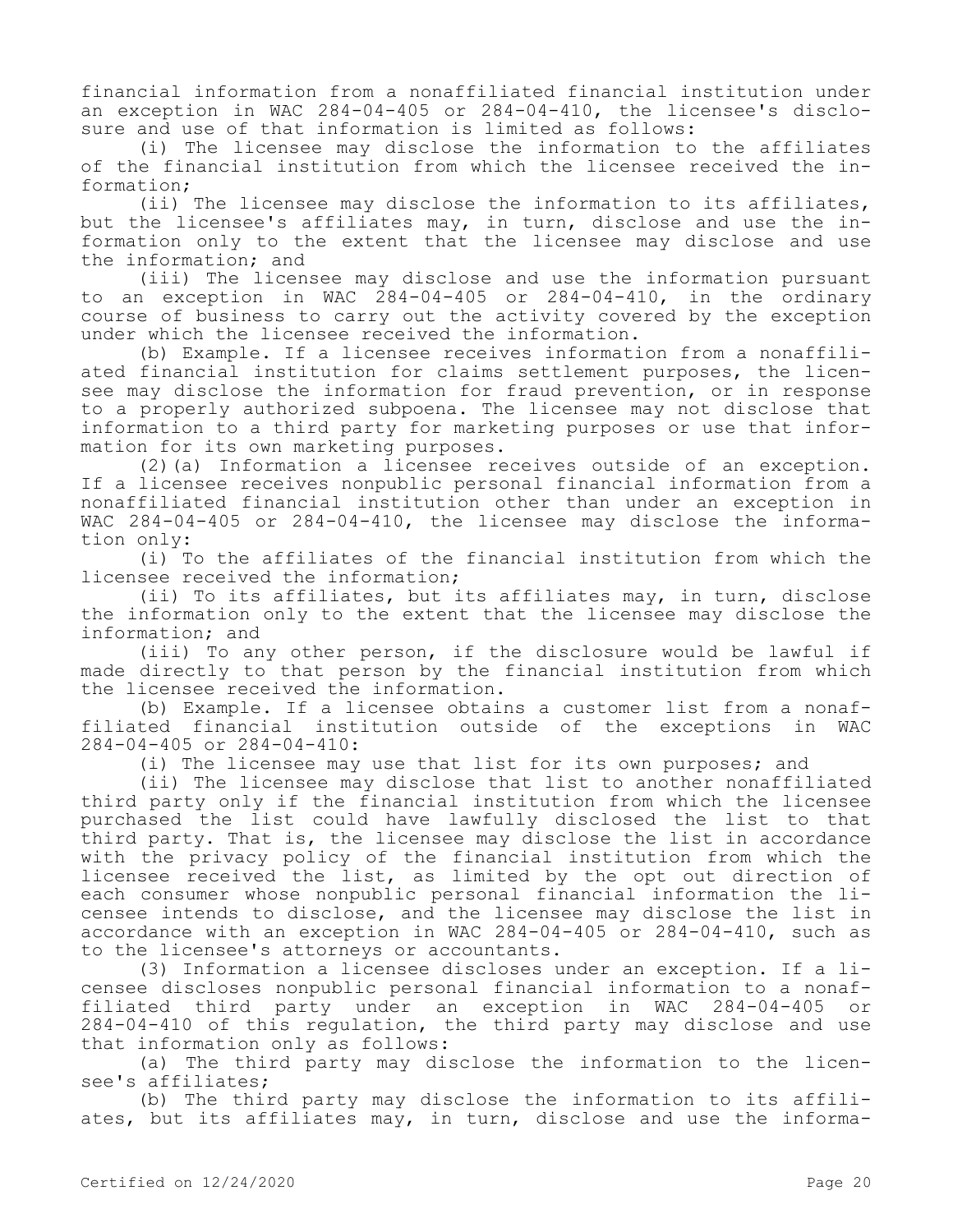tion only to the extent that the third party may disclose and use the information; and

(c) The third party may disclose and use the information pursuant to an exception in WAC 284-04-405 or 284-04-410 in the ordinary course of business to carry out the activity covered by the exception under which it received the information.

(4) Information a licensee discloses outside of an exception. If a licensee discloses nonpublic personal financial information to a nonaffiliated third party other than under an exception in WAC 284-04-405 or 284-04-410, the third party may disclose the information only:

(a) To the licensee's affiliates;

(b) To the third party's affiliates, but the third party's affiliates, in turn, may disclose the information only to the extent the third party can disclose the information; and

(c) To any other person, if the disclosure would be lawful if the licensee made it directly to that person.

[Statutory Authority: RCW 48.43.505 and Gramm-Leach-Bliley Act, Public Law 102-106, sec. 501(b), sec. 505 (b)(2). WSR 01-03-034 (Matter No. R 2000-08), § 284-04-305, filed 1/9/01, effective 2/9/01.]

**WAC 284-04-310 Limits on sharing account number information for marketing purposes.** (1) General prohibition on disclosure of account numbers. A licensee shall not, directly or through an affiliate, disclose, other than to a consumer reporting agency, a policy number or similar form of access number or access code for a consumer's policy or transaction account to any nonaffiliated third party for use in telemarketing, direct mail marketing or other marketing through electronic mail to the consumer.

(2) Exceptions. Subsection (1) of this section does not apply if a licensee discloses a policy number or similar form of access number or access code:

(a) To the licensee's service provider solely in order to perform marketing for the licensee's own products or services, as long as the service provider is not authorized to directly initiate charges to the account;

(b) To a licensee who is a producer solely in order to perform marketing for the licensee's own products or services; or

(c) To a participant in an affinity or similar program where the participants in the program are identified to the customer when the customer enters into the program.

(3) Examples.

(a) Policy number. A policy number, or similar form of access number or access code, does not include a number or code in an encrypted form, as long as the licensee does not provide the recipient with a means to decode the number or code.

(b) Policy or transaction account. For the purposes of this section, a policy or transaction account is an account other than a deposit account or a credit card account. A policy or transaction account does not include an account to which third parties cannot initiate charges.

[Statutory Authority: RCW 48.43.505 and Gramm-Leach-Bliley Act, Public Law 102-106, sec. 501(b), sec. 505 (b)(2). WSR 01-03-034 (Matter No. R 2000-08), § 284-04-310, filed 1/9/01, effective 2/9/01.]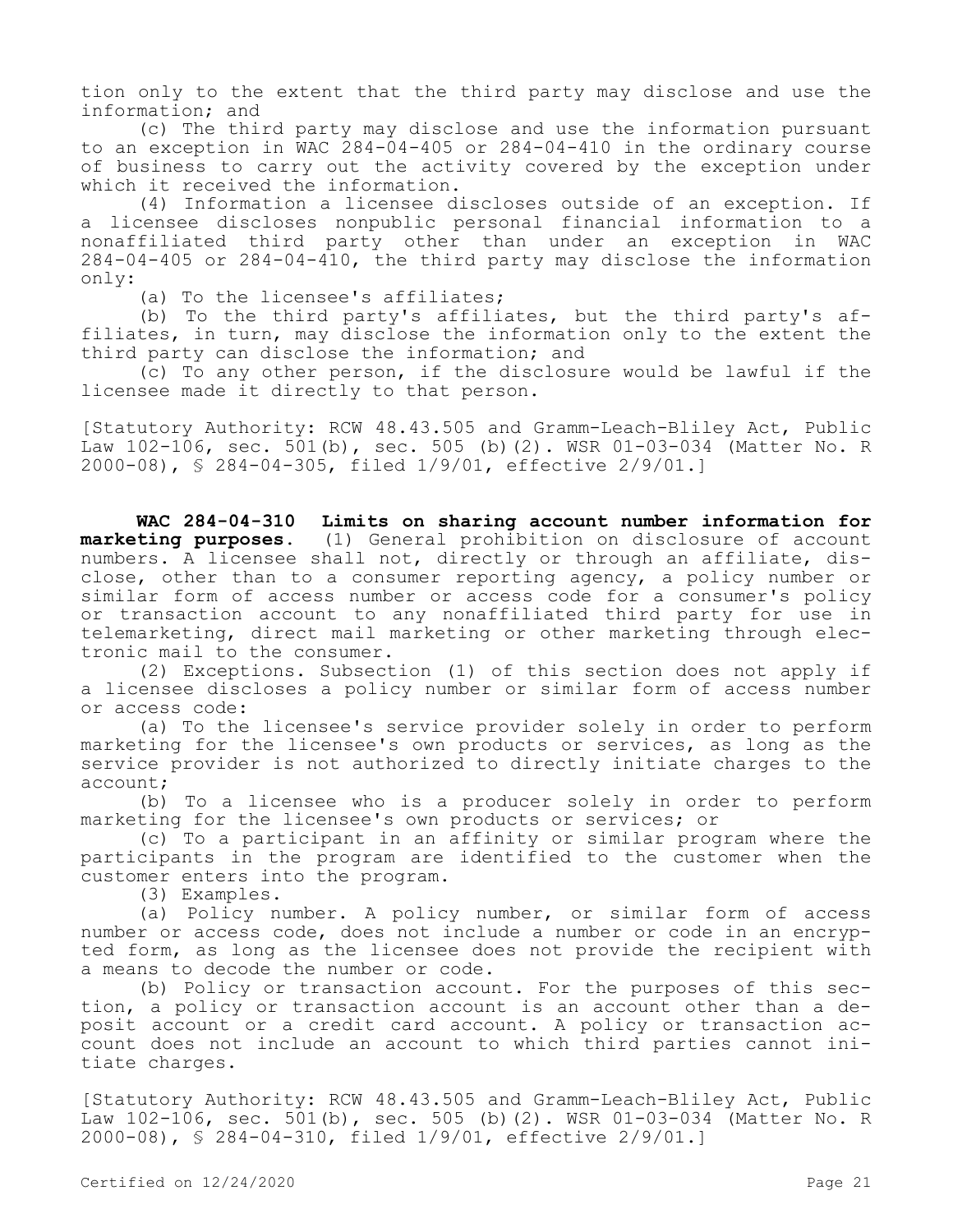#### **EXCEPTIONS TO LIMITS ON DISCLOSURES OF FINANCIAL INFORMATION**

**WAC 284-04-400 Exception to opt out requirements for disclosure of nonpublic personal financial information for service providers and joint marketing.** (1) General rule.

(a) The opt out requirements in WAC 284-04-215 and 284-04-300 do not apply when a licensee provides nonpublic personal financial information to a nonaffiliated third party to perform services for the licensee or functions on the licensee's behalf, if the licensee:<br>(i) Provides the initial notice in accordance w

notice in accordance with WAC 284-04-200; and

(ii) Enters into a contractual agreement with the third party that prohibits the third party from disclosing or using the information other than to carry out the purposes for which the licensee disclosed the information, including use under an exception in WAC 284-04-405 or 284-04-410 in the ordinary course of business to carry out those purposes.

(b) Example. If a licensee discloses nonpublic personal financial information under this section to a financial institution with which the licensee performs joint marketing, the licensee's contractual agreement with that institution meets the requirements of (a)(ii) of this subsection if it prohibits the institution from disclosing or using the nonpublic personal financial information except as necessary to carry out the joint marketing or under an exception in WAC 284-04-405 or 284-04-410 in the ordinary course of business to carry out that joint marketing.

(2) Service may include joint marketing. The services a nonaffiliated third party performs for a licensee under subsection (1) of this section may include marketing of the licensee's own products or services or marketing of financial products or services offered pursuant to joint agreements between the licensee and one or more financial institutions.

(3) Definition of joint agreement. For purposes of this section, joint agreement means a written contract pursuant to which a licensee and one or more financial institutions jointly offer, endorse or sponsor an insurance product or service.

[Statutory Authority: RCW 48.43.505 and Gramm-Leach-Bliley Act, Public Law 102-106, sec. 501(b), sec. 505 (b)(2). WSR 01-03-034 (Matter No. R 2000-08), § 284-04-400, filed 1/9/01, effective 2/9/01.]

**WAC 284-04-405 Exceptions to notice and opt out requirements for disclosure of nonpublic personal financial information for processing and servicing transactions.** (1) Exceptions for processing transactions at consumer's request. The requirements for initial notice in WAC 284-04-200 (1)(b), the opt out in WAC 284-04-215 and 284-04-300 and service providers and joint marketing in WAC 284-04-400 do not apply if the licensee discloses nonpublic personal financial information as necessary to effect, administer or enforce a transaction that a consumer requests or authorizes, or in connection with:

(a) Servicing or processing an insurance product or service that a consumer requests or authorizes;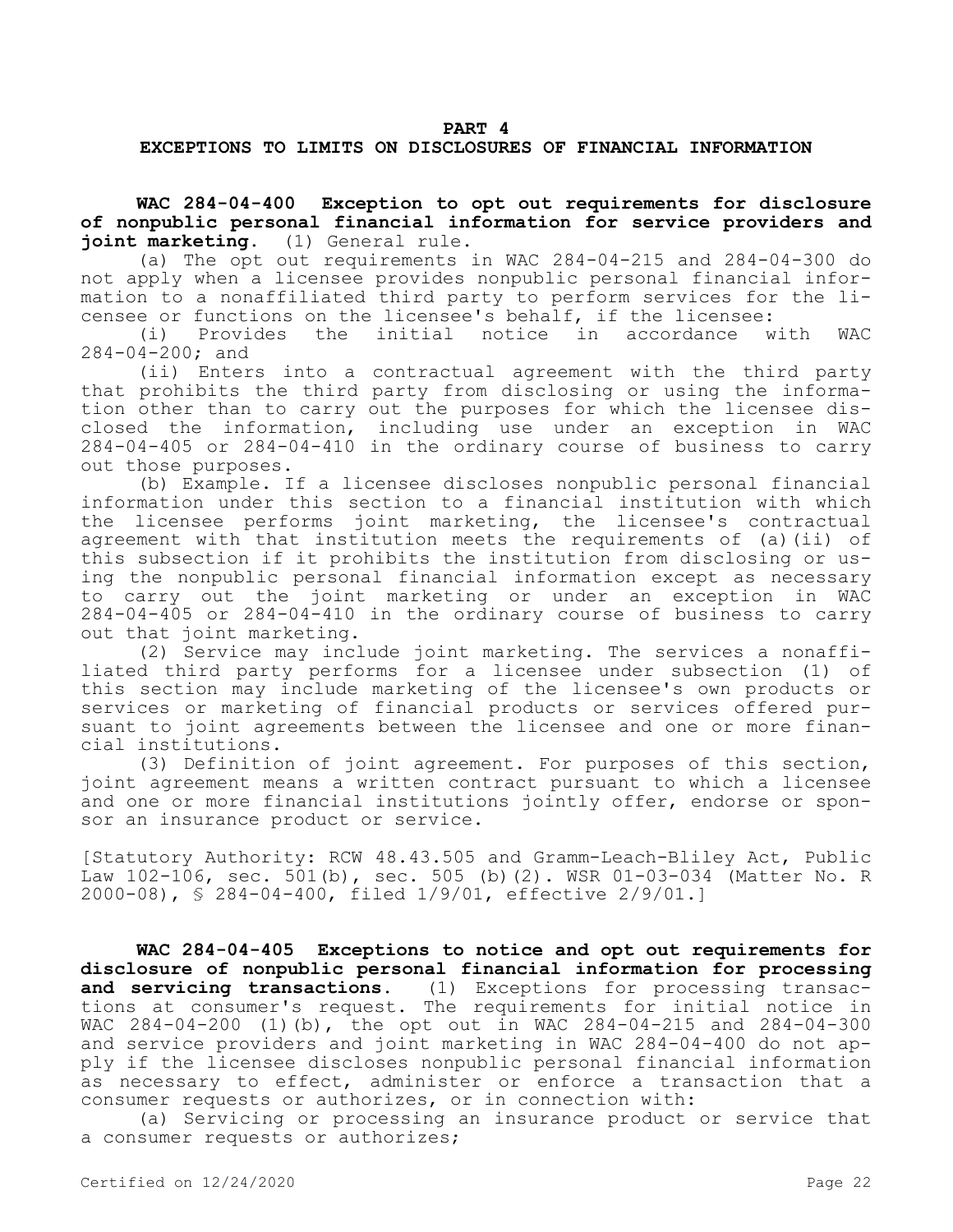(b) Maintaining or servicing the consumer's account with a licensee, or with another entity as part of a private label credit card program or other extension of credit on behalf of such entity;

(c) A proposed or actual securitization, secondary market sale (including sales of servicing rights) or similar transaction related to a transaction of the consumer; or

(d) Reinsurance or stop loss or excess loss insurance.

(2) Necessary to effect, administer or enforce a transaction means that the disclosure is:

(a) Required, or is one of the lawful or appropriate methods, to enforce the licensee's rights or the rights of other persons engaged in carrying out the financial transaction or providing the product or service; or

(b) Required, or is a usual, appropriate or acceptable method:

(i) To carry out the transaction or the product or service business of which the transaction is a part, and record, service or maintain the consumer's account in the ordinary course of providing the insurance product or service;

(ii) To administer or service benefits or claims relating to the transaction or the product or service business of which it is a part;

(iii) To provide a confirmation, statement or other record of the transaction, or information on the status or value of the insurance product or service to the consumer or the consumer's insurance producer, surplus line broker, or title insurance agent;

(iv) To accrue or recognize incentives or bonuses associated with the transaction that are provided by a licensee or any other party;

(v) To underwrite insurance at the consumer's request or for any of the following purposes as they relate to a consumer's insurance: Account administration, reporting, investigating or preventing fraud or material misrepresentation, processing premium payments, processing insurance claims, administering insurance benefits (including utilization review activities), participating in research projects or as otherwise required or specifically permitted by federal or state law; or

(vi) In connection with:

(A) The authorization, settlement, billing, processing, clearing, transferring, reconciling or collection of amounts charged, debited or otherwise paid using a debit, credit or other payment card, check or account number, or by other payment means;

(B) The transfer of receivables, accounts or interests therein; or

(C) The audit of debit, credit or other payment information.

[Statutory Authority: RCW 48.02.060 (3)(a) and 48.17.010(5). WSR 11-01-159 (Matter No. R 2010-09), § 284-04-405, filed 12/22/10, effective 1/22/11. Statutory Authority: RCW 48.43.505 and Gramm-Leach-Bliley Act, Public Law 102-106, sec. 501(b), sec. 505 (b)(2). WSR 01-03-034 (Matter No. R 2000-08), § 284-04-405, filed 1/9/01, effective 2/9/01.]

**WAC 284-04-410 Other exceptions to notice and opt out requirements for disclosure of nonpublic personal financial information.** (1) Exceptions to opt out requirements. The requirements for initial notice to consumers in WAC 284-04-200 (1)(b), the opt out in WAC 284-04-215 and 284-04-300, and service providers and joint marketing in WAC 284-04-400 do not apply when a licensee discloses nonpublic personal financial information: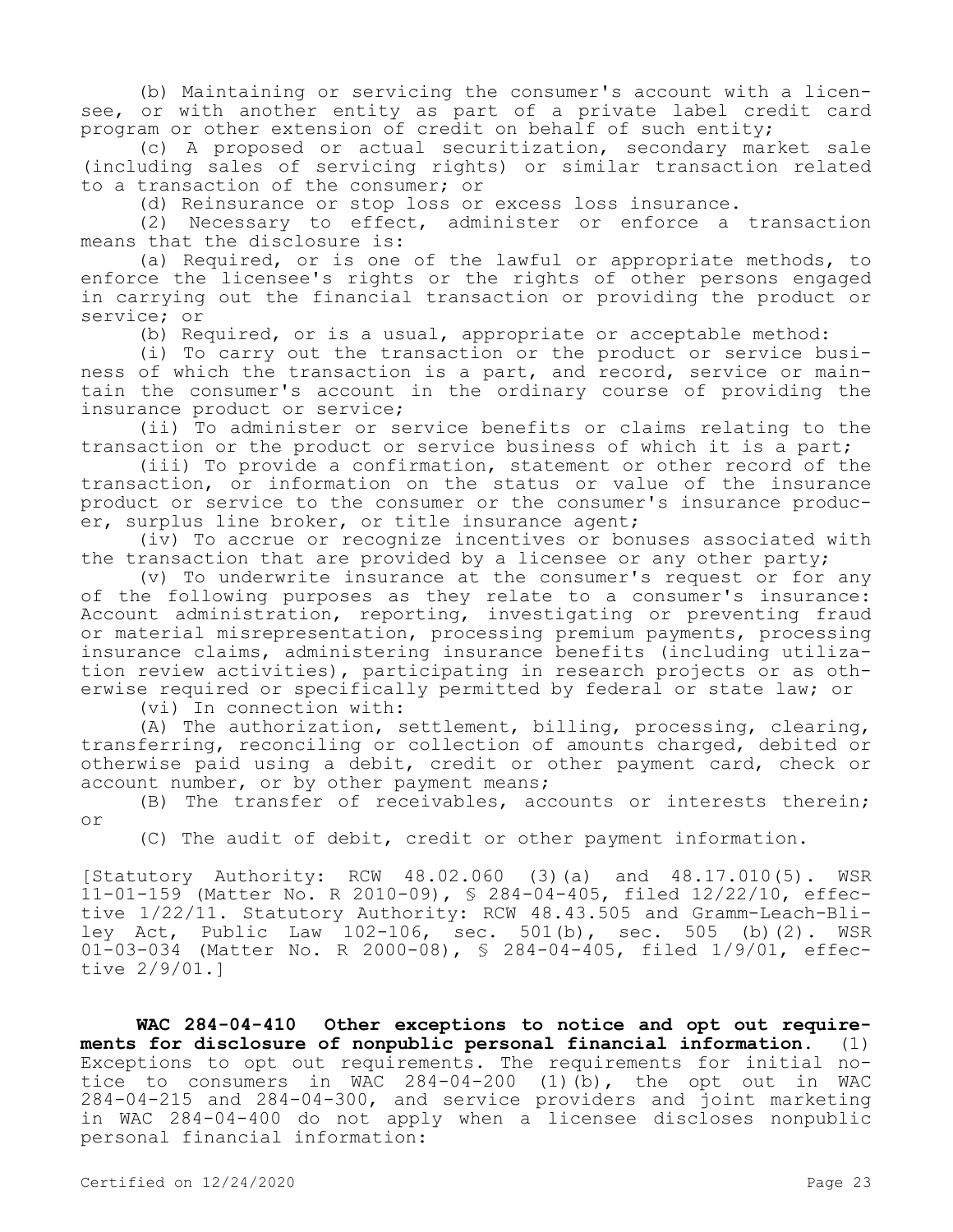(a) With the consent or at the direction of the consumer, provided that the consumer has not revoked the consent or direction;

(b)(i) To protect the confidentiality or security of a licensee's records pertaining to the consumer, service, product or transaction;

(ii) To protect against or prevent actual or potential fraud or unauthorized transactions;

(iii) For required institutional risk control or for resolving consumer disputes or inquiries;

(iv) To persons holding a legal or beneficial interest relating to the consumer; or

(v) To persons acting in a fiduciary or representative capacity on behalf of the consumer;

(c) To provide information to insurance rate advisory organizations, guaranty funds or agencies, agencies that are rating a licensee, persons that are assessing the licensee's compliance with industry standards, and the licensee's attorneys, accountants and auditors;

(d) To the extent specifically permitted or required under other provisions of law and in accordance with the Federal Right to Financial Privacy Act of 1978 (12 U.S.C. 3401 et seq.), to law enforcement agencies (including the Federal Reserve Board, Office of the Comptroller of the Currency, Federal Deposit Insurance Corporation, Office of Thrift Supervision, National Credit Union Administration, the Securities and Exchange Commission), the Secretary of the Treasury, with respect to 31 U.S.C. Chapter 53, Subchapter II (Records and Reports on Monetary Instruments and Transactions) and 12 U.S.C. Chapter 21 (Financial Recordkeeping), a state insurance authority, and the Federal Trade Commission), self-regulatory organizations or for an investigation on a matter related to public safety;

(e)(i) To a consumer reporting agency in accordance with the Federal Fair Credit Reporting Act (15 U.S.C. 1681 et seq.); or

(ii) From a consumer report reported by a consumer reporting agency;

(f) In connection with a proposed or actual sale, merger, transfer or exchange of all or a portion of a business or operating unit if the disclosure of nonpublic personal financial information concerns solely consumers of the business or unit; or

(g)(i) To comply with federal, state or local laws, rules and other applicable legal requirements;

(ii) To comply with a properly authorized civil, criminal or regulatory investigation, or subpoena or summons by federal, state or local authorities;

(iii) To respond to judicial process or government regulatory authorities having jurisdiction over a licensee for examination, compliance or other purposes as authorized by law; or

(h) For purposes related to the replacement of a group benefit plan, a group health plan, a group welfare plan or a workers' compensation plan.

(2) Example of revocation of consent. A consumer may revoke consent by subsequently exercising the right to opt out of future disclosures of nonpublic personal information as permitted under WAC  $284 - 04 - 215(6)$ .

[Statutory Authority: RCW 48.43.505 and Gramm-Leach-Bliley Act, Public Law 102-106, sec. 501(b), sec. 505 (b)(2). WSR 01-03-034 (Matter No. R 2000-08), § 284-04-410, filed 1/9/01, effective 2/9/01.]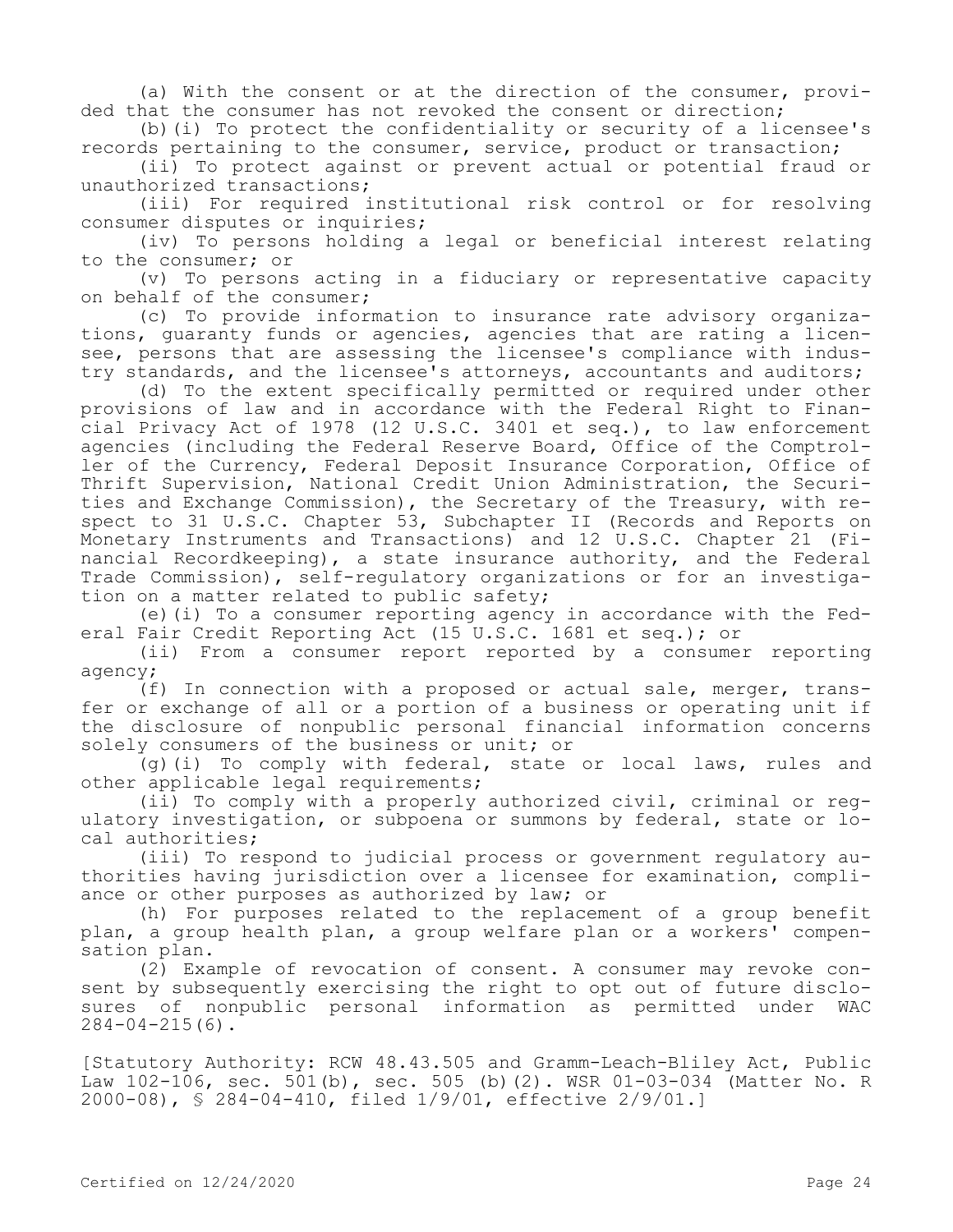#### **PART 5 RULES FOR HEALTH INFORMATION**

**WAC 284-04-500 Health information privacy policies and procedures.** All licensees shall develop and implement written policies, standards and procedures for the management of health information, including policies, standards and procedures to guard against the unauthorized collection, use or disclosure of nonpublic personal health information by the licensee consistent with regulations adopted by the U.S. Department of Health and Human Services governing health information privacy (45 C.F.R. 160 through 164) which shall include:

(1) Limitation on access to health information by only those persons who need to use the health information in order to perform their jobs;

(2) Appropriate training for all employees;

(3) Disciplinary measures for violations of the health information policies, standards and procedures;

(4) Identification of the job titles and job descriptions of persons that are authorized to disclose nonpublic personal health information;

(5) Procedures for authorizing and restricting the collection, use or disclosure of nonpublic personal health information;

(6) Methods for exercising the right to access and amend incorrect nonpublic personal health information;

(7) Methods for handling, disclosing, storing and disposing of health information;

(8) Periodic monitoring of the employee's compliance with the licensee's policies, standards and procedures in a manner sufficient for the licensee to determine compliance and to enforce its policies, standards and procedures; and

(9) Methods for informing and allowing an individual who is the subject of nonpublic personal health information to request specialized disclosure or nondisclosure of nonpublic personal health information as required in this chapter.

(10) A licensee shall make the health information policies, standards and procedures developed pursuant to this section available for review by the commissioner.

[Statutory Authority: RCW 48.43.505 and Gramm-Leach-Bliley Act, Public Law 102-106, sec. 501(b), sec. 505 (b)(2). WSR 01-03-034 (Matter No. R 2000-08), § 284-04-500, filed 1/9/01, effective 2/9/01.]

**WAC 284-04-505 Nonpublic personal health information—When authorization required.** (1) A licensee shall not disclose nonpublic personal health information about a consumer or customer unless an authorization is obtained from the consumer or customer whose nonpublic personal health information is sought to be disclosed.

(2) Except as provided in WAC 284-04-510, nothing in this section shall prohibit, restrict or require an authorization for the disclosure of nonpublic personal health information by a licensee for the performance of insurance functions by or on behalf of the licensee, for activities permitted under RCW 70.02.050, and for activities per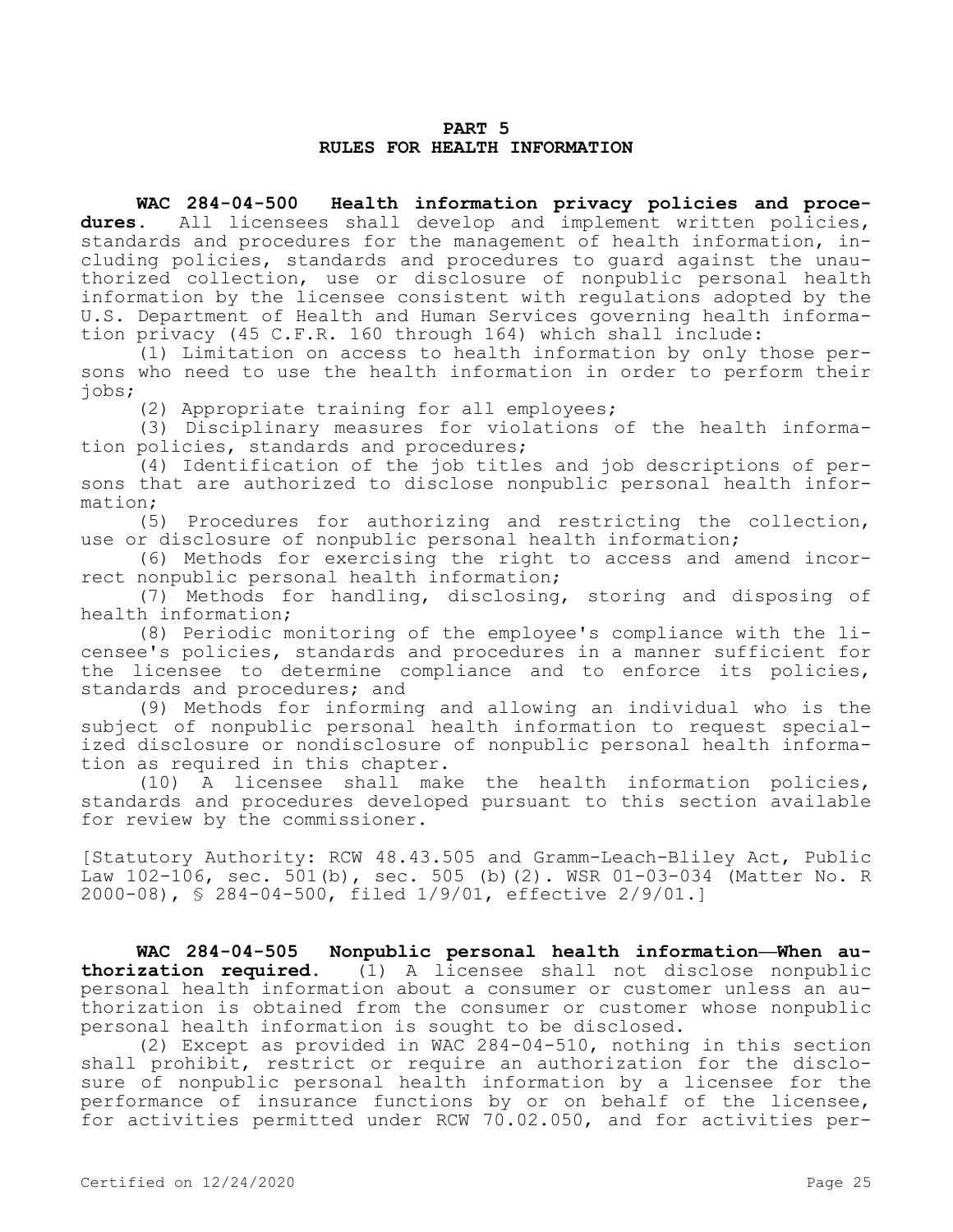mitted under health privacy regulations adopted by the U.S. Department of Health and Human Services governing health information privacy.

[Statutory Authority: RCW 48.43.505 and Gramm-Leach-Bliley Act, Public Law 102-106, sec. 501(b), sec. 505 (b)(2). WSR 01-03-034 (Matter No. R 2000-08), § 284-04-505, filed 1/9/01, effective 2/9/01.]

**WAC 284-04-510 Right to limit disclosure of health information.**  (1)(a) Notwithstanding other provisions of this chapter, a licensee shall limit disclosure of any information, including health information, about an individual who is the subject of the information if the individual clearly states in writing that disclosure to specified individuals of all or part of that information could jeopardize the safety of the individual. Disclosure of information under this subsection shall be limited consistent with the individual's request, such as a request for the licensee to not release any information to a spouse to prevent domestic violence.

(b) Whenever the licensee is a health carrier, as defined in WAC 284-43-0160, and the request relates to a protected individual, as defined in RCW 48.43.005, the health carrier must follow RCW 48.43.505.

(2)(a) Notwithstanding any insurance law requiring the disclosure of information, a licensee shall not disclose nonpublic personal health information concerning health services related to reproductive health, sexually transmitted diseases, chemical dependency and mental health, including mailing appointment notices, calling the home to confirm appointments, or mailing a bill or explanation of benefits to a policyholder or certificate holder, if the individual who is the subject of the information makes a written request. In addition, a licensee shall not require an adult individual to obtain the policyholder's or other covered person's authorization to receive health care services or to submit a claim.

(b) Whenever the licensee is also a health carrier, as defined in WAC 284-43-0610, and the request relates to a protected individual, as defined in RCW 48.43.005, the health carrier must follow RCW 48.43.505.

(3)(a) A licensee shall recognize the right of any minor who may obtain health care without the consent of a parent or legal guardian pursuant to state or federal law, to exclusively exercise rights granted under this section regarding health information; and

(b) Shall not disclose any nonpublic personal health information related to any health care service to which the minor has lawfully consented, including mailing appointment notices, calling the home to confirm appointments, or mailing a bill or explanation of benefits to a policyholder or other covered person, without the express authorization of the minor. In addition, a licensee shall not require the minor to obtain the policyholder's or other covered person's authorization to receive health care services or to submit a claim as to health care which the minor may obtain without parental consent under state or federal law; and

(c) Whenever the licensee is also a health carrier, as defined in WAC 284-43-0610, the health carrier must follow RCW 48.43.505.

(4) When requesting nondisclosure, the individual shall include in the request:

(a) Their name and address;

(b) Description of the type of information that should not be disclosed;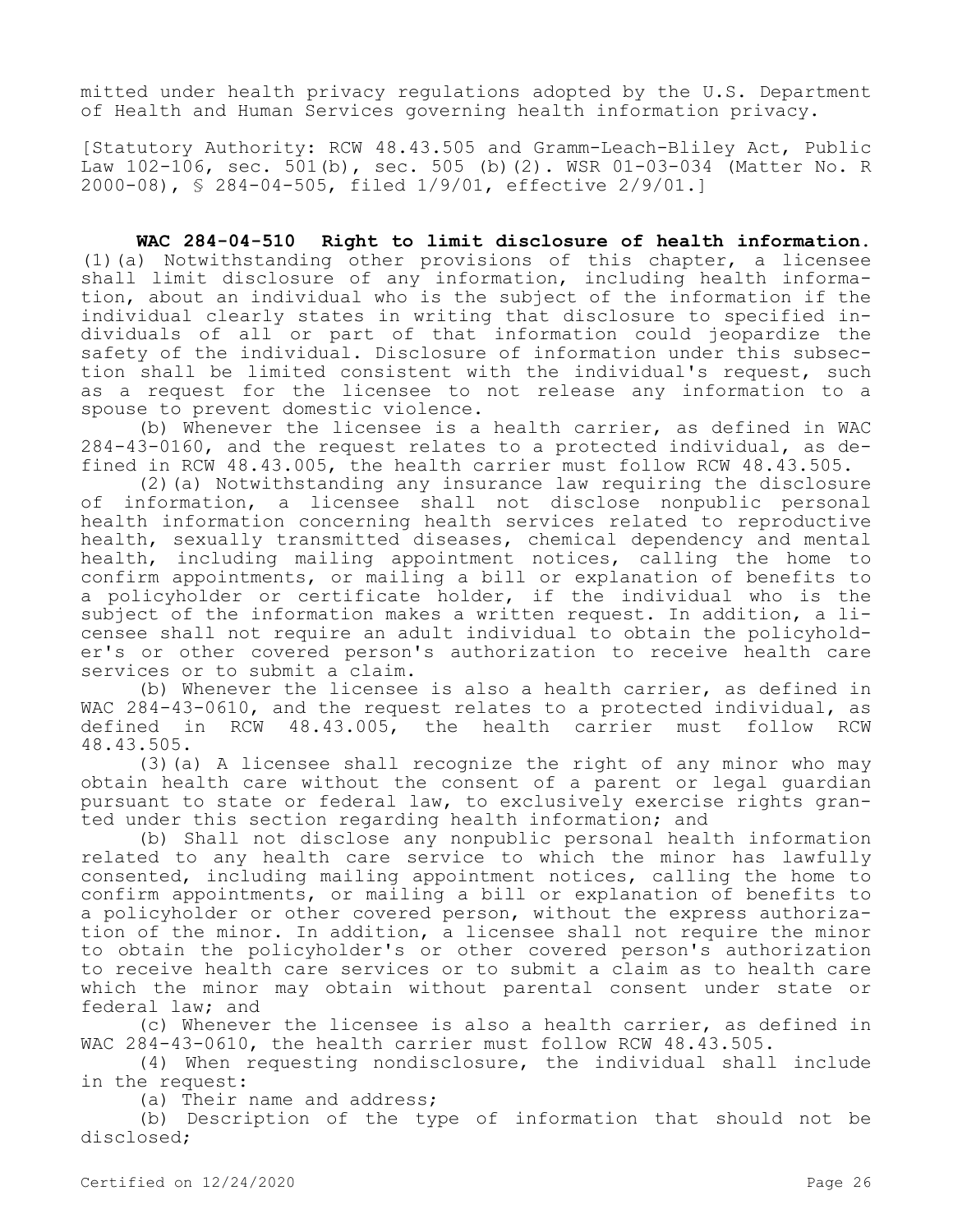(c) In the case of reproductive health information, the type of services subject to nondisclosure;

(d) The identity or description of the types of persons from whom information should be withheld;

(e) Information as to how payment will be made for any benefit cost sharing;

(f) A phone number or email address where the individual may be reached if additional information or clarification is necessary to satisfy the request.

(5) Where the licensee is required to follow RCW 48.43.505, the nondisclosure request shall be made using the form in RCW 48.43.505(4).

[Statutory Authority: RCW 48.02.060, 48.43.505, and 48.43.5051. WSR 20-24-120, § 284-04-510, filed 12/2/20, effective 1/2/21. Statutory Authority: RCW 48.43.505 and Gramm-Leach-Bliley Act, Public Law 102-106, sec. 501(b), sec. 505 (b)(2). WSR 01-03-034 (Matter No. R 2000-08), § 284-04-510, filed 1/9/01, effective 2/9/01.]

**WAC 284-04-515 Authorizations.** (1) A valid authorization to disclose nonpublic personal health information pursuant to this Article V shall be in written or electronic form and shall contain all of the following:

(a) The identity of the consumer or customer who is the subject of the nonpublic personal health information.

(b) A general description of the types of nonpublic personal health information to be disclosed.

(c) General descriptions of the parties to whom the licensee discloses nonpublic personal health information, the purpose of the disclosure and how the information will be used.

(d) The signature of the consumer or customer who is the subject of the nonpublic personal health information or the individual who is legally empowered to grant authority and the date signed.

(e) Notice of the length of time for which the authorization is valid and that the consumer or customer may revoke the authorization at any time and the procedure for making such a revocation.

(2) An authorization for the purposes of this Article V shall specify a length of time for which the authorization shall remain valid, which in no event shall be for more than twenty-four months.

(3) A consumer or customer who is the subject of nonpublic personal health information may revoke an authorization provided pursuant to this Article V at any time, subject to the rights of any individual who acted in reliance on the authorization prior to notice of the revocation.

(4) A licensee shall retain the authorization or a copy thereof in the record of the individual who is the subject of nonpublic personal health information.

(5) Notwithstanding the provisions of this section, a licensee complying with regulations adopted by the U.S. Department of Health and Human Services governing authorization for the release of health information satisfies the provisions of this section.

[Statutory Authority: RCW 48.43.505 and Gramm-Leach-Bliley Act, Public Law 102-106, sec. 501(b), sec. 505 (b)(2). WSR 01-03-034 (Matter No. R 2000-08), § 284-04-515, filed 1/9/01, effective 2/9/01.]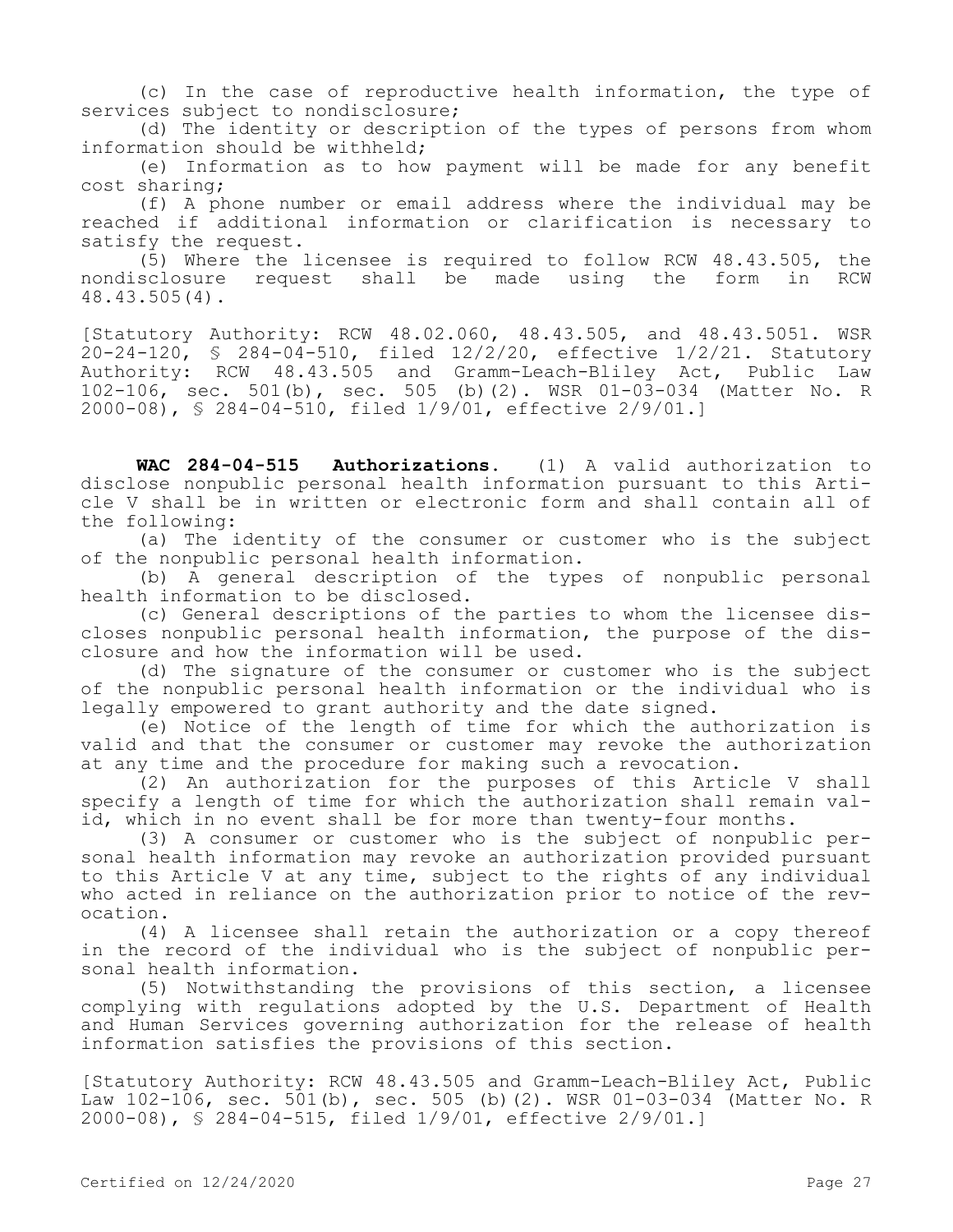**WAC 284-04-520 Authorization request delivery.** A request for authorization and an authorization form may be delivered to a consumer or a customer as part of an opt-out notice pursuant to WAC 284-04-225, provided that the request and the authorization form are clear and conspicuous. An authorization form is not required to be delivered to the consumer or customer or included in any other notices unless the licensee intends to disclose protected health information pursuant to WAC 284-04-500(1).

[Statutory Authority: RCW 48.43.505 and Gramm-Leach-Bliley Act, Public Law 102-106, sec. 501(b), sec. 505 (b)(2). WSR 01-03-034 (Matter No. R 2000-08), § 284-04-520, filed 1/9/01, effective 2/9/01.]

**WAC 284-04-525 Relationship to state and federal laws.** In the event of a conflict between this chapter and the state or federal laws, licensees shall comply with the state and federal laws governing privacy, as such laws relate to the business of insurance, except as expressly required by this chapter.

[Statutory Authority: RCW 48.43.505 and Gramm-Leach-Bliley Act, Public Law 102-106, sec. 501(b), sec. 505 (b)(2). WSR 01-03-034 (Matter No. R 2000-08), § 284-04-525, filed 1/9/01, effective 2/9/01.]

### **PART 6 ADDITIONAL PROVISIONS**

**WAC 284-04-600 Protection of Fair Credit Reporting Act.** Nothing in this regulation shall be construed to modify, limit or supersede the operation of the Federal Fair Credit Reporting Act (15 U.S.C. 1681 et seq.), and no inference shall be drawn on the basis of the provisions of this regulation regarding whether information is transaction or experience information under section 603 of that act.

[Statutory Authority: RCW 48.43.505 and Gramm-Leach-Bliley Act, Public Law 102-106, sec. 501(b), sec. 505 (b)(2). WSR 01-03-034 (Matter No. R 2000-08), § 284-04-600, filed 1/9/01, effective 2/9/01.]

**WAC 284-04-605 Nondiscrimination.** (1) A licensee shall not discriminate against any consumer or customer because that consumer or customer has opted out from the disclosure of his or her nonpublic personal financial information pursuant to the provisions of this regulation.

(2) A licensee shall not discriminate against a consumer or customer because that consumer or customer has not granted authorization for the disclosure of his or her nonpublic personal health information pursuant to the provisions of this regulation.

[Statutory Authority: RCW 48.43.505 and Gramm-Leach-Bliley Act, Public Law 102-106, sec. 501(b), sec. 505 (b)(2). WSR 01-03-034 (Matter No. R 2000-08), § 284-04-605, filed 1/9/01, effective 2/9/01.]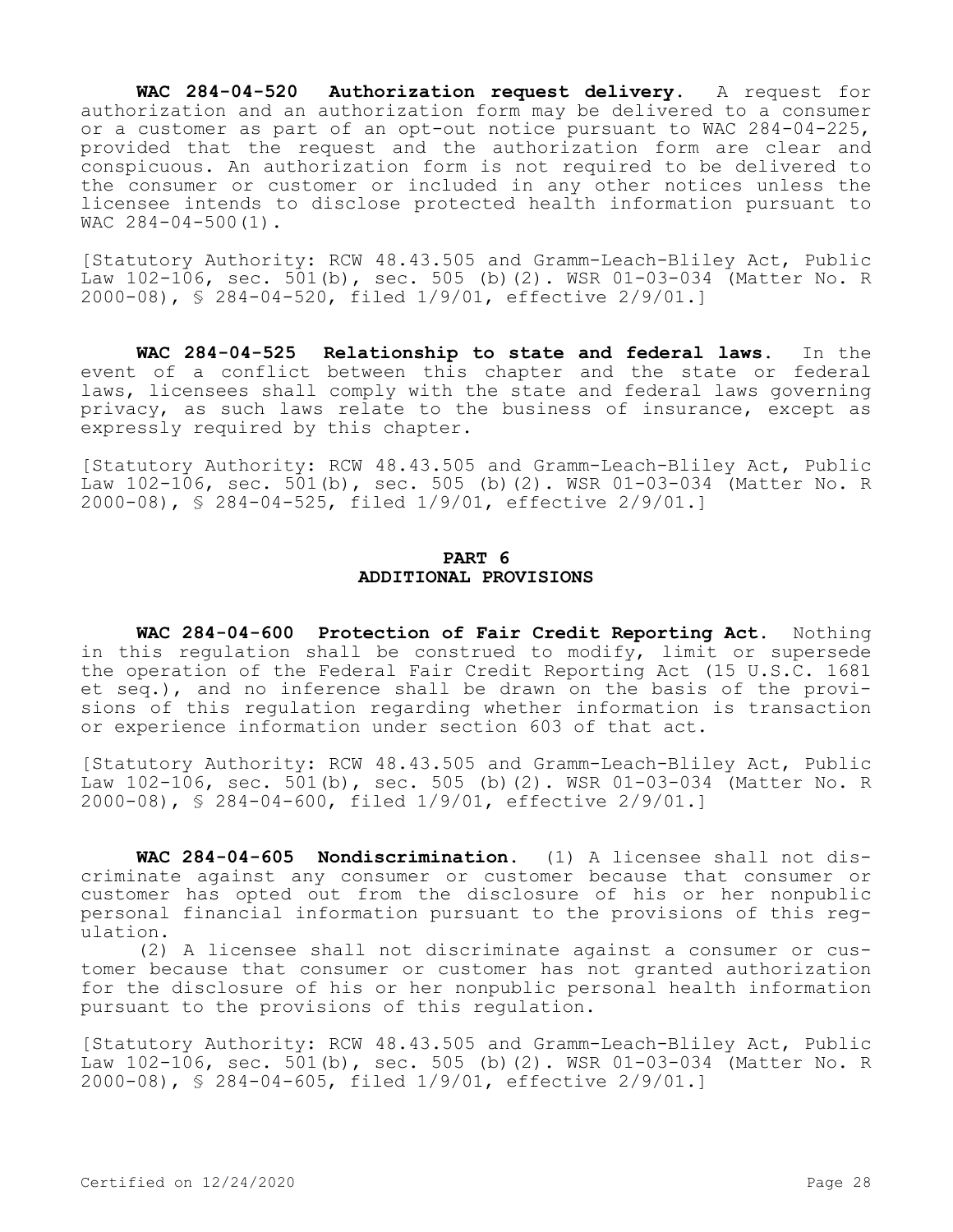**WAC 284-04-610 Violation.** A violation of this chapter shall be deemed to be an unfair method of competition or an unfair or deceptive act and practice in this state.

[Statutory Authority: RCW 48.02.060, 48.30.010, 48.43.505, Gramm-Leach Bliley Act, Pub. L. 102-106, Sec. 501(b), Sec. 505 (B)(2), and 45 C.F.R. Parts 160 and 164 (2013). WSR 13-11-004 (Matter No. R 2012-14), § 284-04-610, filed 5/1/13, effective 6/1/13. Statutory Authority: RCW 48.43.505 and Gramm-Leach-Bliley Act, Public Law 102-106, sec. 501(b), sec. 505 (b)(2). WSR 01-03-034 (Matter No. R 2000-08), § 284-04-610, filed 1/9/01, effective 2/9/01.]

**WAC 284-04-615 Severability.** If any section or portion of a section of this regulation or the applicability thereof to any person or circumstance is held invalid by a court, the remainder of the regulation or the applicability of the provision to other persons or circumstances shall not be affected.

[Statutory Authority: RCW 48.43.505 and Gramm-Leach-Bliley Act, Public Law 102-106, sec. 501(b), sec. 505 (b)(2). WSR 01-03-034 (Matter No. R 2000-08), § 284-04-615, filed 1/9/01, effective 2/9/01.]

**WAC 284-04-620 Effective date; transition rule.** (1) Effective date. These rules are effective July 1, 2001.

(2)(a) Notice requirement for consumers who are the licensee's customers on the compliance date. By July 1, 2001, a licensee shall provide an initial notice, as required by WAC 284-04-200, to consumers who are the licensee's customers on July 1, 2001.

(b) Example. A licensee provides an initial notice to consumers who are its customers on July 1, 2001, if, by that date, the licensee has established a system for providing an initial notice to all new customers and has mailed the initial notice to all the licensee's existing customers.

(3) Two-year grandfathering of service agreements. Until July 1, 2002, a contract that a licensee has entered into with a nonaffiliated third party to perform services for the licensee or functions on the licensee's behalf satisfies the provisions of WAC 284-04-400 (1)(a)(ii), even if the contract does not include a requirement that the third party maintain the confidentiality of nonpublic personal information, as long as the licensee entered into the agreement on or before January 9, 2001.

(4) With respect to nonpublic personal health information under WAC 284-04-510, these rules are effective December 30, 2002.

[Statutory Authority: RCW 48.43.505 and Gramm-Leach-Bliley Act, Public Law 102-106, sec. 501(b), sec. 505 (b)(2). WSR 01-03-034 (Matter No. R 2000-08), § 284-04-620, filed 1/9/01, effective 2/9/01.]

**WAC 284-04-625 Security breach notification requirements.** (1) The commissioner defines failure to provide notice of security breaches in compliance with this section as an unfair practice for the following reasons:

(a) Many licensees fail or periodically fail to protect personal information and protected health information as defined in subsection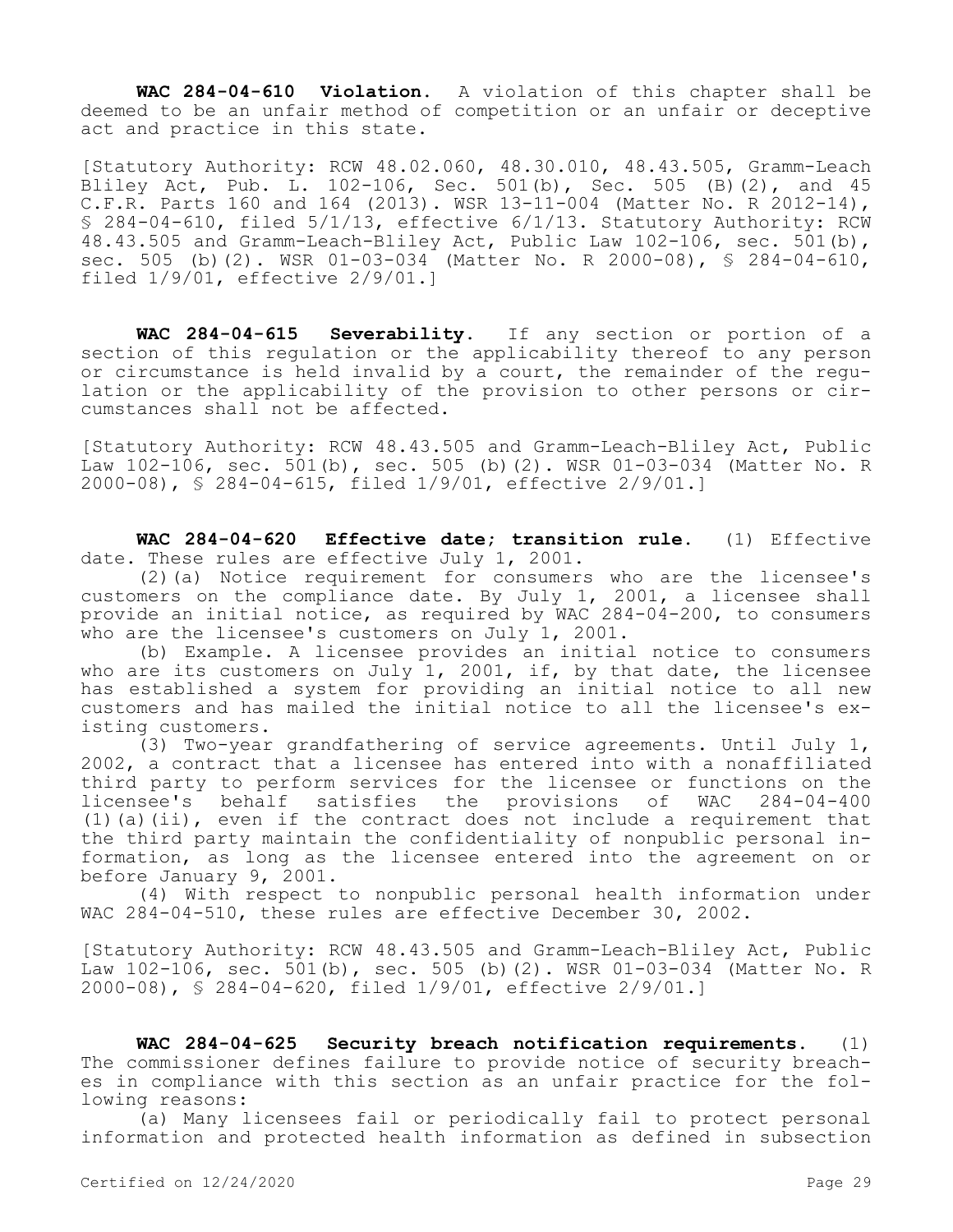(2)(a) and (b) of this section, resulting in security breaches affecting their customers or consumers.

(b) When a customer or consumer whose personal or protected health information has been breached seeks assistance from the commissioner, information about security breaches and what actions a licensee is taking to protect customers or consumers must be available to the commissioner.

(2) All licensees must notify the insurance commissioner about the number of customers or consumers potentially affected and what actions are being taken in writing within two business days after determining notification must be sent to consumers or customers in compliance with RCW 19.255.010 and 45 C.F.R. 164 pertaining to:

(a) A breach of personal information as defined in RCW 19.255.010 (4) and (5) that seems reasonably likely to subject customers to a risk of criminal activity; or

(b) A breach of unsecured protected health information as defined in 45 C.F.R. 164.402 which compromises the security or privacy of the protected information for licensees subject to 45 C.F.R. 164.

(3) For breaches of protected health information, licensees subject to 45 C.F.R. 164 must comply with the regulations (45 C.F.R. 164.400 through 164.410) adopted by the U.S. Department of Health and Human Services (HHS) governing these requirements including:

(a) Notification requirements for a security breach as defined by 45 C.F.R. 164.402, meaning an acquisition, access, use, or disclosure of protected health information in a manner not permitted by the Health Insurance Portability and Accountability Act of 1996 (HIPAA) Privacy Rule which compromises the security or privacy of the protected health information.

(b) Notifying individuals, and other entities described in 45 C.F.R. 164.404 through 164.410.

(c) Notifying affected entities without unreasonable delay and in no case later than sixty calendar days following the discovery of the breach.

(d) Notifying documents that contain:

(i) A brief description of what happened, including the date of the breach and the date of discovery of the breach, if known;

(ii) A description of the types of unsecured protected health information involved in the breach;

(iii) Any steps individuals should take to protect themselves from potential harm resulting from the breach;

(iv) A brief description of what the covered entity is doing to investigate the breach, to mitigate harm to individuals and to protect against any further breaches; and

(v) Contact information for individuals to ask questions or learn additional information.

[Statutory Authority: RCW 48.02.060, 48.30.010, 48.43.505, Gramm-Leach Bliley Act, Pub. L. 102-106, Sec. 501(b), Sec. 505 (B)(2), and 45 C.F.R. Parts 160 and 164 (2013). WSR 13-11-004 (Matter No. R 2012-14), § 284-04-625, filed 5/1/13, effective 6/1/13.]

#### **APPENDIX A**

**WAC 284-04-900 Sample clauses.** Licensees, including a group of financial holding company affiliates that use a common privacy notice,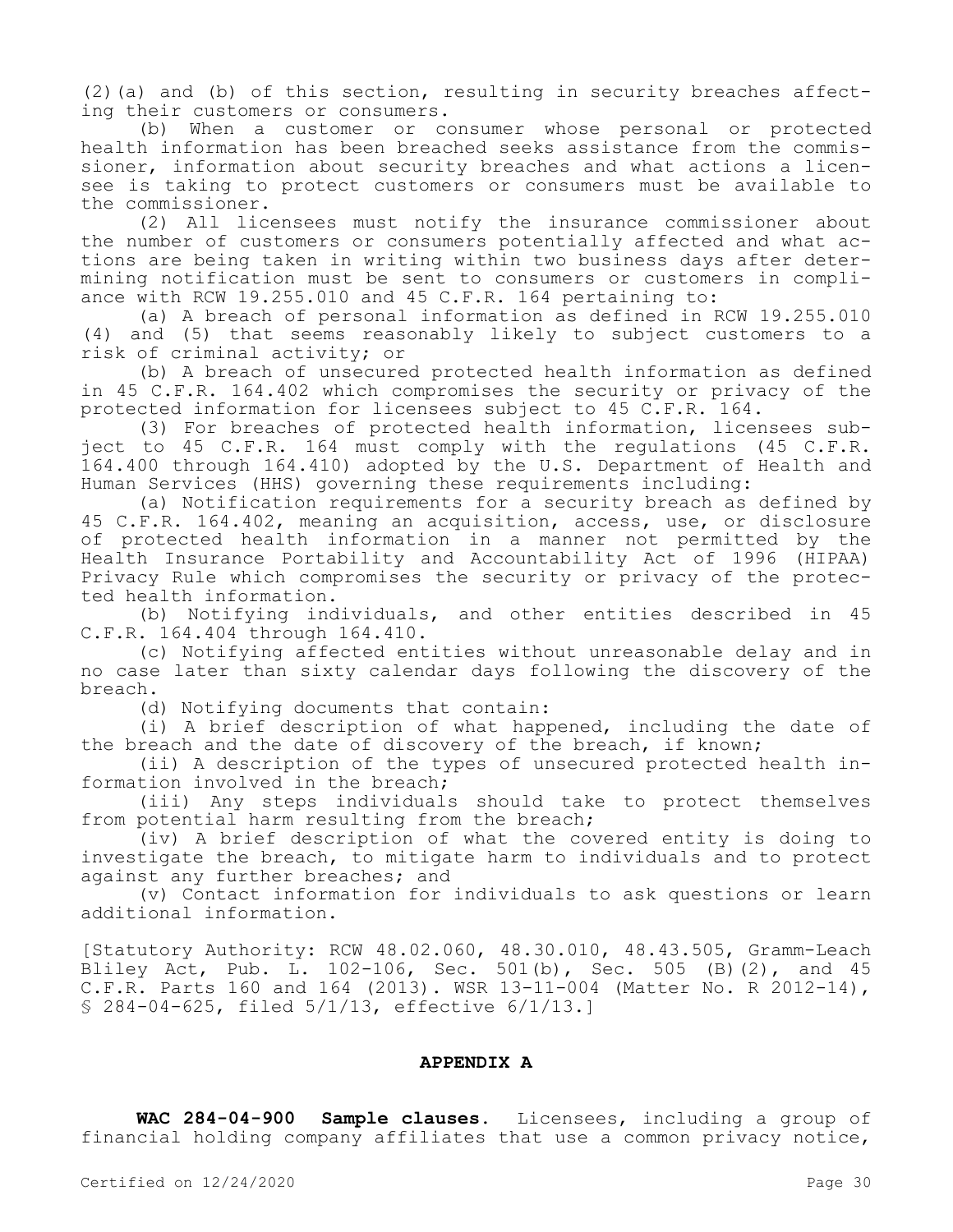may use the following sample clauses, if the clause is accurate for each institution that uses the notice. (Note that disclosure of certain information, such as assets, income and information from a consumer reporting agency, may give rise to obligations under the Federal Fair Credit Reporting Act, such as a requirement to permit a consumer to opt out of disclosures to affiliates or designation as a consumer reporting agency if disclosures are made to nonaffiliated third parties.)

# **A-1—Categories of information a licensee collects (all institutions)**

A licensee may use this clause, as applicable, to meet the requirement of WAC 284-04-210 (1)(a) to describe the categories of nonpublic personal information the licensee collects.

Sample Clause A-1:

We collect nonpublic personal information about you from the following sources:

• Information we receive from you on applications or other forms; • Information about your transactions with us, our affiliates or others; and

• Information we receive from a consumer reporting agency.

# **A-2—Categories of information a licensee discloses (institutions that disclose outside of the exceptions)**

A licensee may use one of these clauses, as applicable, to meet the requirement of WAC 284-04-210 (1)(b) to describe the categories of nonpublic personal information the licensee discloses. The licensee may use these clauses if it discloses nonpublic personal information other than as permitted by the exceptions in WAC 284-04-400, 284-04-405, and 284-04-410.

Sample Clause A-2, Alternative 1:

We may disclose the following kinds of nonpublic personal information about you:

• Information we receive from you on applications or other forms, such as (provide illustrative examples, such as "your name, address, Social Security number, assets, income, and beneficiaries");

• Information about your transactions with us, our affiliates or others, such as (provide illustrative examples, such as "your policy coverage, premiums, and payment history"); and

• Information we receive from a consumer reporting agency, such as (provide illustrative examples, such as "your creditworthiness and credit history").

Sample Clause A-2, Alternative 2:

We may disclose all of the information that we collect, as described (describe location in the notice, such as "above" or "below").

# **A-3—Categories of information a licensee discloses and parties to whom the licensee discloses (institutions that do not disclose outside of the exceptions)**

A licensee may use this clause, as applicable, to meet the requirements of WAC  $284-04-210$  (1)(b), (c), and (d) to describe the categories of nonpublic personal information about customers and former customers that the licensee discloses and the categories of affiliates and nonaffiliated third parties to whom the licensee discloses. A licensee may use this clause if the licensee does not disclose nonpublic personal information to any party, other than as permitted by the exceptions in WAC 284-04-405 and 284-04-410.

Sample Clause A-3: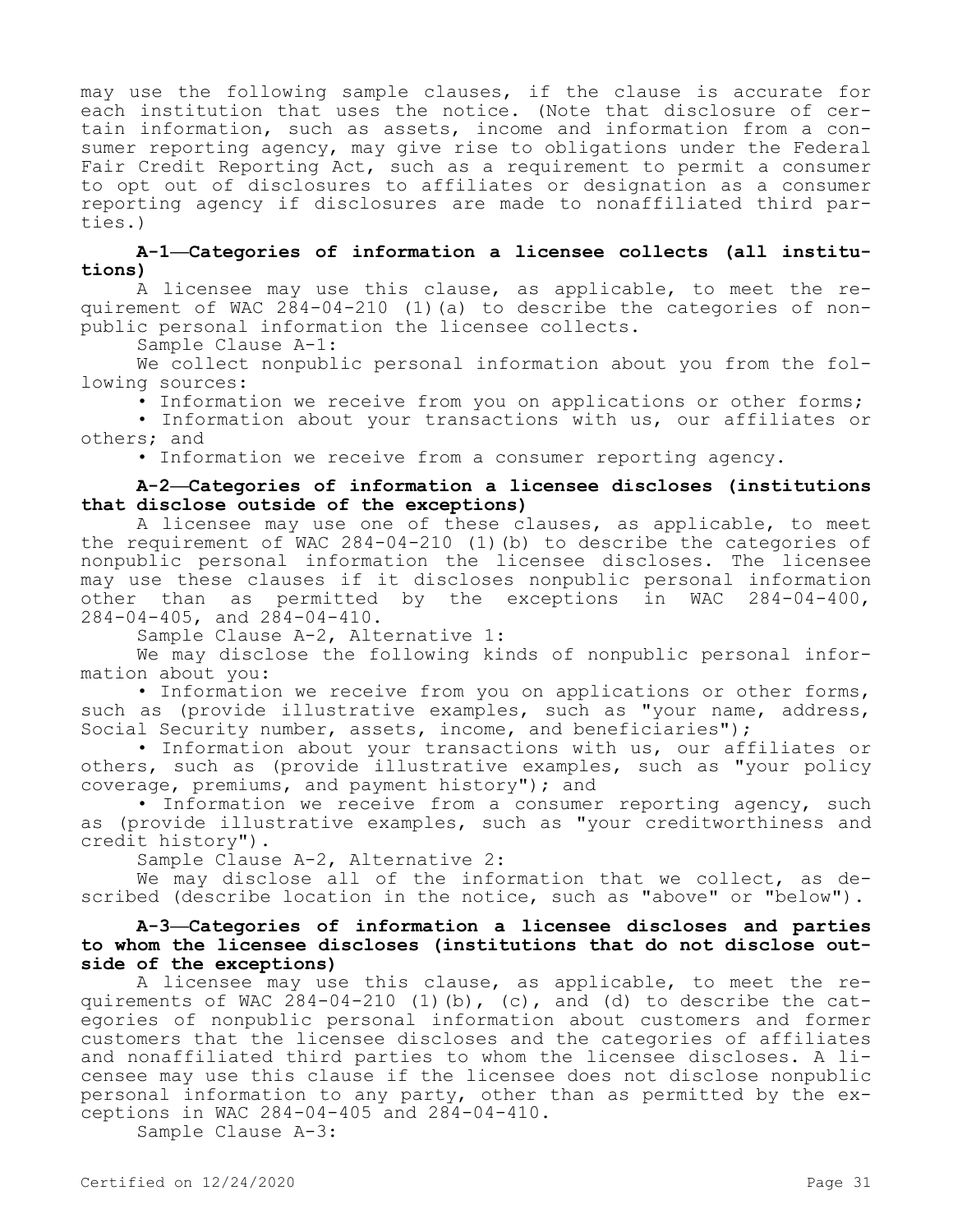We do not disclose any nonpublic personal information about our customers or former customers to anyone, except as permitted by law.

# **A-4—Categories of parties to whom a licensee discloses (institutions that disclose outside of the exceptions)**

A licensee may use this clause, as applicable, to meet the requirement of WAC 284-04-210 (1)(c) to describe the categories of affiliates and nonaffiliated third parties to whom the licensee discloses nonpublic personal information. This clause may be used if the licensee discloses nonpublic personal information other than as permitted by the exceptions in WAC 284-04-400, 284-04-405, and 284-04-410, as well as when permitted by the exceptions in WAC 284-04-405 and 284-04-410.

Sample Clause A-4:

We may disclose nonpublic personal information about you to the following types of third parties:

• Financial service providers, such as (provide illustrative examples, such as "life insurers, automobile insurers, mortgage bankers, securities broker-dealers, and insurance producers");

• Nonfinancial companies, such as (provide illustrative examples, such as "retailers, direct marketers, airlines, and publishers"); and

• Others, such as (provide illustrative examples, such as "nonprofit organizations").

We may also disclose nonpublic personal information about you to nonaffiliated third parties as permitted by law.

#### **A-5—Service provider/joint marketing exception**

A licensee may use one of these clauses, as applicable, to meet the requirements of WAC 284-04-210 (1)(e) related to the exception for service providers and joint marketers in WAC 284-04-400. If a licensee discloses nonpublic personal information under this exception, the licensee shall describe the categories of nonpublic personal information the licensee discloses and the categories of third parties with whom the licensee has contracted.

Sample Clause A-5, Alternative 1:

We may disclose the following information to companies that perform marketing services on our behalf or to other financial institutions with whom we have joint marketing agreements:

• Information we receive from you on applications or other forms, such as (provide illustrative examples, such as "your name, address, Social Security number, assets, income, and beneficiaries");

• Information about your transactions with us, our affiliates or others, such as (provide illustrative examples, such as "your policy coverage, premium, and payment history"); and

• Information we receive from a consumer reporting agency, such as (provide illustrative examples, such as "your creditworthiness and credit history").

Sample Clause A-5, Alternative 2:

We may disclose all of the information we collect, as described (describe location in the notice, such as "above" or "below") to companies that perform marketing services on our behalf or to other financial institutions with whom we have joint marketing agreements.

# **A-6—Explanation of opt out right (institutions that disclose outside of the exceptions)**

A licensee may use this clause, as applicable, to meet the requirement of WAC 284-04-210 (1)(f) to provide an explanation of the consumer's right to opt out of the disclosure of nonpublic personal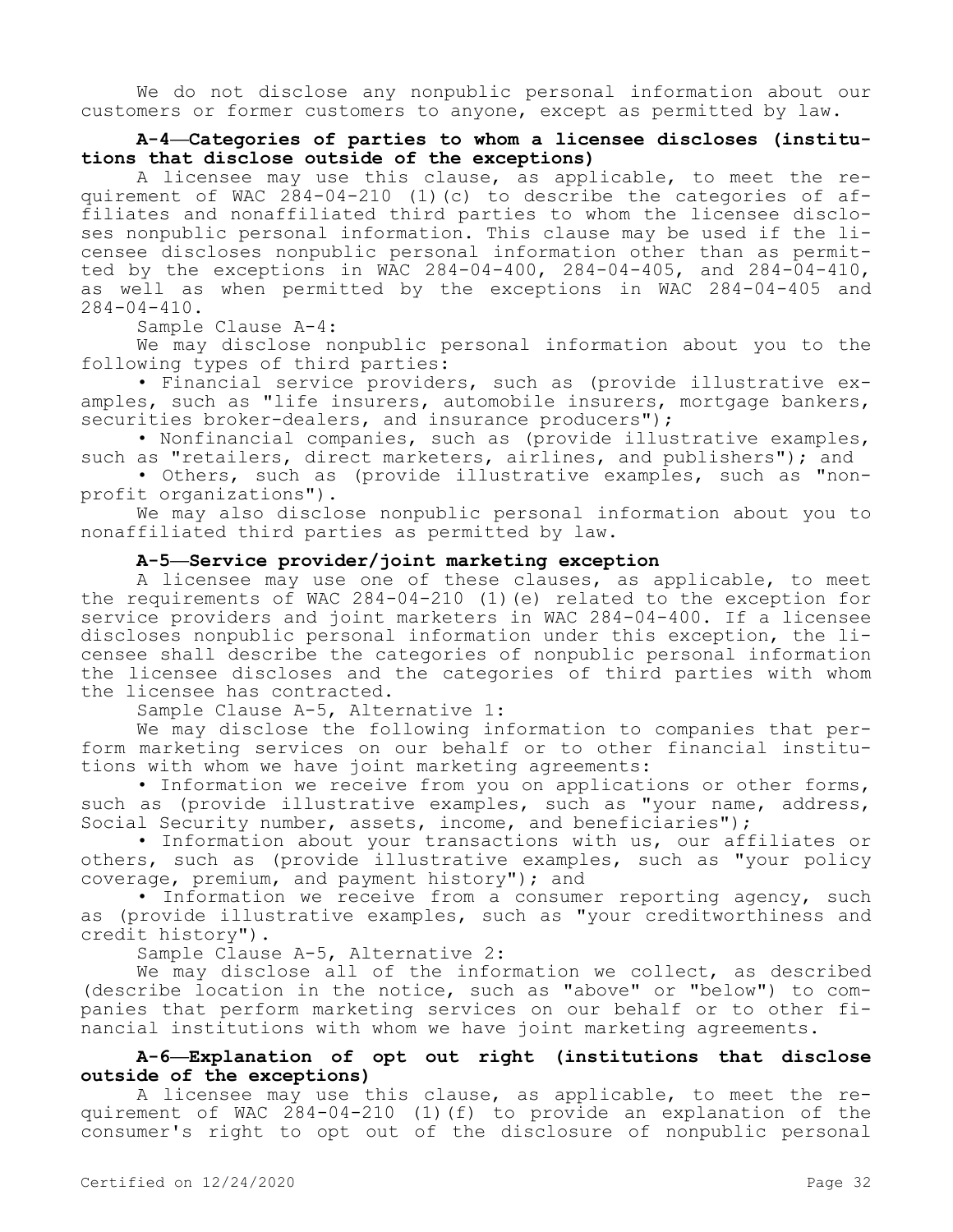information to nonaffiliated third parties, including the method(s) by which the consumer may exercise that right. The licensee may use this clause if the licensee discloses nonpublic personal information other than as permitted by the exceptions in WAC 284-04-400, 284-04-405, and 284-04-410.

Sample Clause A-6:

If you prefer that we not disclose nonpublic personal information about you to nonaffiliated third parties, you may opt out of those disclosures, that is, you may direct us not to make those disclosures (other than disclosures permitted by law). If you wish to opt out of disclosures to nonaffiliated third parties, you may (describe a reasonable means of opting out, such as "call the following toll-free number: (insert number)").

# **A-7—Confidentiality and security (all institutions)**

A licensee may use this clause, as applicable, to meet the requirement of WAC 284-04-210 (1)(h) to describe its policies and practices with respect to protecting the confidentiality and security of nonpublic personal information.

Sample Clause A-7:

We restrict access to nonpublic personal information about you to (provide an appropriate description, such as "those employees who need to know that information to provide products or services to you"). We maintain physical, electronic, and procedural safeguards that comply with federal regulations to guard your nonpublic personal information.

[Statutory Authority: RCW 48.02.060 (3)(a) and 48.17.010(5). WSR 11-01-159 (Matter No. R 2010-09), § 284-04-900, filed 12/22/10, effective 1/22/11. Statutory Authority: RCW 48.43.505 and Gramm-Leach-Bliley Act, Public Law 102-106, sec. 501(b), sec. 505 (b)(2). WSR 01-03-034 (Matter No. R 2000-08), § 284-04-900, filed 1/9/01, effective 2/9/01.]

**WAC 284-04-910 Appendix B—Federal Model Privacy Form.** Licensees, including a group of financial holding company affiliates that use a common privacy notice, may use the federal Model Privacy Form, if the form is accurate for each institution that uses the form. (Note that disclosure of certain information, such as assets, income and information from a consumer reporting agency, may give rise to obligations under the federal Fair Credit Reporting Act, such as a requirement to permit a consumer to opt out of disclosures to affiliates or designation as a consumer reporting agency if disclosures are made to nonaffiliated third parties.)

#### (1) **General instructions.**

(a) How the Model Privacy Form is used.

(i) The model form may be used, (at the option of a "licensee"), including a group of licensees or other financial institutions that use a common privacy notice, to meet the content requirements of the privacy notice and opt-out notice set forth in WAC 284-04-210 and 284-04-215.

(ii) The model form is a standardized form, including page layout, content, format, style, pagination, and shading. Licensees seeking to obtain the safe harbor through use of the model form may modify it only as described in these instructions.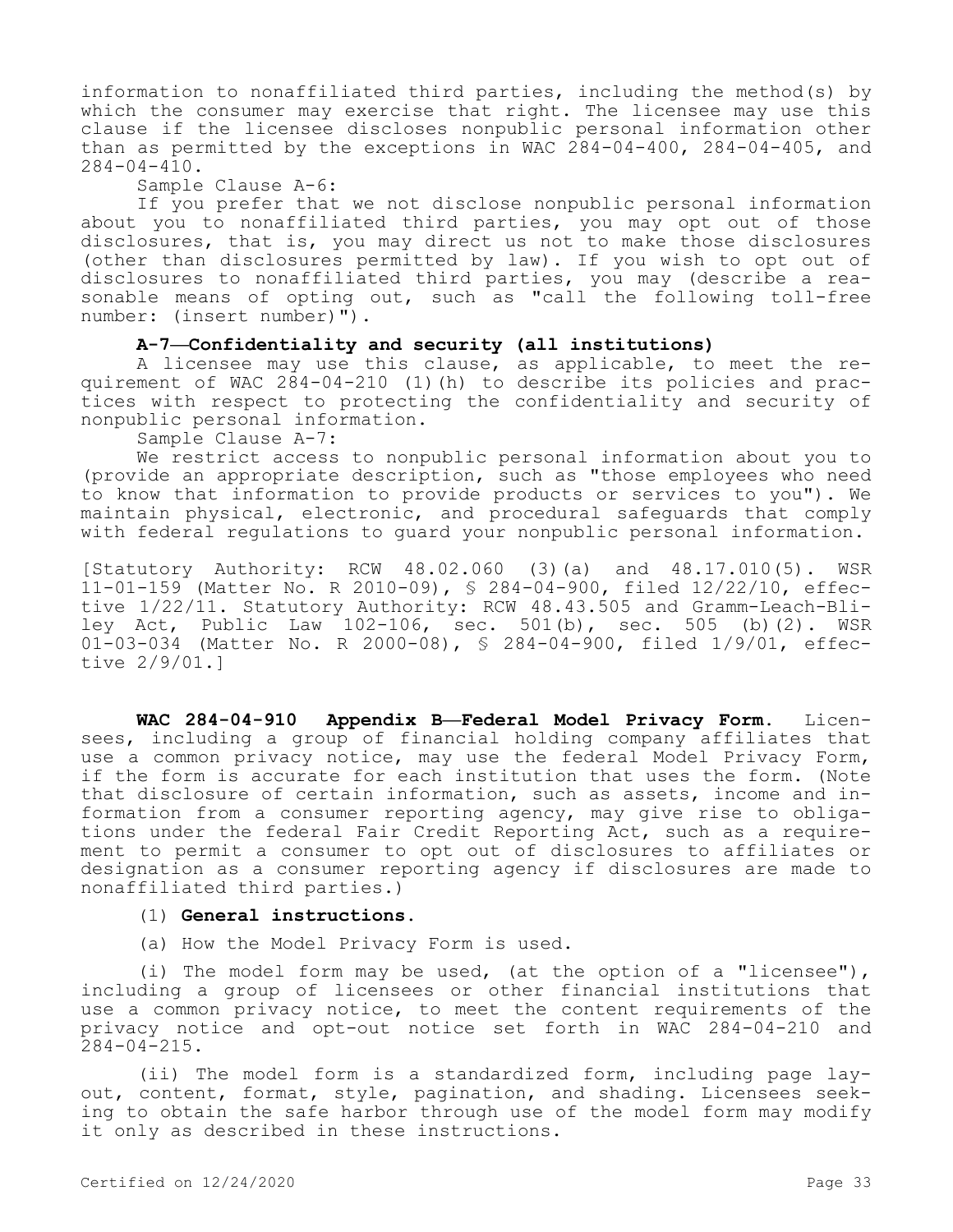(iii) Note that disclosure of certain information, such as assets, income, and information from a consumer reporting agency, may give rise to obligations under the federal Fair Credit Reporting Act (FCRA), codified at 15 U.S.C. §§ 1681-1681x, such as a requirement to permit a consumer to opt out of disclosures to affiliates, or designation as a consumer reporting agency if disclosures are made to nonaffiliated third parties.

(iv) The word "customer" may be replaced by the word "member," whenever it appears in the model form, as appropriate.

(b) The contents of the Model Privacy Form. The model form consists of two pages, which may be printed on both sides of a single sheet of paper or may appear on two separate pages. Where a licensee provides a long list of licensees or financial institutions at the end of the model form in accordance with subsection  $(2)$  (c)(i)(A) of this instruction, or provides additional information in accordance with subsection (2)(c)(iii) of this instruction and such list or additional information exceeds the space available on page two of the model form, such list or additional information may extend to a third page.

(i) Page one. The first page consists of the following components:

(A) Date last revised (upper right-hand corner)

- (B) Title
- (C) Key frame (Why? What? How?)

(D) Disclosure table ("Reasons we can share your personal information")

(E) "To limit our sharing" box, as needed, for the licensee's opt-out information

(F) "Questions" box, for customer service contact information

(G) Mail-in opt-out form, as needed

(ii) Page two. The second page consists of the following components:

- (A) Heading (Page two)
- (B) Frequently asked questions ("Who we are" and "What we do")
- (C) Definitions
- (D) "Other important information" box, as needed

(c) The format of the Model Privacy Form. The format of the model form may be modified only as described below.

(i) Easily readable type font. Licensees that use the model form must use an easily readable type font. While a number of factors together produce easily readable font, licensees are required to use a minimum of 10-point font (unless otherwise expressly permitted in these instructions) and sufficient spacing between lines.

(ii) Logo. A licensee may include a corporate logo on any page of the notice, so long as it does not interfere with the readability of the model form or the space constraints of each page.

(iii) Page size and orientation. Each page of the model form must be printed in portrait orientation, the size of which must be suffi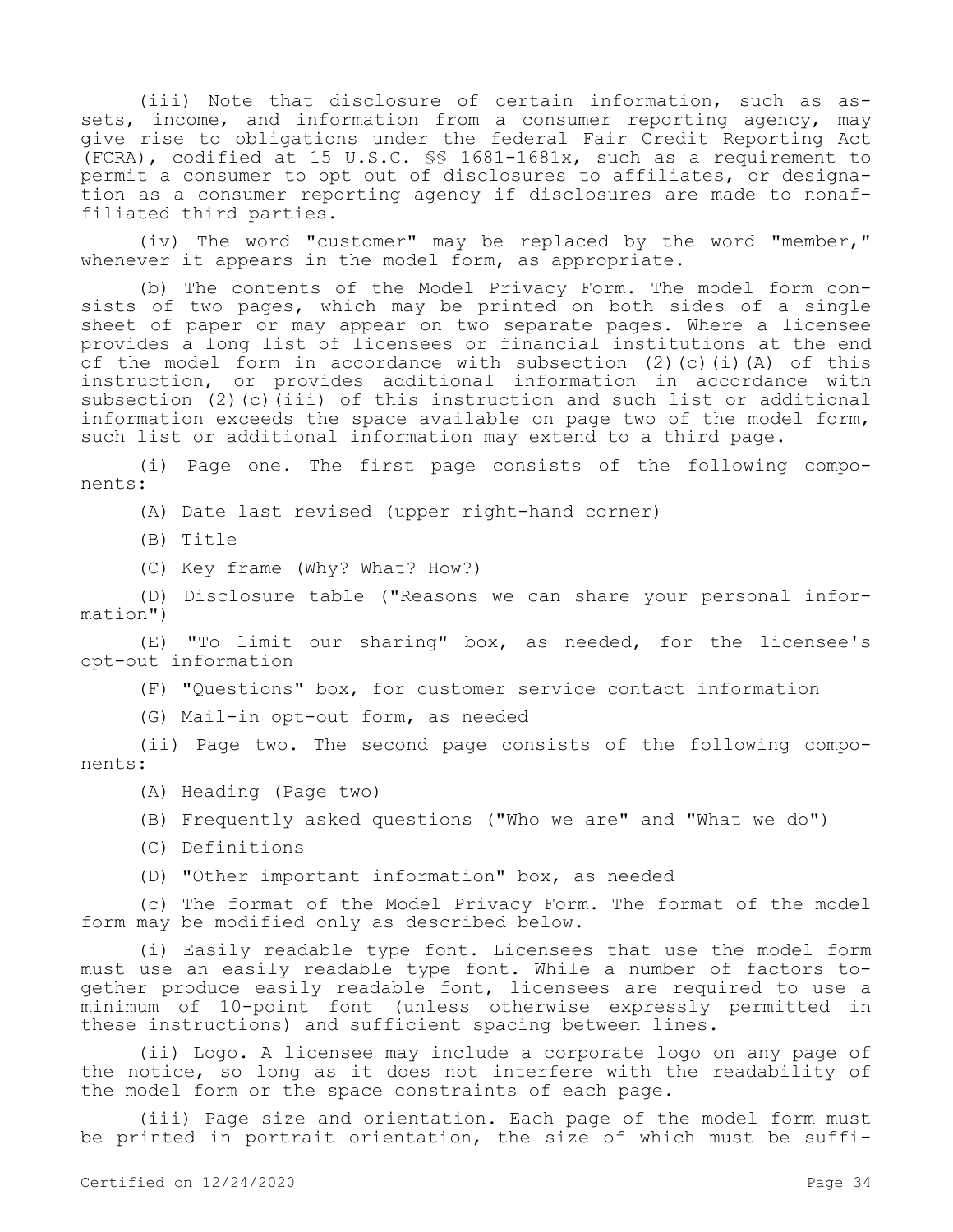cient to meet the layout and minimum font size requirements, with sufficient white space on the top, bottom, and sides of the content.

(iv) Color. The model form must be printed on white or light color paper (such as cream) with black or other contrasting ink color. Spot color may be used to achieve visual interest, so long as the color contrast is distinctive and the color does not detract from the readability of the model form. Logos may also be printed in color.

(v) Languages. The model form may be translated into languages other than English.

(2) **Information required in the Model Privacy Form.** The information in the model form may be modified only as described below:

(a) Name of licensee or group of affiliated licensees or institutions providing the notice: Insert the name of the licensee providing the notice, or a common identity of the affiliated licensees or financial institutions jointly providing the notice on the form, wherever [name of licensee] appears.

(b) Page one

(i) Last revised date. The licensee must insert in the upper right-hand corner the date on which the notice was last revised. The information shall appear in minimum eight-point font as "rev. [month/ year]" using either the name or number of the month, such as "rev. July 2016" or "rev. 7/16."

(ii) General instructions for the "What?" box

(A) The bulleted list identifies the types of personal information that the licensee collects and shares. All licensees must use the term "Social Security number" in the first bullet.

(B) A licensee must use five of the following terms, to complete the bulleted list: Income; account balances; payment history; transaction history; transaction or loss history; credit history; credit scores; assets; investment experience; credit-based insurance scores; insurance claim history; medical information; overdraft history; purchase history; account transactions; risk tolerance; medical-related debts; credit card or other debt; mortgage rates and payments; retirement assets; checking account information; employment information; wire transfer instructions.

(iii) General instructions for the disclosure table. The left column lists reasons for sharing or using personal information. Each reason correlates to a specific legal provision described in subsection (2)(b)(iv) of this instruction. In the middle column, each licensee must provide a "Yes" or "No" response that accurately reflects its information-sharing policies and practices with respect to the reason listed on the left. In the right column, each licensee must provide in each box one of the following three responses, as applicable, that reflects whether a consumer can limit such sharing: "Yes," if it is required to or voluntarily provides an opt-out; "No," if it does not provide an opt-out; or "We don't share," if it answers "No" in the middle column. Only the sixth row ("For our affiliates to market to you") may be omitted at the option of the licensee. See subsection (2)(b)(iv)(F) of this instruction.

(iv) Specific disclosures and corresponding legal provisions.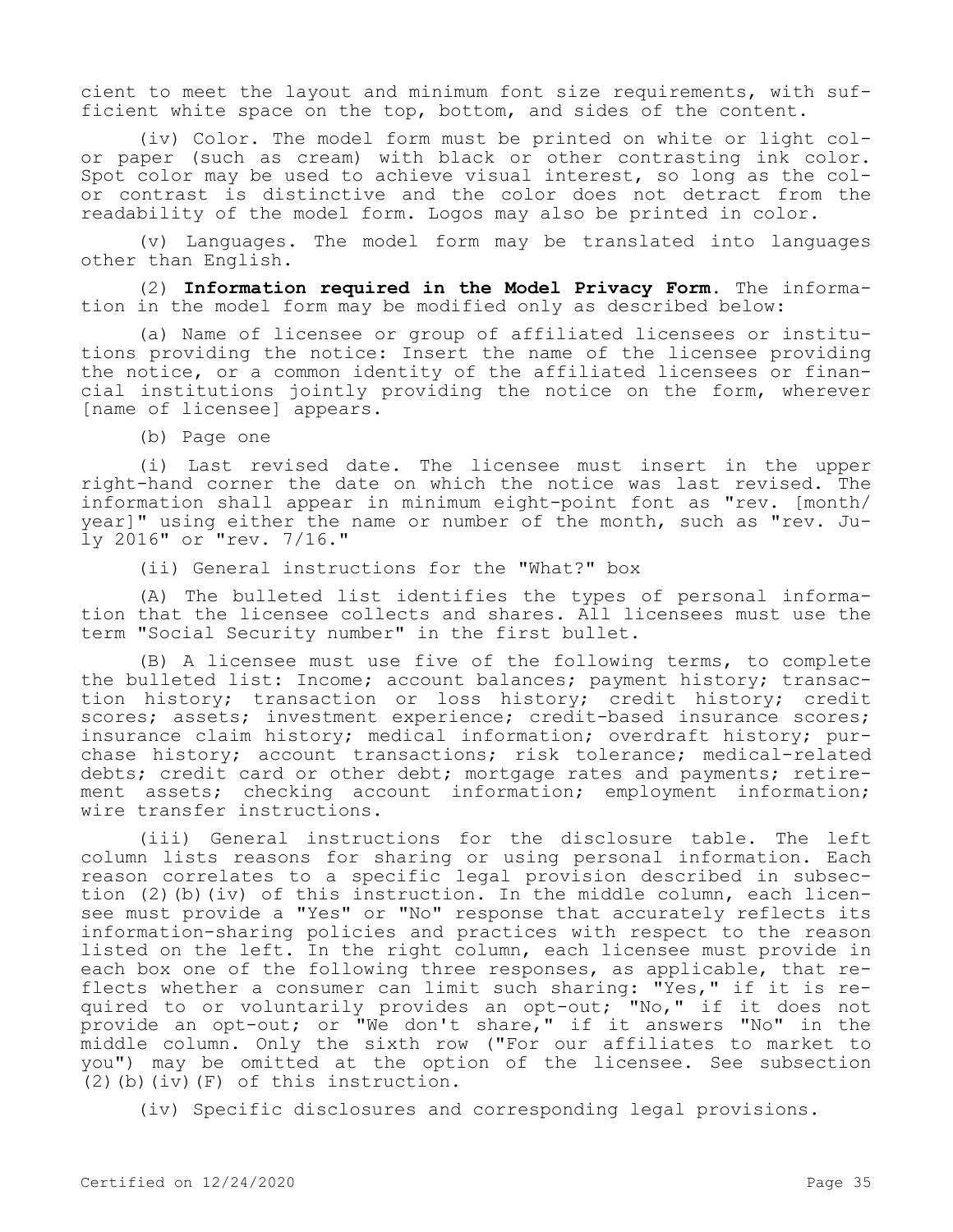(A) For our everyday business purposes. This reason incorporates sharing information under WAC 284-04-405 and 284-04-410 and with service providers pursuant to WAC 284-04-400 other than the disclosures described in subsection  $(2)$  (b) (iv)(B) or  $(C)$  of this instruction.

(B) For our marketing purposes. This reason incorporates sharing information with service providers by a licensee for its own marketing pursuant to WAC 284-04-400. A licensee that shares for this reason may choose to provide an opt-out.

(C) For joint marketing with other financial companies. This reason incorporates sharing information under joint marketing agreements between two or more licensees or financial institutions and with any service provider used in conjunction with such agreement pursuant to WAC 284-04-400. A licensee that shares for this reason may choose to provide an opt-out.

(D) For our affiliates' everyday business purposes - Information about transactions and experiences. This reason incorporates sharing information specified in sections 603 (d)(2)(A)(i) and (ii) of the FCRA. A licensee that shares information for this reason may choose to provide an opt-out.

(E) For our affiliates' everyday business purposes - Information about creditworthiness. This reason incorporates sharing information pursuant to section  $603$  (d)(2)(A)(iii) of the FCRA. A licensee that shares information for this reason must provide an opt-out.

(F) For our affiliates to market to you. This reason incorporates sharing information specified in section 624 of the FCRA. This reason may be omitted from the disclosure table when: The licensee does not have affiliates (or does not disclose personal information to its affiliates); the licensee's affiliates do not use personal information in a manner that requires an opt-out; or the licensee provides the affiliate marketing notice separately. Licensees that include this reason must provide an opt-out of indefinite duration. A licensee that is required to provide an affiliate marketing opt-out, but does not include that opt-out in the model form under this part, must comply with section 624 of the FCRA and WAC 284-04-200 and 284-04-215, with respect to the initial notice and opt-out and any subsequent renewal notice and opt-out. A licensee not required to provide an opt-out under this subparagraph may elect to include this reason in the model form.

(G) For nonaffiliates to market to you. This reason incorporates sharing described in WAC 284-04-215 and 284-04-300. A licensee that shares personal information for this reason must provide an opt-out.

(v) To limit our sharing. A licensee must include this section of the model form only if it provides an opt-out. The word "choice" may be written in either the singular or plural, as appropriate. Licensees must select one or more of the applicable opt-out methods described: Telephone, such as by a toll-free number; a website; or use of a mailin opt-out form. Licensees may include the word "toll-free" before telephone, as appropriate. A licensee that allows consumers to opt out online must provide either a specific web address that takes consumers directly to the opt out page or a general web address that provides a clear and conspicuous direct link to the opt-out page. The opt-out choices made available to the consumer who contacts the licensee through these methods must correspond accurately to the "Yes" responses in the third column of the disclosure table. In the part entitled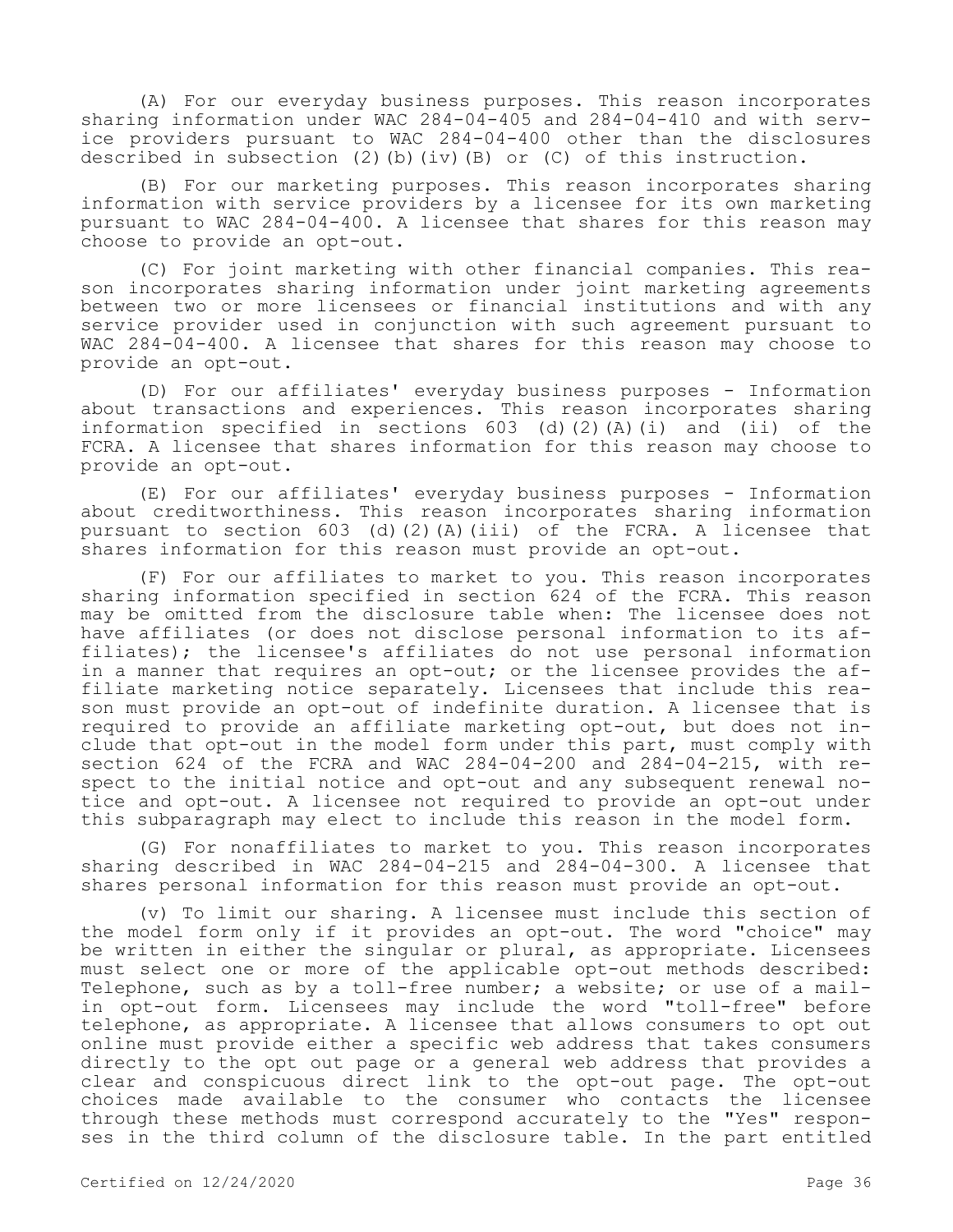"Please note," licensees may insert a number that is thirty days or greater in the space marked "[30]." Instructions on voluntary or state privacy law opt-out information are in subsection (2)(b)( $\overline{v}$ ii)(E) of these instructions.

(vi) Questions box. Customer service contact information must be inserted as appropriate where [phone number] or [website] appear. Licensees may elect to provide either a phone number, such as a tollfree number, or a web address, or both. Licensees may include the words "toll-free" before the telephone number, as appropriate.

(vii) Mail-in opt-out form. Licensees must include this mail-in form only if they state in the "To limit our sharing" box that consumers can opt out by mail. The mail-in form must provide opt-out options that correspond accurately to the "Yes" responses in the third column of the disclosure table. Licensees that require consumers to provide only name and address may omit the section identified as "[account #]." Licensees that require additional or different information, such as a random opt-out number or a truncated account number to implement an opt-out election should modify the "[account #]" reference accordingly. This includes licensees that require customers with multiple accounts to identify each account to which the opt-out should apply. A licensee must enter its opt-out mailing address in the far right of this form (see version three); or below the form (see version four). The reverse side of the mail-in opt-out form must not include any content of the model form.

(A) Joint accountholder. Only licensees that provide their joint accountholders the choice to opt out for only one accountholder, in accordance with subsection (2)(c)(i)(E) of these instructions, must include in the far left column of the mail-in form the following statement:

"If you have a joint account, your choice(s) will apply to everyone on your account unless you mark below.

**□** Apply my choice(s) only to me."

The word "choice" may be written in either the singular or plural, as appropriate. Licensees that provide insurance products or services, provide this option, and elect to use the model form may substitute the word "policy" for "account" in this statement. Licensees that do not provide this option may eliminate this left column from the mail-in form.

(B) FCRA section 603 (d)(2)(A)(iii) opt-out. If the licensee shares personal information pursuant to section  $603$  (d)(2)(A)(iii) of the FCRA, it must include in the mail-in opt-out form the following statement:

"Do not share information about my creditworthiness with your affiliates for their everyday business purposes."

(C) FCRA section 624 opt-out. If the licensee uses section 624 of the FCRA, in accord with subsection (2)(b)(iv)(F) of these instructions, it must include in the mail-in opt-out form the following statement:

"Do not allow your affiliates to use my personal information to market to me."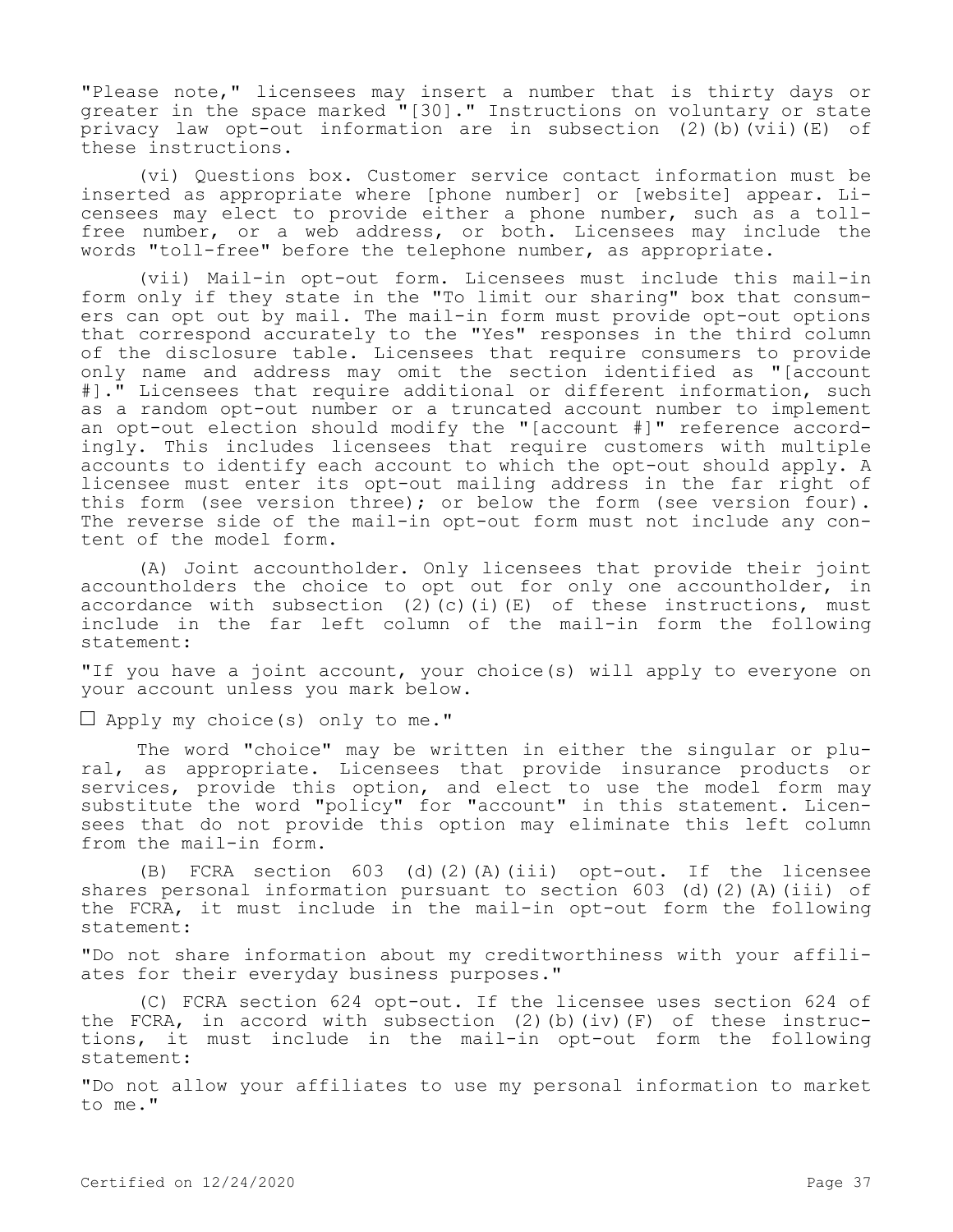(D) Nonaffiliate opt-out. If the licensee shares personal information pursuant to WAC 284-04-300, it must include in the mail-in optout form the following statement:

"Do not share my personal information with nonaffiliates to market their products and services to me."

(E) Additional opt-outs. Licensees that use the disclosure table to provide opt-out options beyond those required by federal law must provide those opt-outs in this section of the model form. A licensee that chooses to offer an opt-out for its own marketing in the mail-in opt-out form must include one of the two following statements:

"Do not share my personal information to market to me."; or

"Do not use my personal information to market to me."

A licensee that chooses to offer an opt-out for joint marketing must include the following statement:

 "Do not share my personal information with other financial institutions to jointly market to me."

(viii) Barcodes. A licensee may elect to include a barcode and/or "tagline" (an internal identifier) in six-point type at the bottom of page one, as needed for information internal to the licensee, so long as these do not interfere with the clarity or text of the form.

(c) Page two

(i) General instructions for the questions. Certain questions on the model form may be customized as follows:

(A) "Who is providing this notice?" This question may be omitted where only one licensee provides the model form and that licensee is clearly identified in the title on page one. Two or more licensees or financial institutions that jointly provide the model form must use this question to identify themselves as required by WAC 284-04-225. Where the list of licensees or financial institutions exceeds four lines, the licensee must describe in the response to this question the general types of licensees or financial institutions jointly providing the notice and must separately identify those licensees or financial institutions, in minimum 8-point font, directly following the "Other important information" box, or, if that box is not included in the licensee's form, directly following the "Definitions." The list may appear in a multi- column format.

(B) "How does [name of licensee] protect my personal information?" The licensee may only provide additional information pertaining to its safeguards practices following the designated response to this question. Such information may include information about the licensee's use of cookies or other measures it uses to safeguard personal information. Licensees are limited to a maximum of thirty additional words.

(C) "How does [name of licensee] collect my personal information?" Licensees must use five of the following terms to complete the bulleted list for this question: Open an account; deposit money; pay your bills; apply for a loan; use your credit or debit card; seek financial or tax advice; apply for insurance; pay insurance premiums; file an insurance claim; seek advice about your investments; buy securities from us; sell securities to us; direct us to buy securities; direct us to sell your securities; make deposits or withdrawals from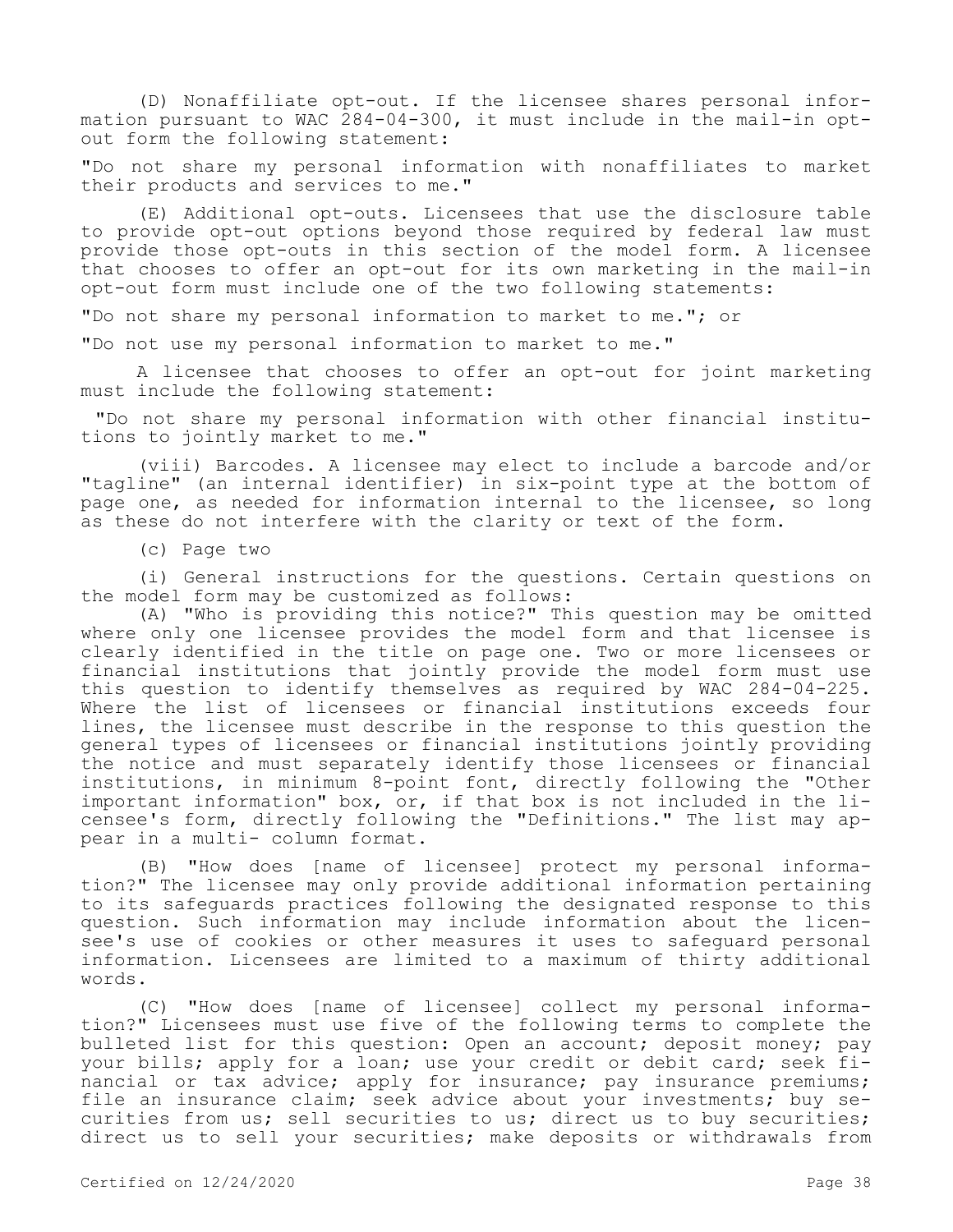your account; enter into an investment advisory contract; give us your income information; provide employment information; give us your employment history; tell us about your investment or retirement portfolio; tell us about your investment or retirement earnings; apply for financing; apply for a lease; provide account information; give us your contact information; pay us by check; give us your wage statements; provide your mortgage information; make a wire transfer; tell us who receives the money; tell us where to send the money; show your government-issued ID; show your driver's license; order a commodity futures or option trade. Licensees that collect personal information from their affiliates and/or credit bureaus must include the following statement after the bulleted list: "We also collect your personal information from others, such as credit bureaus, affiliates, or other companies." Licensees that do not collect personal information from their affiliates or credit bureaus but do collect information from other companies must include the following statement instead: "We also collect your personal information from other companies." Only licensees that do not collect any personal information from affiliates, credit bureaus, or other companies can omit both statements.

(D) "Why can't I limit all sharing?" Licensees that describe state privacy law provisions in the "Other important information" box must use the bracketed sentence: "See below for more on your rights under state law." Other licensees must omit this sentence.

(E) "What happens when I limit sharing for an account I hold jointly with someone else?" Only licensees that provide opt-out options must use this question. Other licensees must omit this question. Licensees must choose one of the following two statements to respond to this question:

"Your choices will apply to everyone on your account."; or

"Your choices will apply to everyone on your account—unless you tell us otherwise." Licensees may substitute the word "policy" for "account" in these statements.

(ii) General instructions for the definitions. The licensee must customize the space below the responses to the three definitions in this section. This specific information must be in italicized lettering to set off the information from the standardized definitions.

(A) Affiliates. As required by WAC 284-04-210, where [affiliate information] appears, the licensee must:

(I) If it has no affiliates, state: "[name of licensee] has no affiliates";

(II) If it has affiliates but does not share personal information with them, state: "[name of licensee] does not share with our affiliates"; or

(III) If it shares with its affiliates, state, as applicable: "Our affiliates include companies with a [common corporate identity of licensee] name; financial companies such as [insert illustrative list of companies]; nonfinancial companies, such as [insert illustrative list of companies]; and others, such as [insert illustrative list]."

(B) Nonaffiliates. As required by WAC 284-04-210, where [nonaffiliate information] appears, the licensee must: